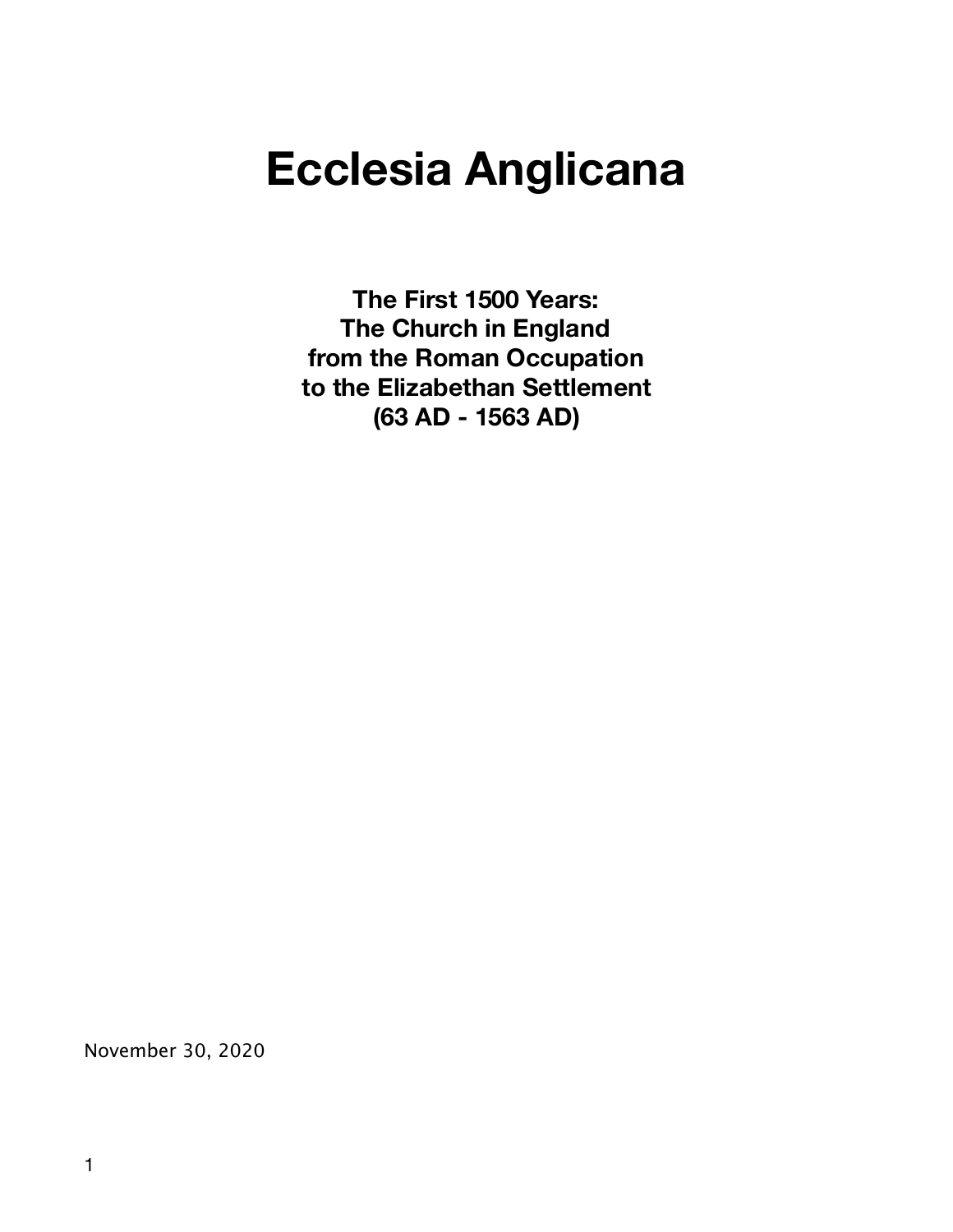Where by divers sundry old authentic histories and chronicles it is manifestly declared and expressed that this realm of England is an empire, and so hath been accepted in the world, governed by one supreme head and king having the dignity and royal estate of the imperial crown of the same.

> — Act of Restraint of Appeals 24 Henry VIII, Chapter 12, 1533

Anglicanism and the Church of England did not begin with Henry VIII's break with Rome in 1533. In fact, Christianity was well-established in the Roman province of Britannia long before the arrival of St. Augustine of Canterbury in 597.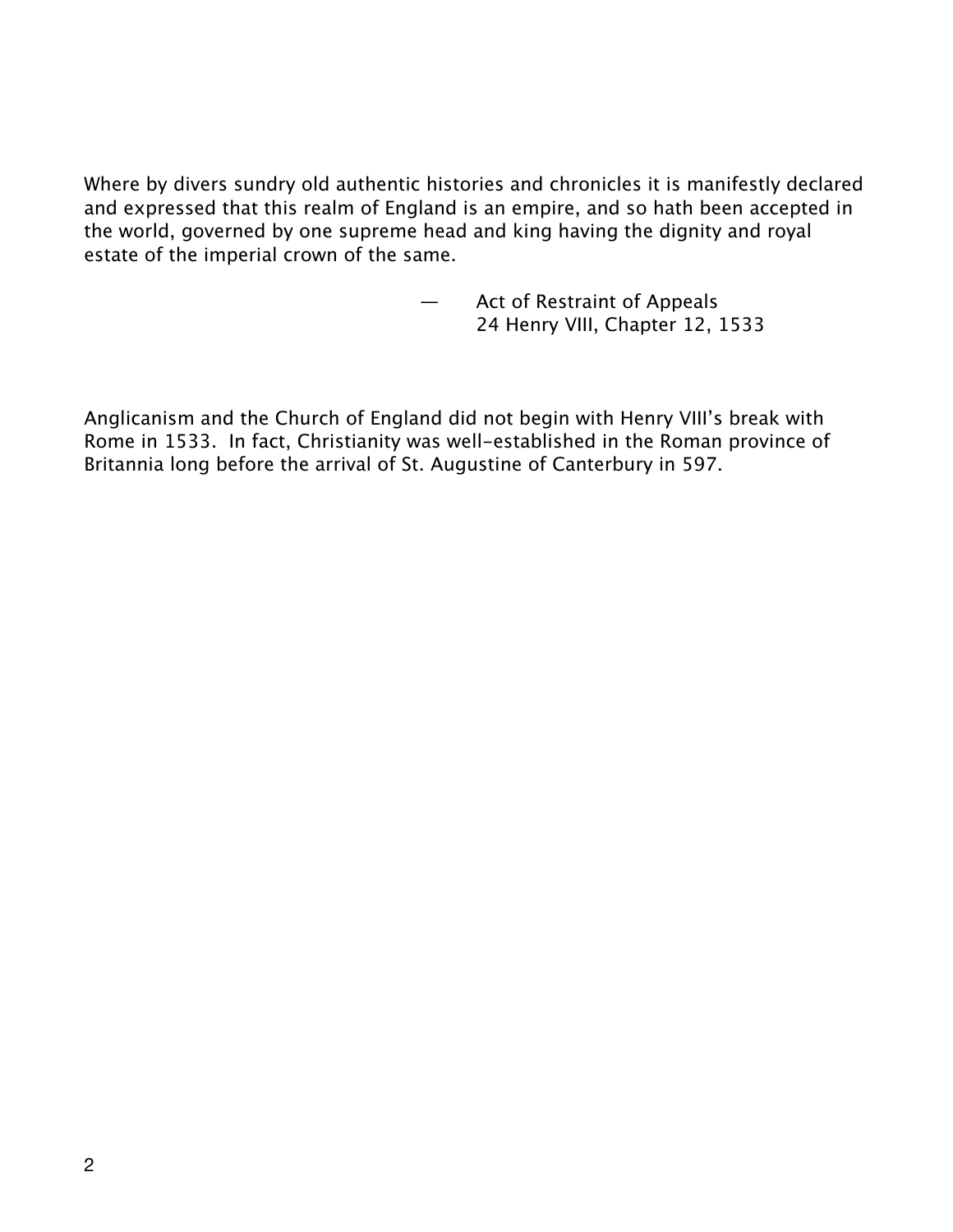# **The Gospel according to St. Matthew, 27: 57-61.**

When evening fell, a wealthy man from Arimathaea, Joseph by name, Who had himself become a disciple of Jesus, Approached Pilate and asked for the body of Jesus; And Pilate gave orders that he should have it. Joseph took the body, wrapped it in a clean linen sheet, And laid it in his own unused tomb, which he had cut out of the rock. He then rolled a large stone against the entrance, and went away. Mary of Magdala was there, and the other Mary, sitting opposite the grave.

# **The Gospel according to St. John, 19: 38-42.**

After that, Joseph of Arimathaea, a disciple of Jesus, But a secret disciple for fear of the Jews, Asked Pilate for permission to remove the body of Jesus. He consented; so Joseph came and removed the body. He was joined by Nicodemus (the man who had visited Jesus by night), Who brought with him a mixture of myrrh and aloes, More than half a hundredweight. They took the body of Jesus and following Jewish burial customs they wrapped it, With the spices, in strips of linen cloth. Near the place where he had been crucified there was a garden, And in the garden a new tomb, not yet used for burial; and there, Since it was the eve of the Jewish sabbath and the tomb was near at hand, They laid Jesus.

The legend that Joseph of Arimathea brought Christianity to Britain in the first century dates to the Benedictine monk and historian William of Malmesbury, who published his De Gestis Regum Anglorum (Deeds of the Kings of the English) in 1125. There is no definitive proof that Joseph of Arimathaea founded the monastery at Glastonbury in 63 AD. However, the claim that Christianity arrived in Britain very early has broad historical support.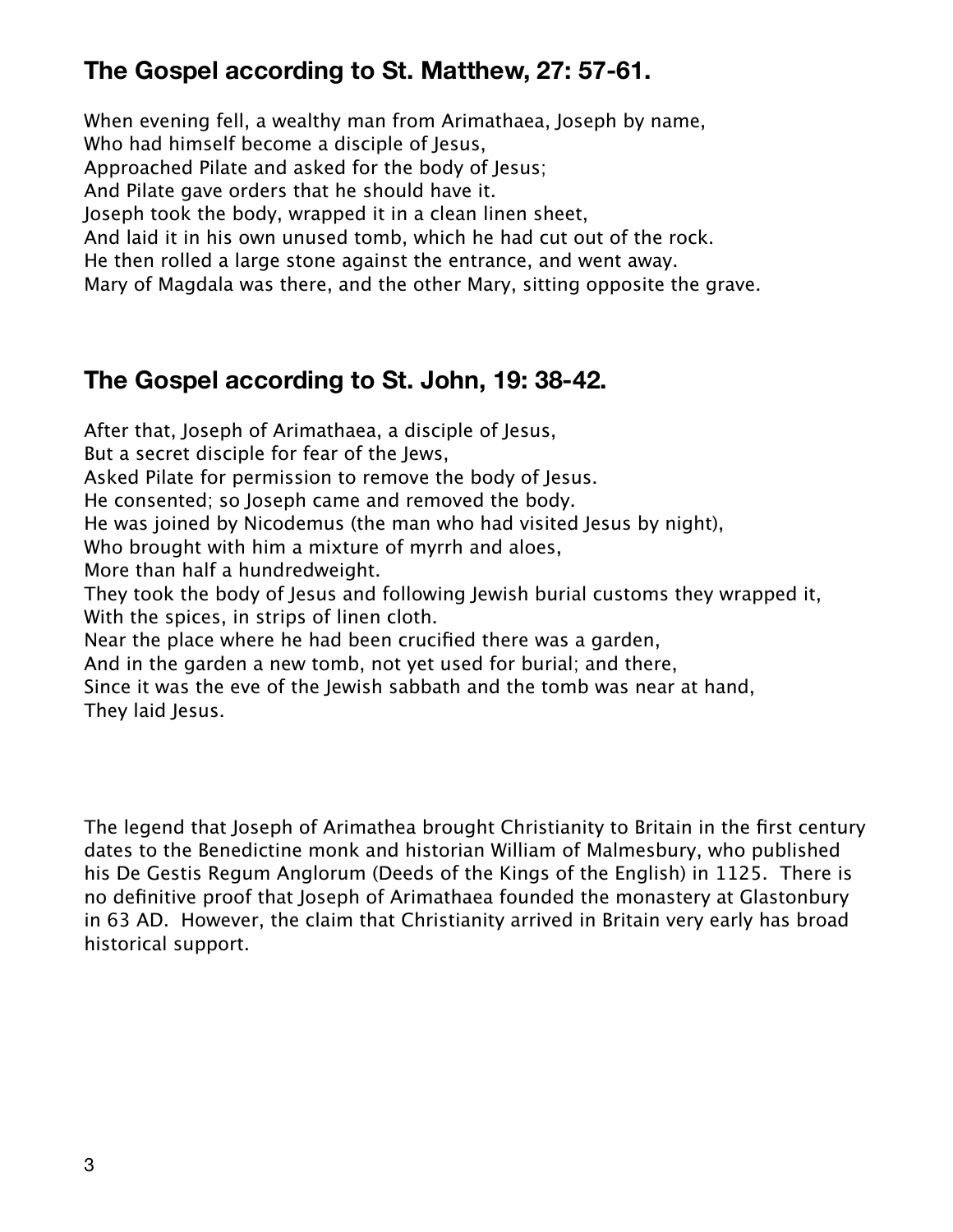And did those feet in ancient time Walk upon England's mountains green? And was the holy Lamb of God On England's pleasant pastures seen?

And did the countenance divine, Shine forth upon our clouded hills? And was Jerusalem builded here, Among these dark satanic mills?

Bring me my bow of burning gold! Bring me my arrows of desire! Bring me my spear! O clouds unfold! Bring me my chariot of fire!

I will not cease from mental fight, Nor shall my sword sleep in my hand, Till we have built Jerusalem In England's green and pleasant land.

> — "Jerusalem," England's "alternate national anthem" (English Hymnal) Music by Sir Charles Hubert H. Parry, orchestration by Sir Edward Elgar From the Preface to "Milton: A Poem in Two Books," by William Blake

The legend connecting the Church of England with Joseph of Arimathea:

"That Josephus came of old to Glastonbury And there the heathen prince, Arviragus Gave to him an isle of marsh whereon to build; And there he built with wattles from the marsh A little lonely church in days of yore."...

The legend tells of the cup... "From which our Lord Drank at the last sad supper with his own," ...which... "Arimathaean Joseph journeying brought To Glastonbury, where the winter thorn Blossoms at Christmas, mindful of our Lord; And there awhile it bode: and if a man Could touch or see it, he was heal'd at once, By faith, of all his ills. But then the times Grew to such evil that the holy cup Was caught away to Heaven and disappear'd."

— Alfred, Lord Tennyson, from "Idylls of the King"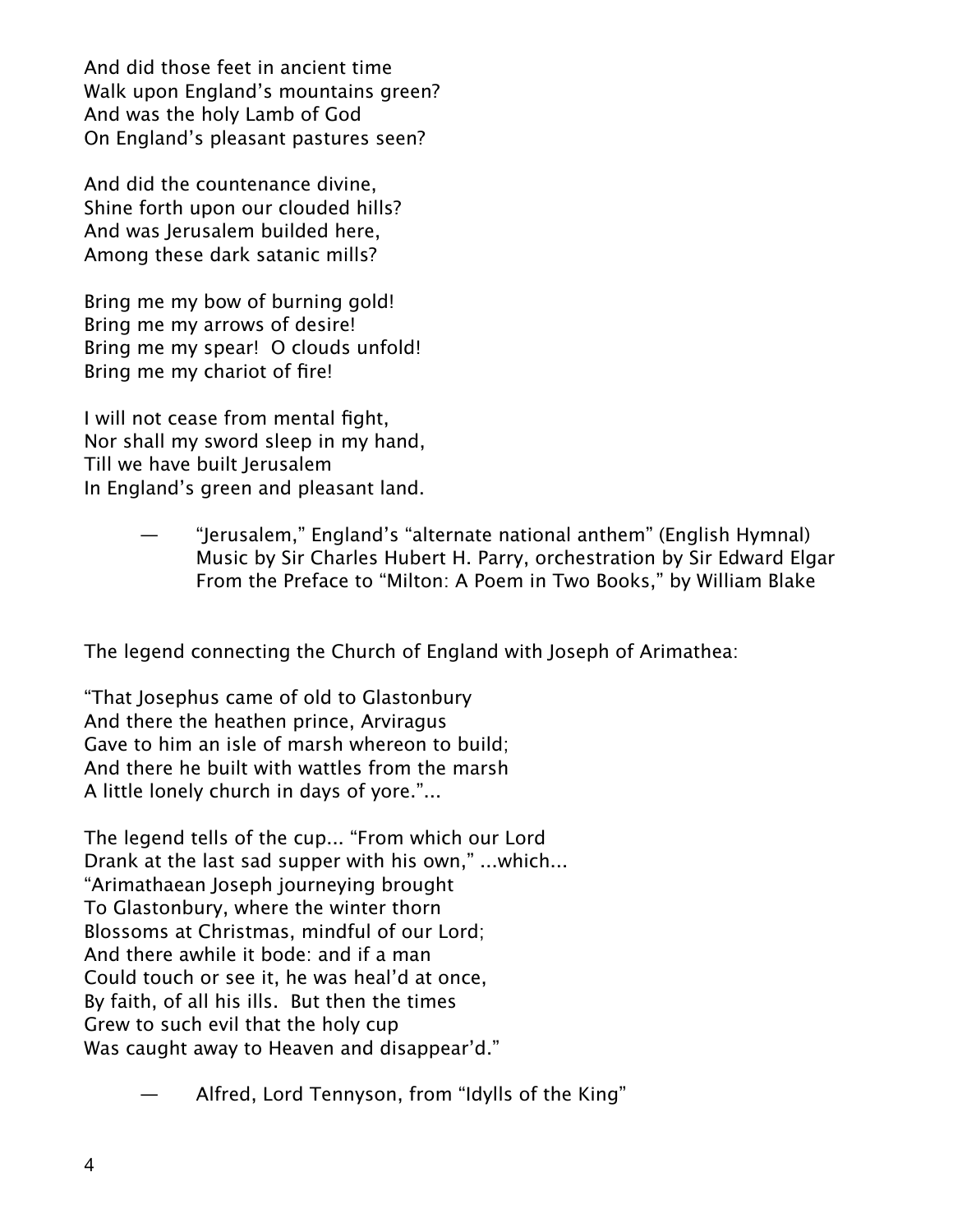#### **Introduction**

These notes have been prepared for an adult education course at the Episcopal Church of the Good Shepherd, in Richmond, Virginia, on "The Church in England from the Roman Occupation to the Elizabethan Settlement." This course will cover a period of 1500 years of English history — from the legendary arrival of Joseph of Arimathea at Glastonbury in 63 AD, to the adoption of the 39 Articles of Religion by the First Convocation of the Church of England in 1563.

The Church IN England existed for almost 1500 years before the Church OF England separated from Rome in 1533. We in the Episcopal Church USA are the spiritual offspring of the Church of England, and part of the world-wide Anglican Communion. Hopefully, if there is sufficient interest, future courses for our adult education program will address Anglicanism, the Church of England since the Reformation, and the history of the American Episcopal Church.

The history of Western civilization cannot be fully understood apart from the history of the Christian Church. The underlying theme of this course is that the Church has been the essential ingredient in the development of Western culture. It was the Roman Catholic Church in the Middle Ages which preserved classical culture by inheriting the organizational genius of the Roman Empire and thereby developing the capacity to transmit Greek, Roman, and Judeo-Christian values and learning to the early modern world of Europe. In the process, the Church created a uniquely Western culture, based on the worth of the individual. This culture is grounded in the belief that God created Man in His image, and gave His only Son to the end that our sins could be forgiven, and that all who believe in Him should have everlasting life.

Likewise, it was the Church which was essential to the creation of a unified English nation, and a uniquely English culture, out of more than a millennium of violent upheavals — invasion, conquest, death and destruction, and civil war.

The history of England for more than a thousand years after the Roman occupation is a story of cooperation, competition and conflict between Church and State. During this time, many of the smartest, most capable and ambitious young men, regardless of their family background, made their careers in the Church — and the Church in turn promoted the best and brightest of them up through the hierarchy into positions of leadership. The State, lacking its own professional civil service, utilized the talents of the Church's leadership class, and top church officials served as advisors and ministers to kings. Church and State were inextricably connected; we cannot hope to understand the history of one without the other. Kings supported the Church, but they also maintained their independence from Rome, which they saw as a foreign power. They expected to control the Church by making appointments to the top ecclesiastical positions — and in turn they expected the Church to show proper deference to their political and national interests.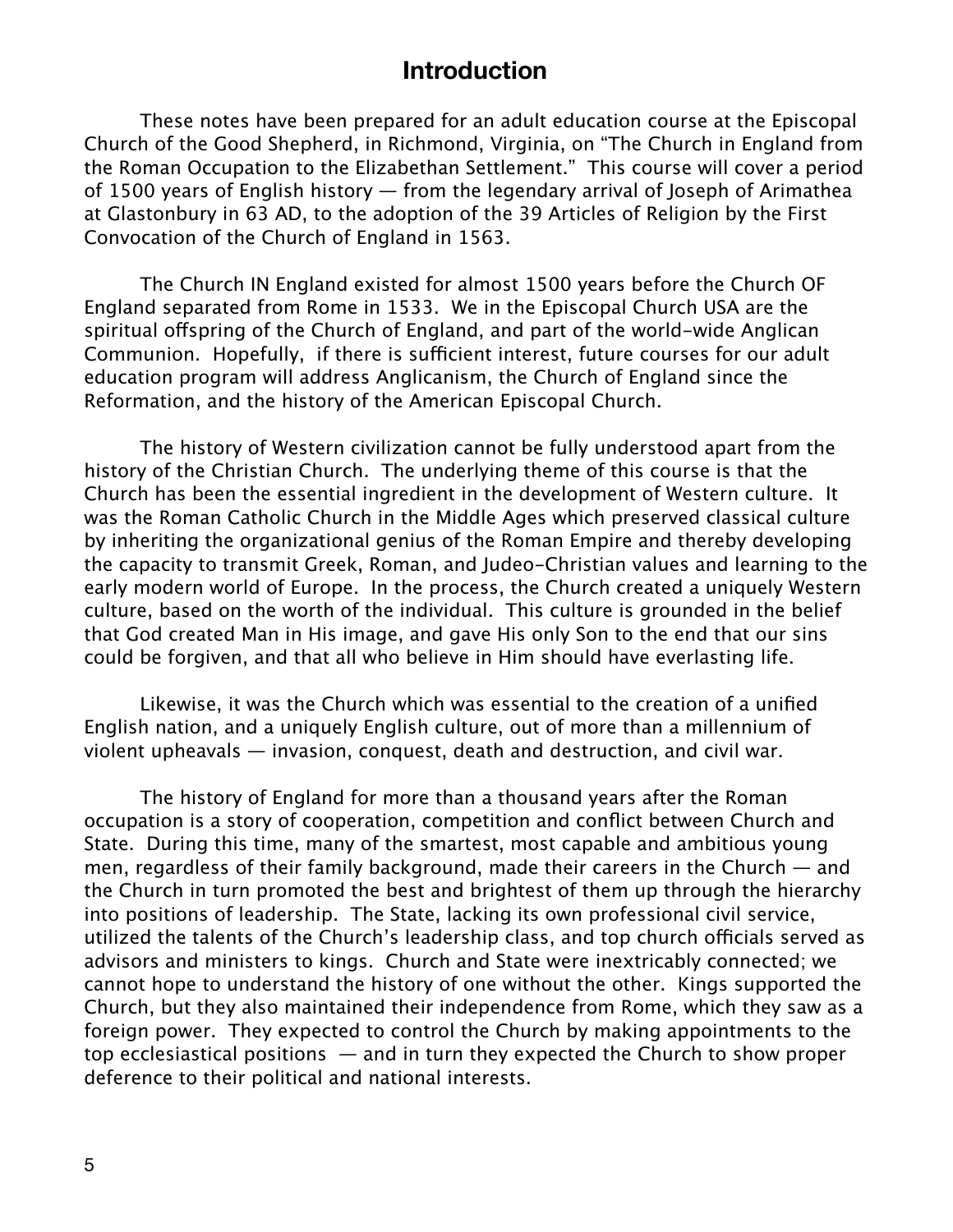The Church in England was the great unifying force, the civilizing force, that assimilated successive invasions of Anglo-Saxons, Vikings, Danes, and Normans over seven centuries following the end of the Roman occupation of Britannia. In the face of terrible adversity — centuries of invasions, with unimaginable death, destruction, displacement, and enslavement  $-$  the Church emerged as the principal, and often the only bond of union and channel of culture. Broadly speaking, across Europe, it was the Christian Church that was able to preserve the culture of antiquity and transmit the heritage of Jerusalem, Athens, and Rome to the early modern world.

As Justo Gonzalez has explained in The Story of Christianity (the textbook for Ross Wright's survey course on church history at Randolph-Macon College): "Many of the invaders were pagan, and therefore the conquered felt the need to teach their faith to their victors. Slowly, through the unrecorded witness of thousands of Christians, the invaders accepted the Christian faith, and eventually from their stock came new generations of leaders of the church."

It was the Roman Catholic Church which became the one great unifying institution in Western Europe in the Middle Ages. In England, on the far western edge of Europe, it was the Norman Invasion in 1066, building on the foundation of the unified kingdom created by the Saxon kings of Wessex, that established a strong, centralized monarchy and gradually brought the nation into the mainstream of European culture. The invasion also marks the beginning of five centuries of eforts to strengthen and reform the English church, and in that process create a growing sense of independence from the authority of Rome.

Inevitably, with strong kings and strong church leaders, our story is one of continuous cooperation, competition, and conflict between Church and State. The great Archbishop of Canterbury, Lanfranc, appointed by William the Conqueror in 1070, worked closely with William for 17 years to reorganize and reform the Church, and, not incidentally, to maintain its independence from Rome. Lanfranc was not English — he was a brilliant Italian jurist whose father was a town magistrate. It was William I, not Henry VIII, who first demanded that his English Council (or Synod) of Bishops adopt no policy without his prior assent. English kings were asserting their independence from the Pope for five centuries before the Reformation. Henry VIII's insistence on ending his marriage to Catherine of Aragon was the occasion, but not the underlying cause, of the English Reformation.

We cannot begin to understand the history of England without also understanding the history of the Church in England. And what a story it is!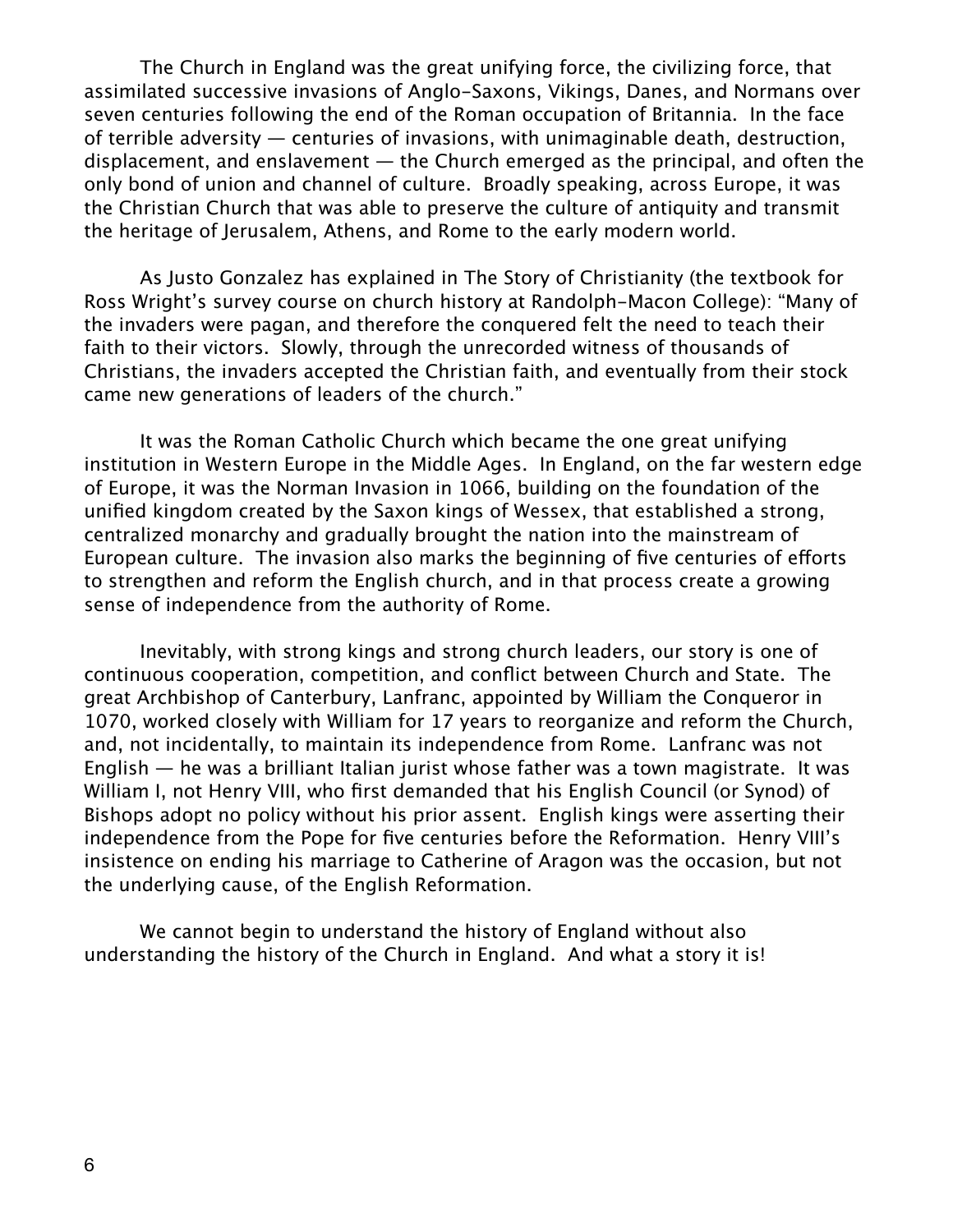# **Overview of Key Points**

1. The Catholic Church saved western civilization, and built the foundation for western culture.

2. England has a long and bloody history of being invaded and colonized — by the Celts, by the Romans, by the Teutonic tribes of Angles, Saxons and Jutes, by Vikings from Scandinavia, by the Danes, and by the Normans — and fighting endless wars and competing with popes, emperors, and kings for power, influence and wealth. And yet for the 1500 years covered by this course, from 63 to 1563 AD, the Church was the single most important unifying institution for civilizing and assimilating successive waves of invaders and creating a uniquely English culture.

3. The Celtic (or British) Church expanded throughout the Isles for over 500 years before the arrival of the Roman Church with St. Augustine in 597. The Celtic Church continued to maintain its independence from Rome — and while it formally submitted to Rome at the Council of Whitby in 664, it would continue to have great influence and contribute to the Anglo-Saxon church's tradition of independence.

4. In the four centuries from 664 to the Norman Conquest in 1066, the Anglo-Saxon Church in England still developed to a great extent independently of Rome, combining elements of Roman and Celtic monasticism, worship, and culture.

5. Kings of England (and France and Spain) have always considered themselves to be the heads of their churches in their kingdoms. William I (the Conqueror) was on a mission, approved by the Pope, not only to claim the crown of England, but to reform the Anglo-Saxon church and bring it back to the mainstream of Roman Catholicism. However, William still considered himself the head of the Church in England and he and subsequent kings resisted the growing power of the imperial papacy in Rome.

6. The next five centuries (from 1066 to the break with Rome in 1533 saw a continuous power struggle between kings and popes over control of the Church in England. English nationalism grew steadily during this period.

7. The annulment of the marriage of Henry VIII and Catherine of Aragon was the occasion, but not the underlying cause, of the break with Rome in 1533. "The one definite thing that can be said about the Reformation in England is that it was an act of state," according to historian F. M. Powicke. It was imposed from above, for reasons having as much (or more) to do with power, money and nationalism as theology. The Protestant cause was not the majority opinion. The people of England were very happy with and supportive of their English Catholic Church in the early 1500's, and there is no evidence that the Reformation was a bottom-up affair.

8. The Elizabethan Settlement of 1559 and the creation of the Church of England represent a compromise between extreme Protestants (Puritans) on the one hand and Roman Catholics on the other, intended to ensure the survival of the state.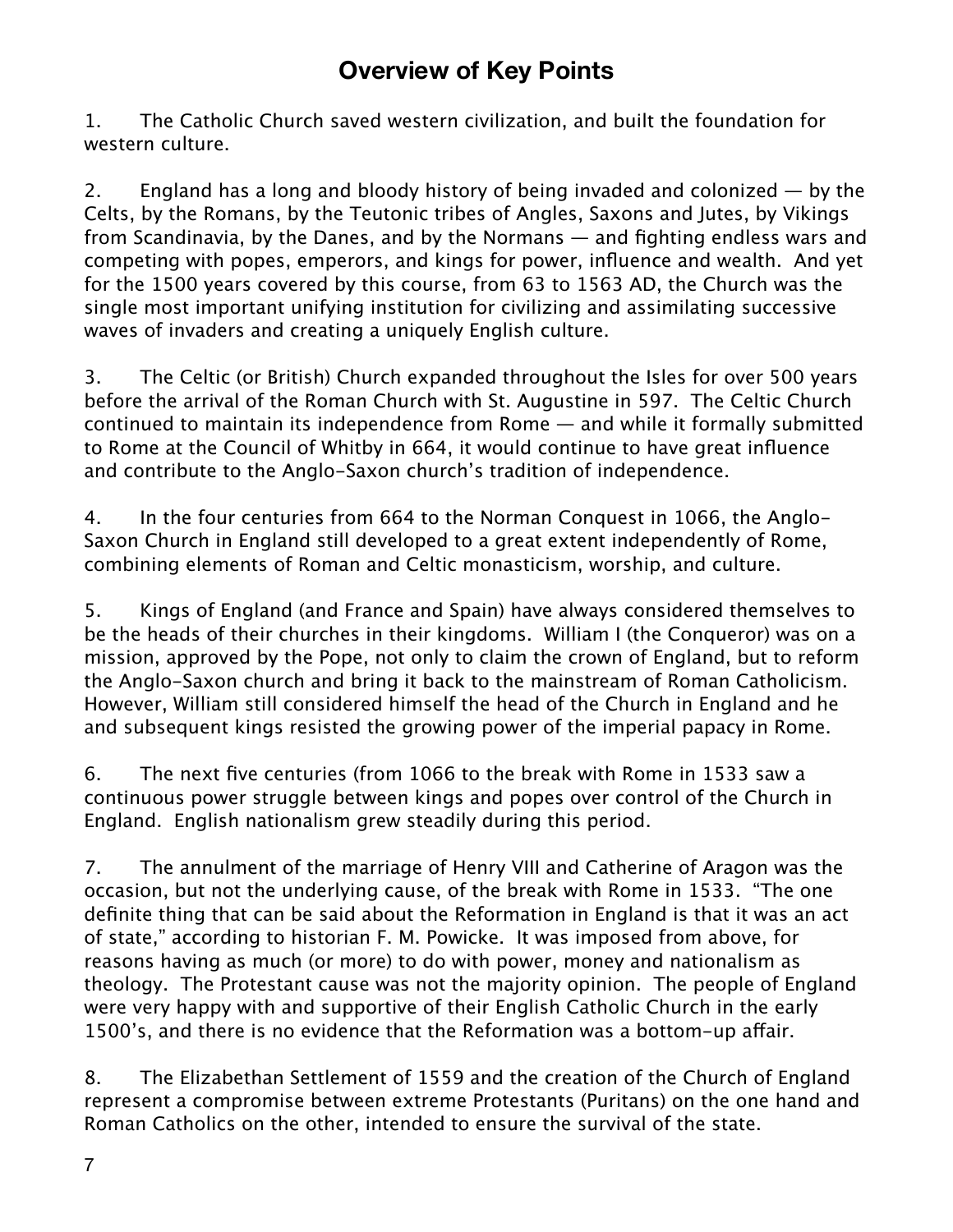# **Organization of the Course**

# **Part One**

Introduction, Overview and the Lessons of History The Church and the Rise of Western Culture The First Thousand Years from the legendary arrival of Joseph of Arimathea in Roman Brittania, in 63 AD, to the Norman invasion of William the Conqueror in 1066

# **Part Two**

The next 400 years from the Norman conquest to the waning of the Middle Ages and the beginning of the Early Modern Period

The rise of the imperial Church and the origins of the Reformation and Counter-Reformation; centuries of conflict between strong popes and strong monarchs Turning Points in History — 1450

# **Part Three**

The English Reformations

From the Lollards to John Wyclife, to Henry VIII and Cardinal Wolsey, to Anne Boleyn, Thomas More and Thomas Cromwell

The break with Rome, subjugation of the clergy, and dissolution of the monasteries

# **Part Four**

The English Reformations, continued Edward VI, Thomas Cranmer and the first English Prayer Book The Marian Restoration (1553-58) The Elizabethan Settlement (1559) The First Convocation of 1663 and the 39 Articles of Religion The Council of Trent and the Counter-Reformation (1545-1563) The Legacy of the English Reformations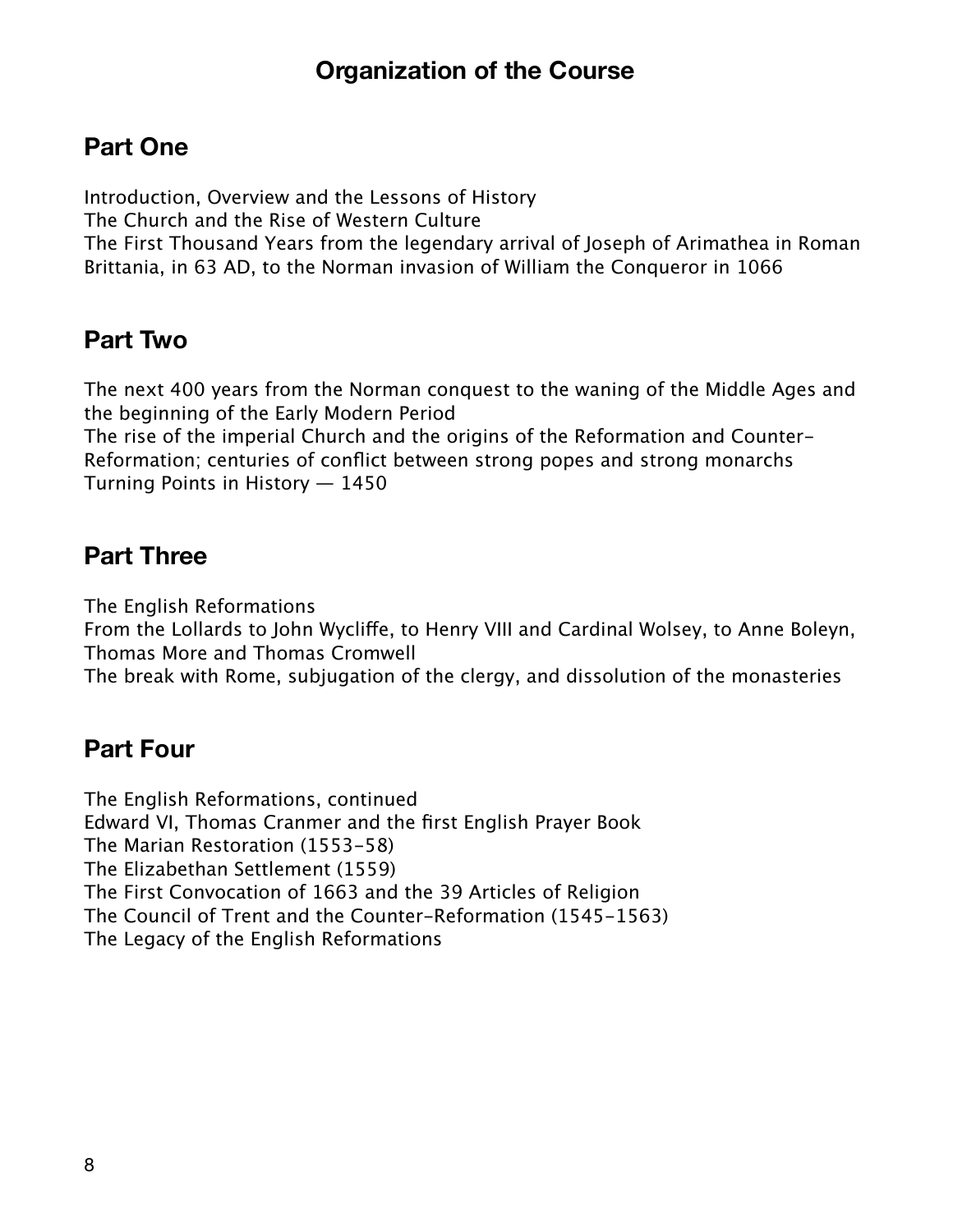# **Why Should We Be Interested in This?**

- I. The Lessons of History
	- A. We do not learn the lessons of history.
	- B. Power not freedom is the universal value.
	- C. Along with lust for power, religion is the most profound motivator in human history.
- II. Despite all of its flaws, which we in the 21st century tend to focus on, it was the universal Christian Church which transformed life from the mores and attitudes of the ancient world to the more enlightened values of the modern world. This is a process which has been ongoing for more than two thousand years and is by no means complete.
	- A. The triumph of Christianity in the Roman Empire meant that Christian customs and values became dominant in the Roman Empire. Sunday and special feast-days in the Christian liturgical calendar were regularly observed as imperial holidays. Christian ceremonies were popularly associated with familiar experiences such as marriage, birth, and death.
	- B. Not only were the outward observances changed, but the life of the individual and the state were gradually transformed for the better. The Christian Church:
		- 1. Promoted higher standards of moral conduct in the masses of the people than did paganism, thereby purifying and uplifting society:
			- a. Christianity put special emphasis on the home and the family as the very center of religious and moral life;
			- b. Placed new responsibilities on the father of the family;
			- c. Stressed the duty of parents to children, and of children to parents; and,
			- d. Raised the position of women and made marriage a sacrament — and insisted on purity of life.
		- 2. Encouraged emancipation of slaves, and taught that rich and poor are equal in the sight of God — and that all have an immortal soul:
			- a. The Christian Church was the first great institution to advocate for the abolition of slavery; and,
			- b. The Church taught that Jesus had worked with his hands as a carpenter, and that manual labor was not a disgrace, but wholesome and honorable — and thereby held up a new and much needed ideal of honest work and simplicity, frugality and temperance.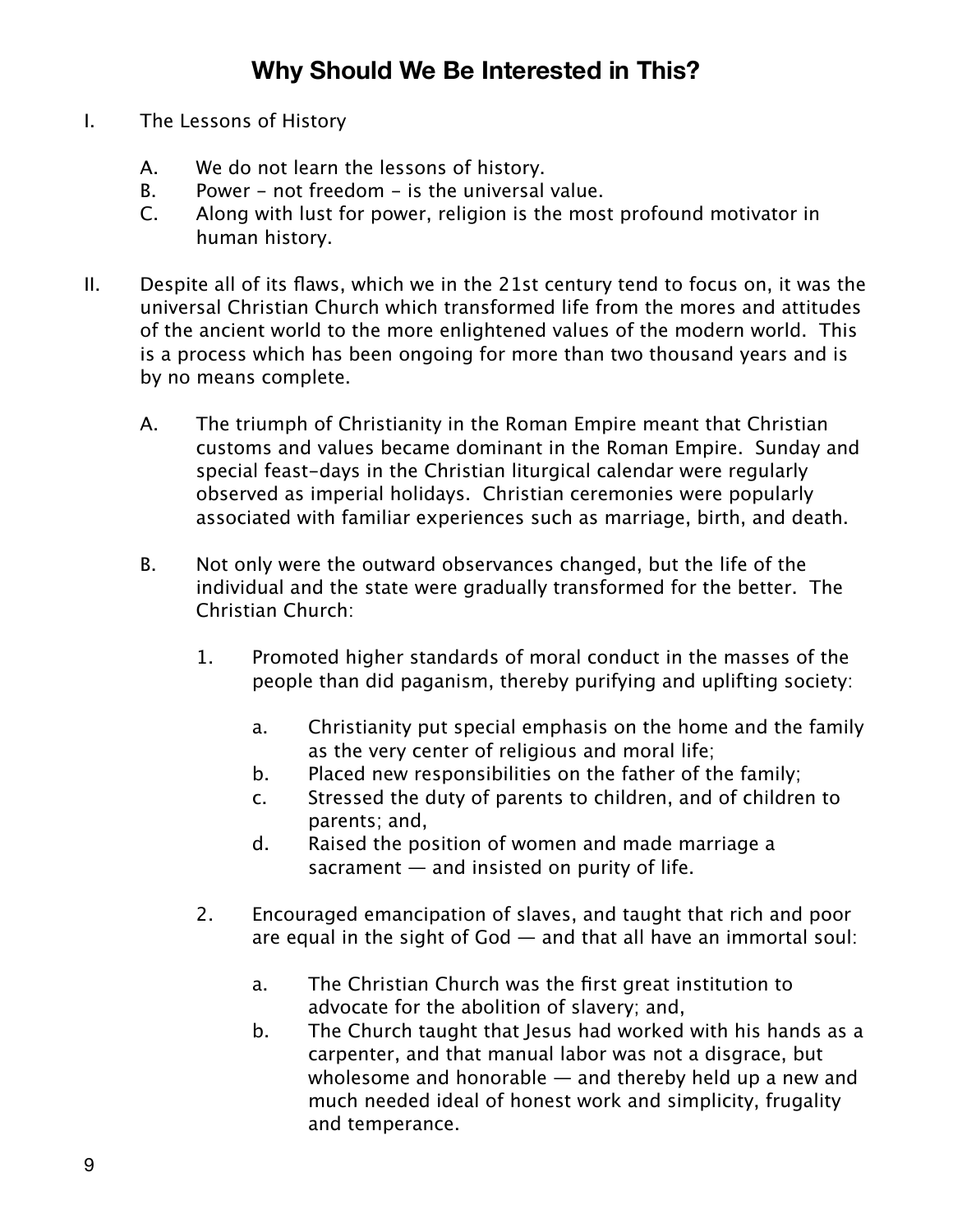- 3. Discouraged cruelty and vice, which characterized the Roman Empire as long as it was pagan; and, introduced greater humanity and humaneness into public and private life. The Church:
	- a. Took on charitable missions, as paganism had never done, to support the care of the poor, the sick, widows and orphans, the disabled, and prisoners;
	- b. Stopped the selling of children and forbade sexual trafficking; protested against immorality not only in private life but in books and on the stage; and,
	- c. Denounced the Roman gladiatorial contests in which slaves fought and killed one another for the amusement of the idle crowds.

Cruelty and vice were never abolished, but under Christianity they were diminished and their opposites were held up as ideals of individual and social behavior.

- C. Western culture is worthy of study, because it is in the West that we can trace the rise of human freedom and human potential most clearly - and underlying this unique culture is the faith and tradition of the Christian Church and its embrace of reason.
- III. The Church saved western civilization and built the foundation of western culture - transmitting Greek and Roman culture along with Judeo-Christian morality and ethics to early modern Europe.
	- A. Art, architecture, music, literature, science and philosophy
	- B. International law and the concept of natural rights
	- C. Respect for the sanctity of individual human life
	- D. Care for widows, orphans, and the poor
	- E. Hospitals, schools and universities
	- F. The Scientific Revolution
	- G. Monastic system the monks saved and copied classical manuscripts, and provided libraries and centers of learning and social action
	- H. Industry and agriculture monasteries provided model farms and factories, laboratories for breeding and improving plants and livestock

In other words, the church developed, over a thousand years, the advanced civilization, based on reason and literacy, that emerged gradually from the chaos and barbarism that followed the fall of the Roman Empire.

IV. After the Roman legions withdrew from Brittania, around the time the Visigoths under Aleric sacked Rome in 410, the Roman province was overrun and civic life was virtually destroyed by successive waves of barbarian invasions by Teutonic tribes from mainland Europe — Angles, Saxons, Jutes — in the 400's and 500's.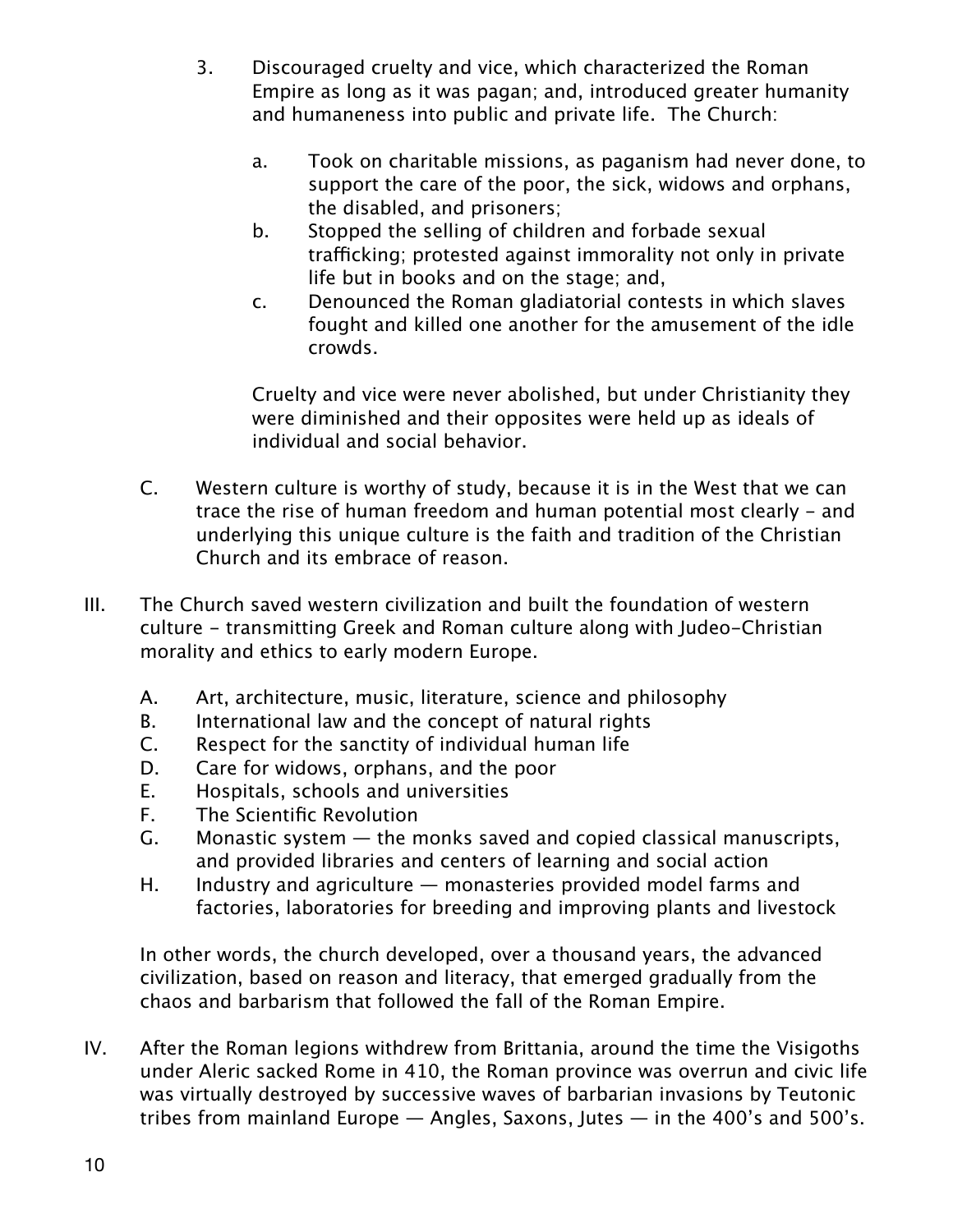The Celts and the Romano-Britons who weren't killed or enslaved fled to the far west (Devon, Cornwall, Wales) or Ireland.

- A. These invasions eventually created Anglo-Saxon England.
- B. Later, the Vikings and Danes invaded from Scandinavia in the 800's and 900's, bringing more death and destruction.
- C. Still later, the Normans ("Northmen" or "Norsemen," who were also originally from Scandinavia), invaded in 1066, defeated the Anglo-Saxons and established Norman rule from France.

It was the Church in England that successfully assimilated these groups over the 600 years after the Roman Army withdrew — and thereby created the English Nation.

And it was the Roman Empire, and specifically the Pax Romana, the recognition of Christianity by the Emperor Constantine, and the excellent network of Roman roads, which allowed the message of Christianity to spread throughout Europe.

V. Earlier historians considered the entire millennium between the fall of Rome and the Renaissance/Reformation to have been the "Dark Ages," but historians now recognize the 'dark' period was really the two centuries of the 400s and 500s (the era of the barbarian invasions of what had been the Roman province of Brittania, a period from which there are very few records). Otherwise, we now refer to the "Middle Ages," from the 600's to the early 1400's, as a time of great change, progress, learning, art and economic activity that led to the early modern period.

- A. In England, the Anglo-Saxon period marks the beginning of English art, architecture, literature, etc.
- B. Venerable Bede, "Father of English History," (673-735) wrote "The Ecclesiastical History of the English People."
- C. Alfred the Great (848-899), King of Wessex (the West Saxons), saved England from total domination/destruction by the Vikings.

VI. Monasteries were the most important institutions during the Middle Ages for the transmission and advancement of Western culture, before the creation of the universities by the church in the 12th century.

- A. St. Benedict (480-547), Rule of St. Benedict
- B. St. Patrick (392-461), first monk missionary, goes to Ireland
- C. St. Columba sails from Ireland, founds the mission at Iona in 563

VII. Separation of church and state is a relatively modern invention — and not a universal value. Even in England today, the Queen is still the Supreme Governor of the Church of England.

A. History of Europe is very much the story of the power struggle between monarchs and church leaders — and over time the not-so-strong were dominated by the strong.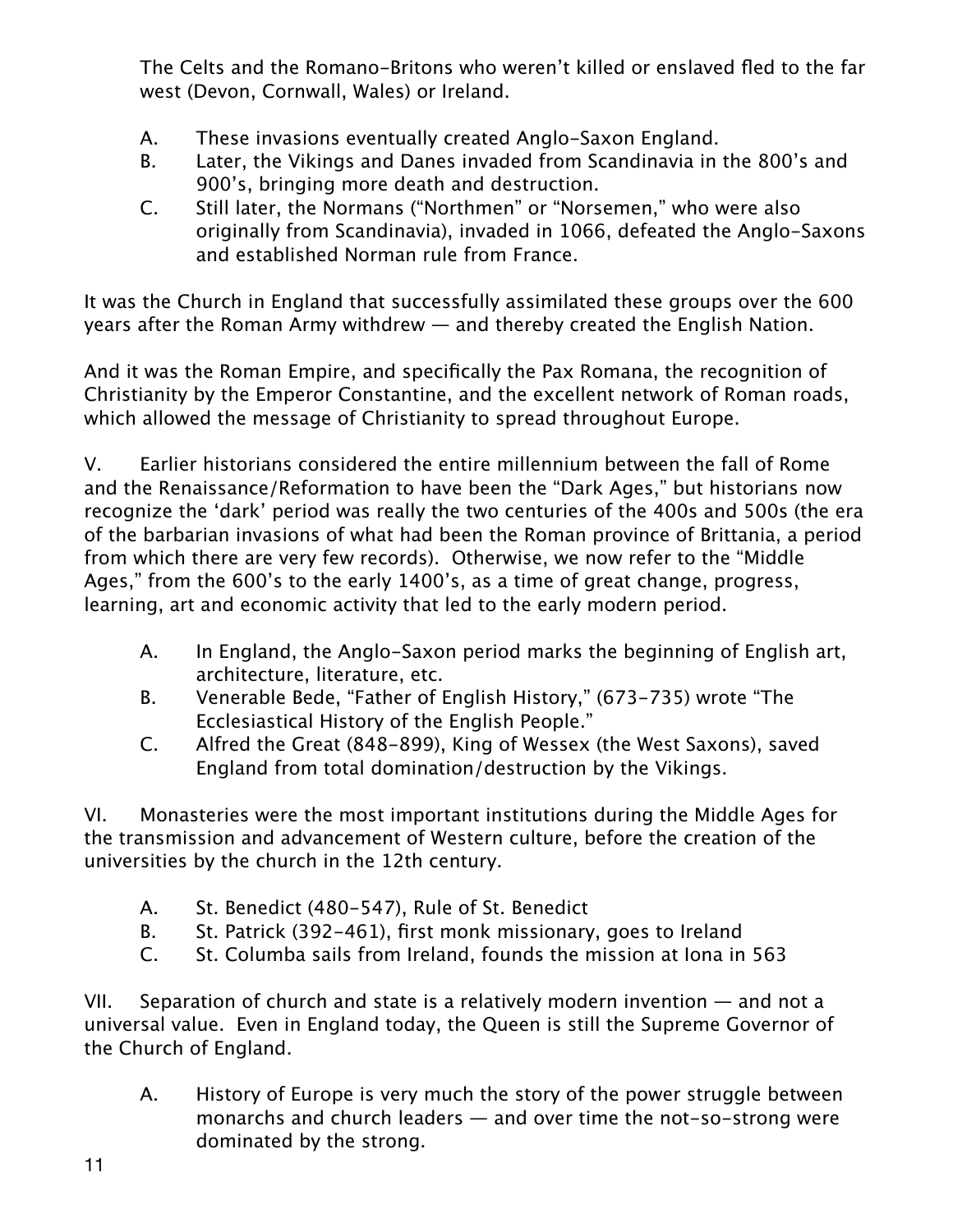- 1. Powerful churchmen were also leading officials in the secular governments.
- 2. Can you imagine today the Archbishop of York (Wolsey) being at the same time the most powerful minister in the government? And Wolsey wasn't the first by any means.
- 3. Nor the last. Is the Ayatollah the most powerful person in the government of Iran today?
- B. The history of Europe is also the story of a continuing struggle between the leaders of Christendom (Christian Western Europe) and the "heretics within" Europe and the "infidels without" (Muslim armies/Ottoman empire) outside of Europe trying to break in/conquer.
	- 1. Church constantly dealing with heresy.
	- 2. Western Europe is still Western Europe because Charles Martel (grandfather of Charlemagne) defeated the Muslim invaders at Poitiers in 732 and the Polish Army arrived just in time to defeat the invading Ottoman Turks at the gates of Vienna in 1683.

VIII. Freedom of Religion is also a modern, western innovation, but it is also not a universal value, even today.

- A. The idea that there could be more than one church within the realm of the monarch, or any church diferent than the church of the monarch, was unknown.
	- 1. Peace of Westphalia, 1648 ("cuius regio, eius religio,"), ended Thirty Years War and over a century of European Wars of Religion
- B. Likewise, the idea that the individual could be free, exercising his own conscience, to choose his (let alone her) own religion, or church, or choose to not believe or go to church at all, was unknown. People did not even conceive of the idea (let alone accept) that their neighbor could attend a diferent church. Dissent was heresy — punishable by death, imprisonment, public humiliation, or torture.
- C. Can you think of examples today where freedom of religion does not exist? Where ordinary people are willing to kill or maim their neighbor over diferences in religion?
- D. What is the diference between freedom of worship and the free exercise of religion? What does it mean that the First Amendment states that Congress shall pass no law respecting the establishment of religion?

IX. In England, the first thousand years of Christianity reflected the tension and competition between the Celtic (aka British) church and the Roman Church.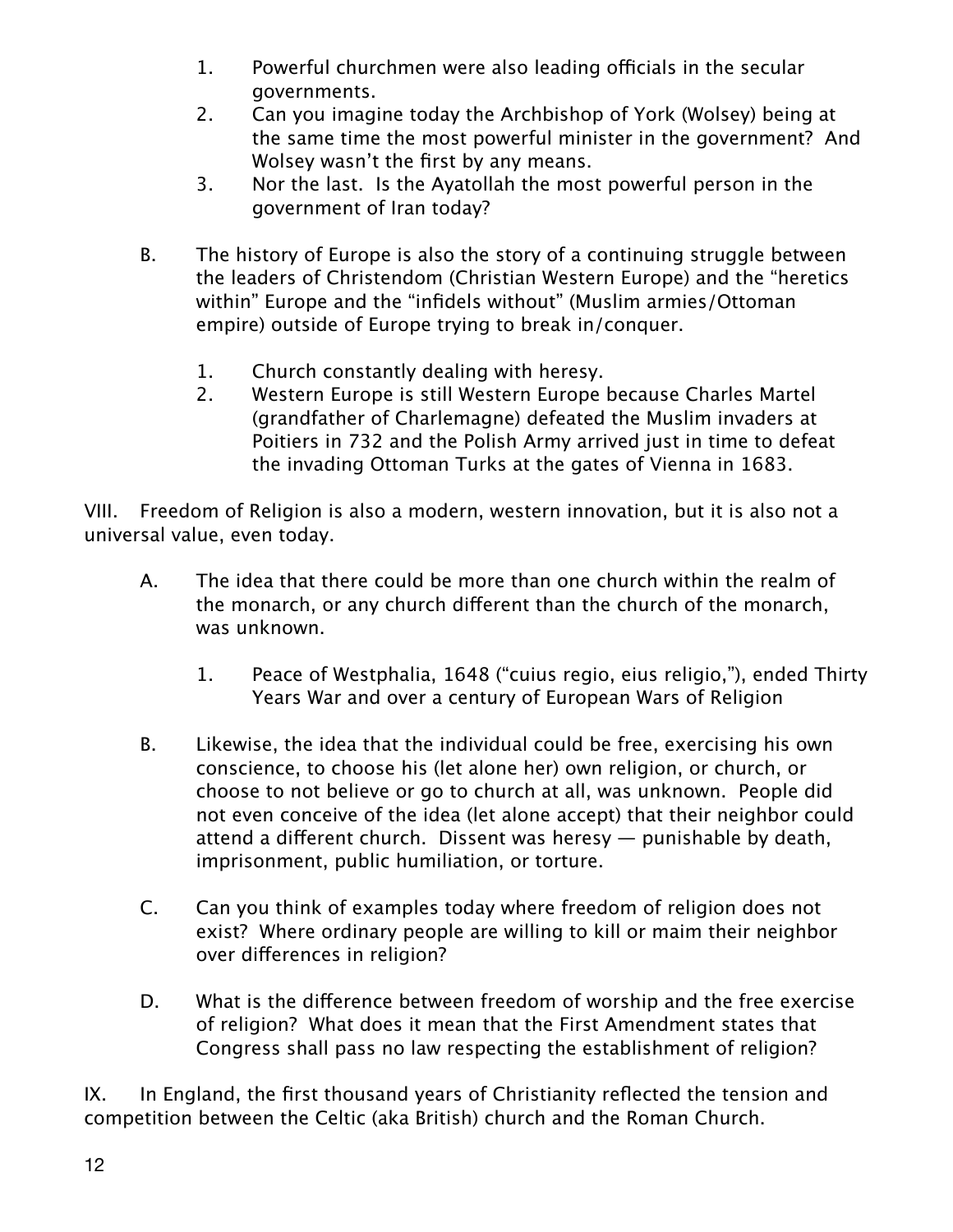- A. Celtic churches (not the Celtic Church)
	- 1. Monastic, governed by abbots (non-hierarchical)
	- 2. Western, northern, Irish, Scottish
	- 3. Independent/developed separately from Rome
	- 4. Monastery at Iona, an island off western coast of Scotland (Inner Hebrides), founded by St. Columba in 563. Center of Celtic Christianity for four centuries. Produced the Book of Kells.
	- 5. Monastery at Lindisfarne, island off northeast coast of England, founded by St. Aiden in 634. Produced the Lindisfarne Gospels.
- B. Roman Church
	- 1. Episcopal, governed by bishops (hierarchical)
	- 2. Eastern and midlands
	- 3. Obedient to Rome/Popes
	- 4. Canterbury Cathedral
	- 5. St. Augustine, sent by Pope Gregory the Great in 597
	- 6. Theodore of Tarsus, 668, made Canterbury a seat of learning
- C. Council of Whitby (664), where the Celtic churches professed obedience to Rome and agreed to the Roman calculation of the date of Easter

X. After England was united under a single monarch in the tenth century (955), the next five centuries saw constant struggle between kings and popes over who was really in charge of the Church in England — and who would control its assets. The Church was too big and too wealthy to leave it to the churchmen to govern.

XI. Reforming the Church has been an ongoing process since shortly after the beginning. Going back to Peter and Paul, there have always been disagreements, and there were always voices calling for reform, but you might say that the conditions beginning around 1450 made the western world ripe for a major period of reform.

XII. Key turning points at the middle of the 15th century (1450):

- A. Invention of the printing press with movable type printing c. 1440 by Johannes Gutenburg; printing of his first book  $-$  the Bible  $-$  in 1455.
- B. Fall of Constantinople in 1453 to the Ottoman Turks. Greek scholars move to the west, especially Italy, bringing classical knowledge. End of the Eastern Roman (Byzantine) Empire/beginning of the Renaissance.
- C. Pope Nicholas V decides around 1450 to replace the fourth century basilica of St. Peter's (built on the spot where Peter was crucified). Nothing happened until Julius II actually got the project started and laid the cornerstone in 1506. (Rex Harrison played Julius II in "The Agony and the Ecstasy," opposite Charlton Heston's Michaelangelo, who was painting the Sistine Chapel.)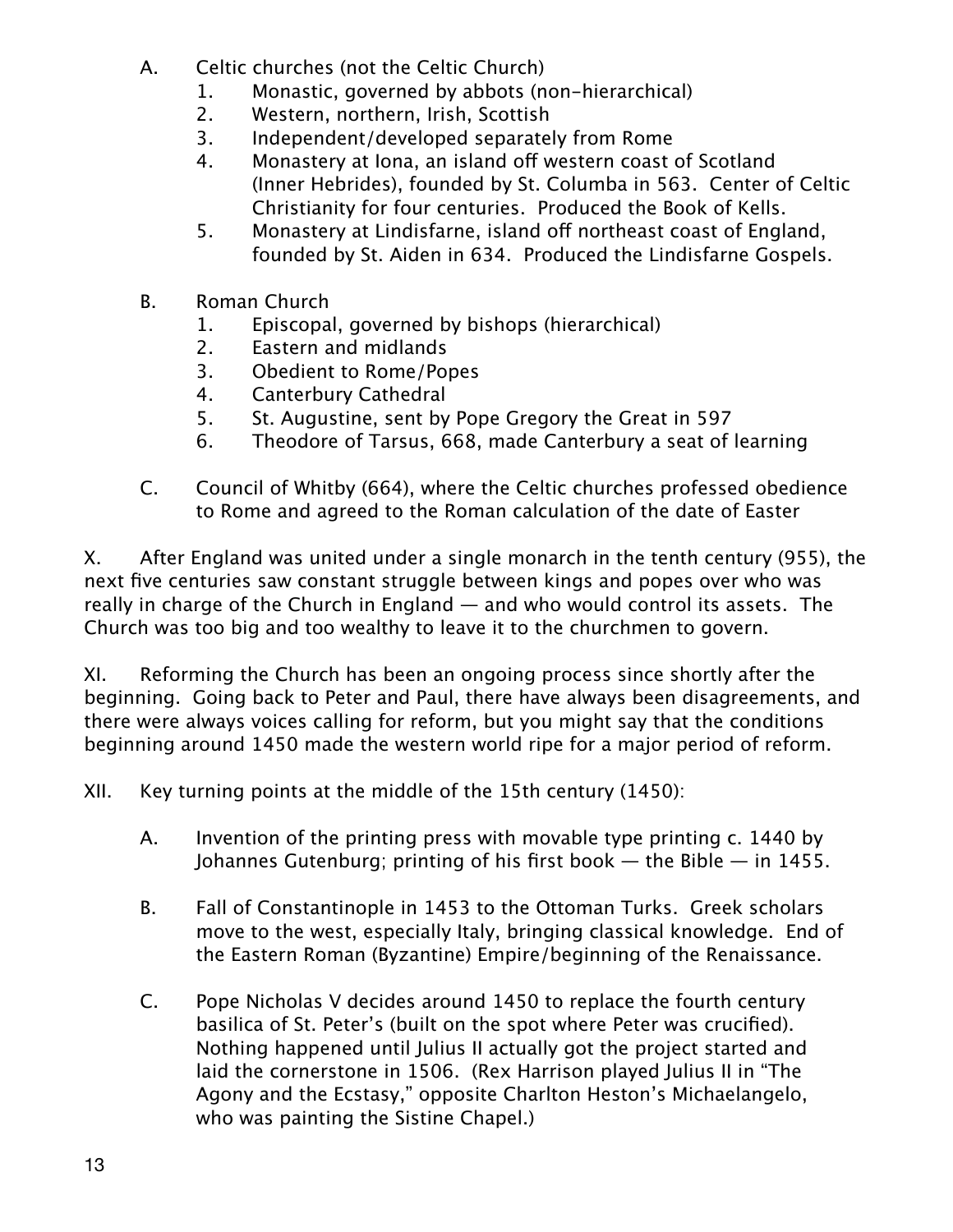- Follow the money. The popes' strategies for raising the money needed to rebuild St. Peter's Basilica in Rome and Martin Luther's reaction sparked the Reformation.
- D. Birth of Leonardo da Vinci in 1452/rediscovery of classical culture
- E. End of the Hundred Years War between England and France in 1453 which should have been good news, but in England, Henry VI has a nervous breakdown, and Richard, Duke of York, named protector which is bad news — and this begins the Wars of the Roses.
	- 1. Henry VI taken prisoner by Yorkists in 1455 at Battle of St. Albans, same year Gutenberg prints his first Bible, and Sultan Mehmet II mobilizes his army to march on Belgrade, and then into Europe.
	- 2. It's all starting to happen...civil war in England, and the Muslim armies of the Ottoman Empire are starting to march on Europe.
- F. At this point, the Ottoman Empire is a more advanced civilization than Western Europe, and England is a small, backwater state on the outer fringe of Europe.
- G. But the long term trends will favor Western Europe over the Ottoman Turks, and the West will eventually surpass the Arabic world. Why?
	- 1. Renaissance and Reformation
	- 2. Growth of centralized states in Europe and England
	- 3. Growth of modern, market economies the rise of capitalism and the end of the Feudal system of economics
	- 4. Age of exploration, invention and empire
	- 5. Enlightenment, education, and scientific discovery
	- 6. Growing independence of the state from the church in the west
	- 7. Beginning of the emancipation and education of women
	- 8. Christian v Muslim values (Pope Benedict XVI speech)
- H. By the beginning of the 1800's it would be clear that the civilization and military prowess of the west had surpassed the once-powerful Ottoman Empire, and Europe would dominate the Middle East.
- XIII. The rise of the modern nation-states in the West with stronger centralized governments had the efect of making those nation-states less willing to be dominated by the Pope in Rome (not just true of England).
- XIV. In England, Henry VIII's desire for an annulment of his marriage to Catherine of Aragon was the occasion, but not the underlying cause of the break with Rome and the English Reformation.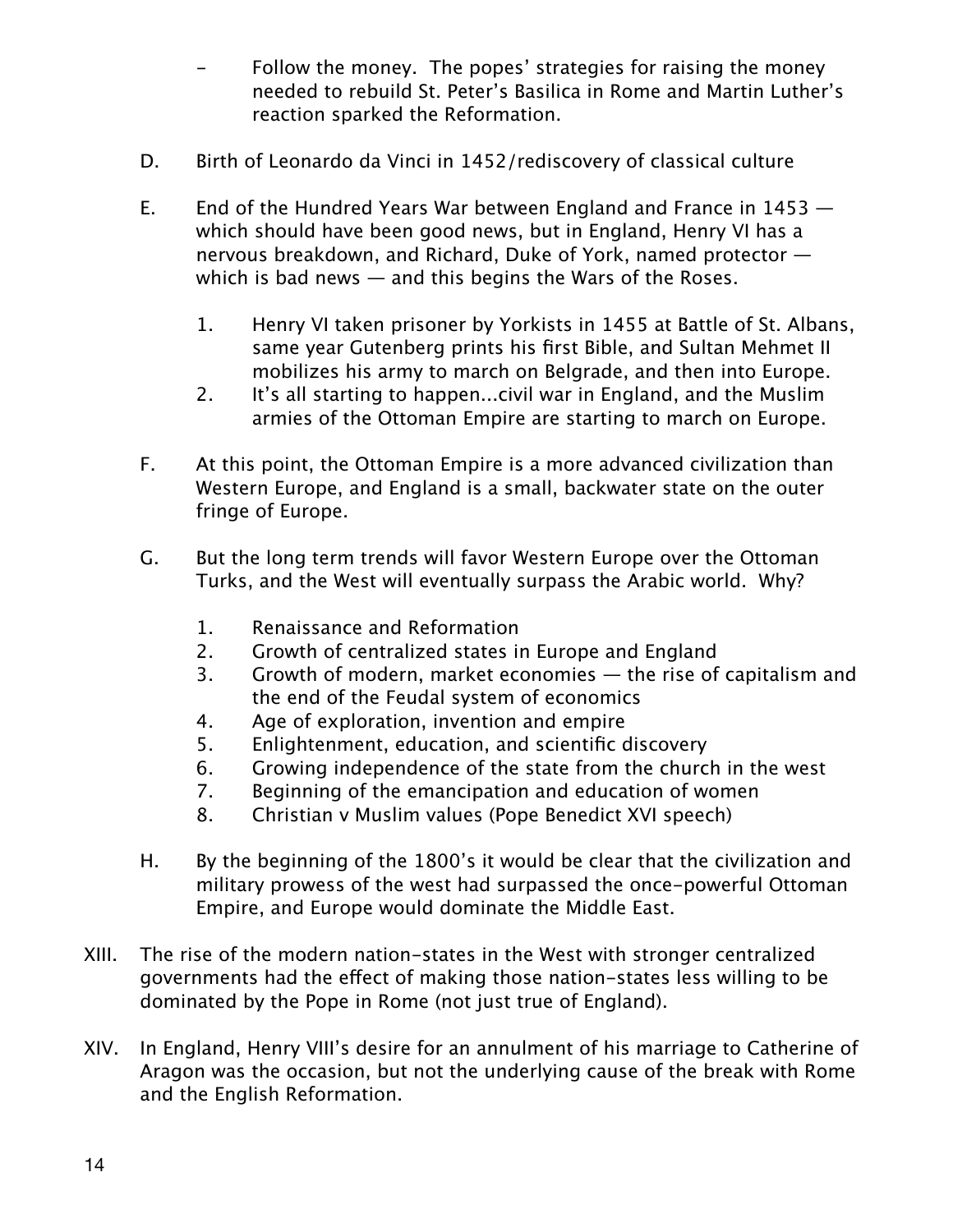- A. Desire for a male heir was a legitimate, serious issue in a country that still remembered the Wars of the Roses — England needed a stable monarchy.
- B. Henry needed money to pay for his and Cardinal Wolsey's foreign wars and ambitions, so they went after the monasteries — first, the larger, wealthier ones, then the rest. The smaller monasteries were in need of reform, but the system overall was not as bad as the attacks and the rhetoric suggested.
- C. Protestant ideas were infiltrating from Geneva, and many people were favorable to the idea of the Bible and the mass in English.
	- 1. Nevertheless, the average people across England were happy with their church in the early years of the 16th Century, before the government began to impose revolutionary changes in worship.
	- 2. Attachment to the existing Catholic Church was stronger on some parts of England than in others.
	- 3. Historians debate the extent to which the people of England either favored the changes or not. There were no public opinion polls.
	- 4. Generally speaking, the changes were imposed from the top down, not the bottom up.
- E. Sir Thomas More believed that his obligations to God were higher than his obligations to his king. At his execution, he famously said: "I am the King's good servant, but God's first."
- F. Thomas Cromwell was the model of a Machiavellian power broker.
- G. Thomas Cranmer oversaw the writing of the first English Prayer Book in 1549 (and we've been fighting over it ever since).
- XV. The Marian Restoration might have succeeded if Mary had not died in 1558.
	- A. "Bloody Mary" was so named because of the burning of about 300 Protestants at the stake during her reign, and skillful propaganda on the part of her Protestant antagonists. However, about as many Catholic priests were executed during Elizabeth's reign as Protestants were executed during Mary's. The diference was that Mary's regime prosecuted for heresy, for which the punishment was death by burning, but Elizabeth's regime, while burning some, more frequently prosecuted Catholics for treason, for which the punishment was death by drawing and quartering. It was a tough time for dissidents either way.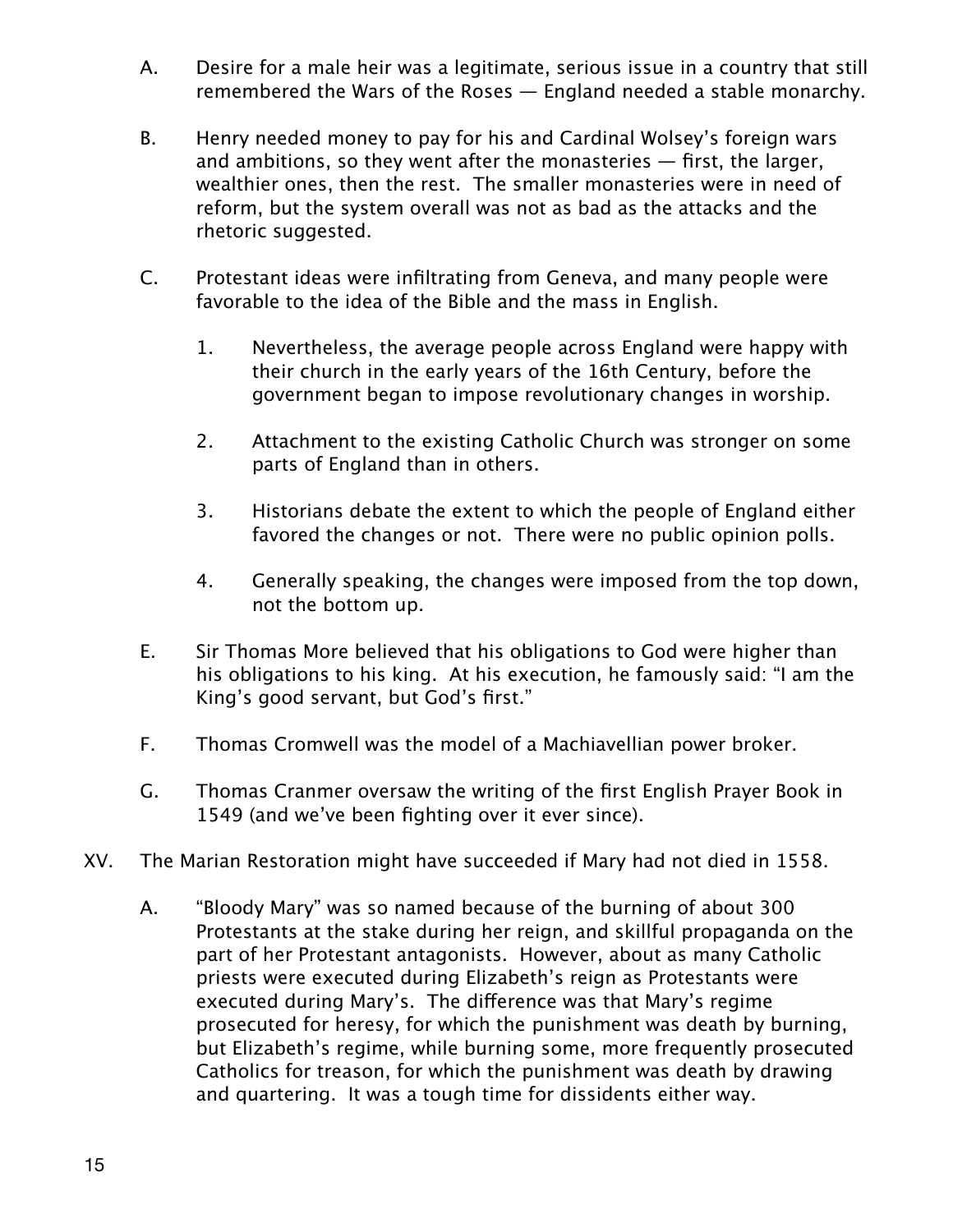XVI. The Elizabethan Settlement of 1559 represents a compromise, or Middle Way, between Catholics and Puritans, designed to hold the country together and prevent further civil war. In the long run, it succeeded, and helped create the modern English state that established the most extensive empire in human history. The Elizabethan Settlement, however, came at the cost of religious freedom. Catholicism was outlawed, priests were executed, and civil rights for Catholics were denied by law until the 19th century. A group of Puritans left for Holland, and from there sailed to America on the Mayflower.

XVII. At the time of the Reformation, England was not the most important country in Europe, and Henry VIII was not the most important monarch. England was relatively poor, a backwater on the edge of Europe. How did England later emerge in the 18th century as the greatest empire in the world since the Roman Empire?

XVIII. Up until now (i.e. up to 1563) my nominees for the greatest/most important secular leaders in Western Christendom would include:

- 1. Constantine the Great (r. 325-337), first Christian ruler of the Roman Empire, who legalized Christianity, giving paganism the death blow, and who called the great ecumenical council at Nicaea.
- 2. Charlemagne, crowned Holy Roman Emperor by the Pope in Rome on Christmas Day in 800, laid the foundation of modern Europe.
- 3. Alfred the Great (r. 871-899), saved England from the Vikings.
- 4. Charles V (Holy Roman Emperor from 1519-56, and crowned on October 26,  $1520 - 500$  years ago), fought valiantly for 37 years to hold Europe (Christendom) together, and defend it from "the heretic within and the infidel without." He was the bridge to the Counter-Reformation, which came too late to save the Catholic Church from the break-up.
- 5. Queen Elizabeth I (r. 1558-1603), who held the country together, ruthlessly  $-$  in the best tradition of Machiavelli  $-$  and laid the foundation for future greatness of England; created the Church OF England (as opposed to the Church IN England).

XIX. For this course, we will distinguish between the Church IN England (the first 1500 years), and the Church OF England (the next 500 years to 2020).

XX. In this course, we will refer to BC, which means "Before Christ," and AD, which means Anno Domini, or the Year of Our Lord, because our civilization has established its dating system based on the year of the birth of Jesus Christ (but which was not actually the year 1). There is no year zero.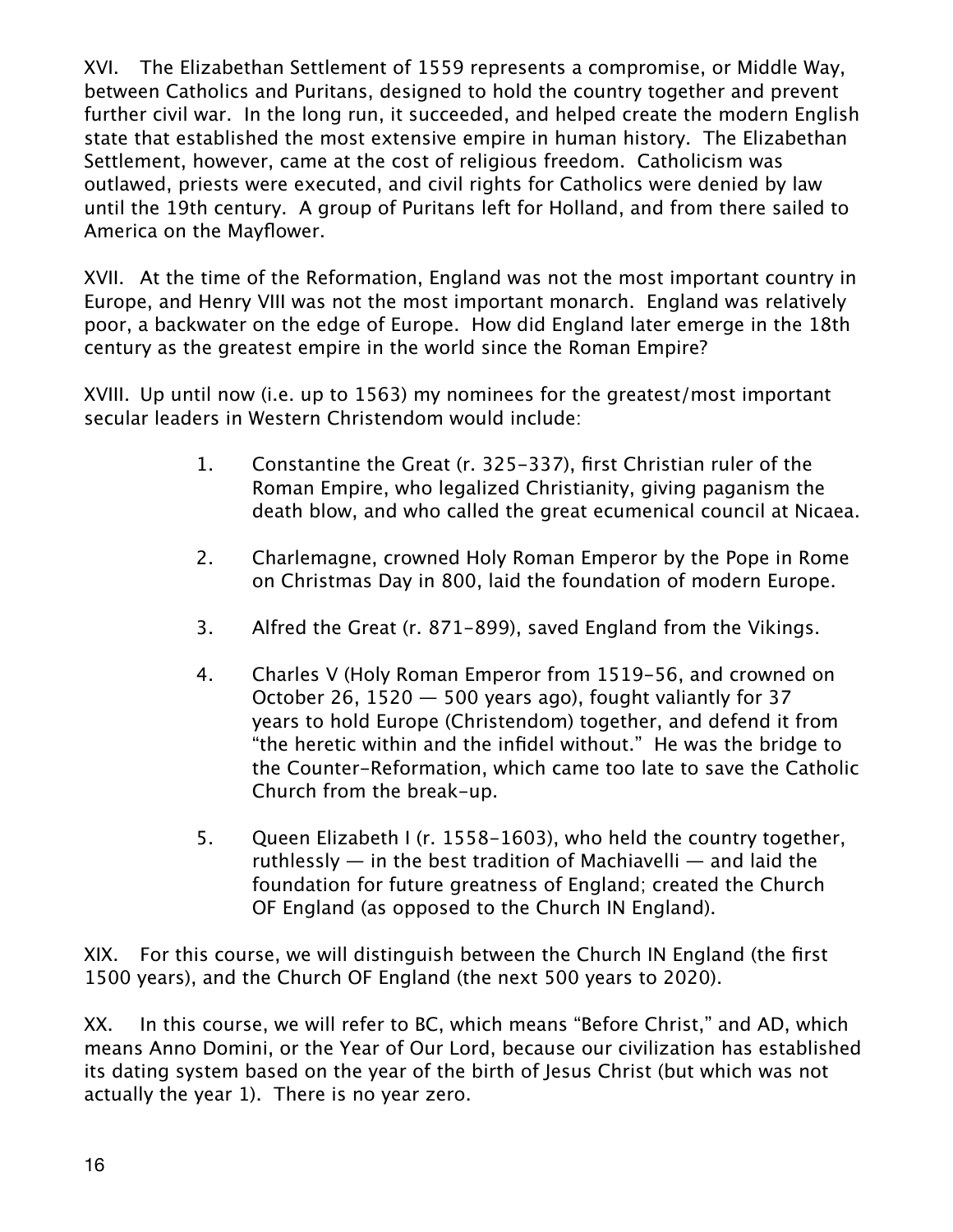# **Pre-History of Britain to the Roman Occupation**

| 1.6 million BC        |                                                                                                                                         | Beginning of the Ice Ages                                                                                                                                                                                                                    |  |
|-----------------------|-----------------------------------------------------------------------------------------------------------------------------------------|----------------------------------------------------------------------------------------------------------------------------------------------------------------------------------------------------------------------------------------------|--|
| 0.5 million BC        |                                                                                                                                         | Evidence of human habitation in Southern England                                                                                                                                                                                             |  |
|                       |                                                                                                                                         | 29,000 BC Neanderthals survived the Ice Age but are replaced by Homo Sapiens; jaw<br>fragment in Devon                                                                                                                                       |  |
|                       |                                                                                                                                         | 14,000 BC Great Thaw begins; climate grows warmer, seas rise                                                                                                                                                                                 |  |
|                       | 10,000 BC End of the Ice Age, towards the end of the Paleolithic "Old Stone Age"                                                        |                                                                                                                                                                                                                                              |  |
| 8000 BC               |                                                                                                                                         | Mesolithic Period, "Middle Stone Age" begins; hunter-gatherers; in the<br>Fertile Crescent, beginnings of agriculture, animal husbandry, village life                                                                                        |  |
| 6000 BC               |                                                                                                                                         | Land connection from Britain to mainland Europe gradually disappears                                                                                                                                                                         |  |
| 4000 BC<br>$-2500 BC$ |                                                                                                                                         | Neolithic Period, "New Stone Age;" the ancestors of the people who built<br>Stonehenge were Neolithic farmers who migrated west from the Eastern<br>Mediterranean, traveling first to Iberia, and from there to the Isles                    |  |
|                       |                                                                                                                                         | Domesticated animals and plants<br>May have introduced tradition of building monuments using large<br>megaliths, but left no written record of their culture                                                                                 |  |
| 2400 BC<br>$-700$ BC  | "Bronze Age," $(= 90\%$ copper $+ 10\%$ tin); Britain was a backwater,<br>compared to the more advanced societies of continental Europe |                                                                                                                                                                                                                                              |  |
|                       |                                                                                                                                         | Stonehenge built in stages (2200-1600 BC)<br>Beaker Folk from Holland and the Rhineland begin to settle in<br>Wessex c. 2000 BC; brought copper and discovered tin in Cornwall                                                               |  |
| 600 BC<br>$-43$ AD    | "Iron Age; Roman conquest in 43 AD marks end of the prehistoric period                                                                  |                                                                                                                                                                                                                                              |  |
|                       |                                                                                                                                         | Celts arrive beginning c. 600 BC; Celts (Greek keltoi, "strangers")<br>originated in the area between the headwaters of the Rhine,<br>Danube and Rhône Rivers, and spread across Europe; their priests<br>and magistrates were called druids |  |

- Cantiaci Celtic tribe in Kent (Canterbury)
- Belgae (tribes of mixed Celtic/Germanic stock, from Gallia Belgica, in Northern Gaul) conquer SE Britain in 75 BC; introduce heavy plow leading to an agricultural revolution; strike first coins in Britain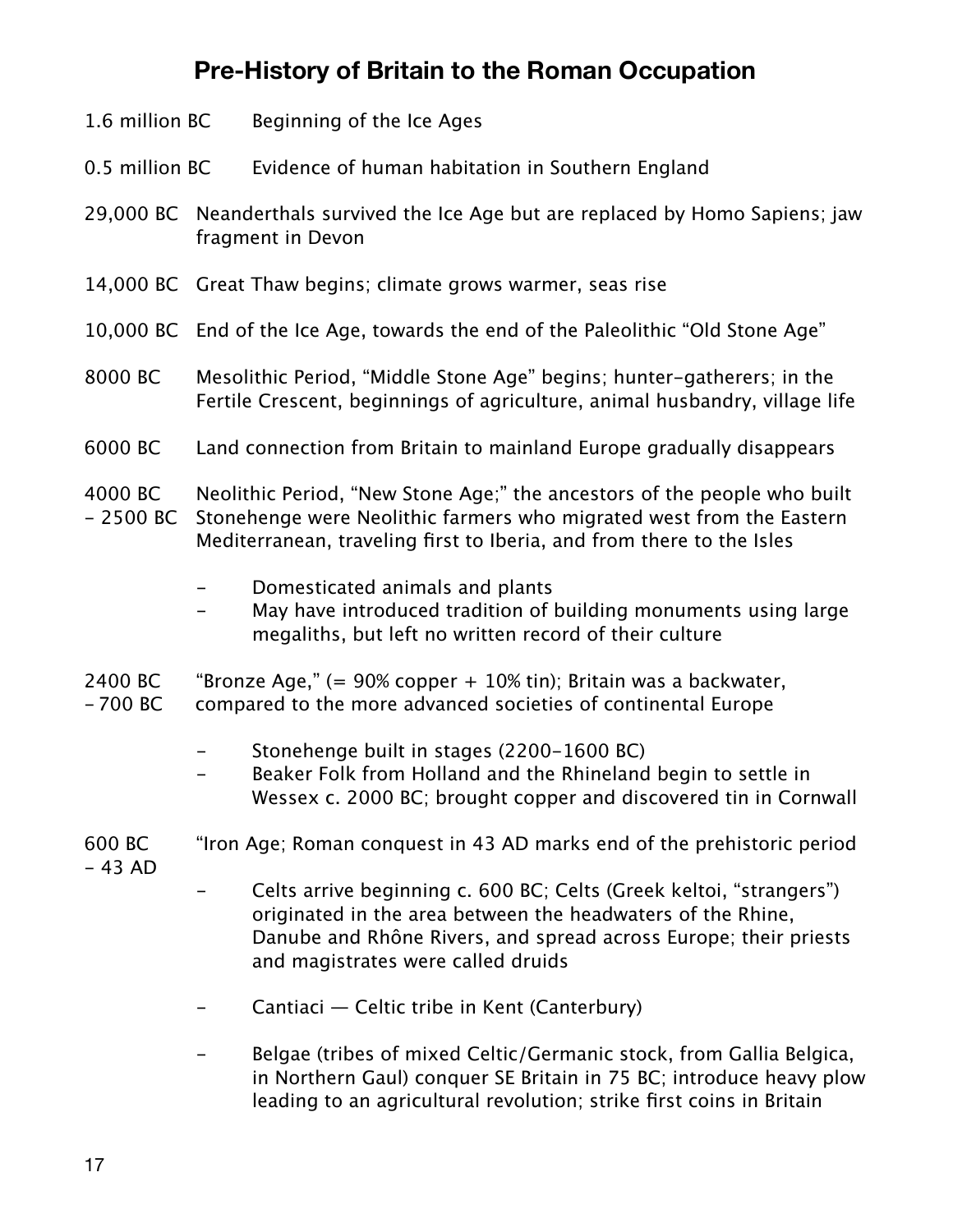# **Key Terms:**

Gaels are an ethnolinguistic group native to Ireland, Scotland and the Isle of Man. The Gaelic language is a branch of the Celtic languages. Gaelic language and culture originated in Ireland.

Iverni were a people of early Ireland living in the far southwest of the island; in the second century Ptolemy notes that this was once the name of all the peoples of Ireland, and that this is the name of the island as a whole (Ivernia).

Caledonians were a Celtic tribal confederacy in what is now Scotland, that portion of Northern Britain north of the Rivers Clyde and Forth, during the Iron Age and the Roman eras. The Greek form of the tribal name gave form to the name Caledonia for their territory.

The Latin name for the Gaels is Scoti or Scotti. An early use of the term is found in a Roman list dated 312 AD of the Names of All the Provinces, which included a list of tribes believed to be a growing threat to the empire (including the Scoti, as a new term for the Irish). About 500 AD we see the first report of a Scotti Settlement in Caledonia. The Scotti eventually came to dominate the culture so that part of Northern Britain became known as Scotland.

The Picts were a Celtic tribe in Caledonia. The Romans called them Picts because they were "painted people," and their territory was called Pictland. Today we do not know what they called themselves.

325 BC Pytheus, a Greek geographer and explorer from Marseille, sails around the Isles, which he recorded in Celtic terms as Pretanike (Romanized in Latin to Brittania) for the Isles as a whole, Ierne for the smaller western island (Ireland, or in Latin Hibernian, or the modern Irish Eire), and Albionon (or in Latin (Albionum) for the larger eastern island.

\_\_\_\_\_\_\_\_\_\_\_\_\_\_\_\_\_\_\_\_\_\_\_\_\_\_\_\_\_\_\_\_\_\_\_\_\_\_\_\_\_\_\_\_\_\_\_\_\_\_\_\_\_\_\_\_\_\_\_\_\_\_\_\_\_\_\_\_\_\_\_\_\_\_\_\_\_\_\_\_\_\_\_\_

55-54 BC Julius Caesar twice invades Celtic Britain, or Albion ("he came, he saw, but he did not conquer"); tribute paid; trade established

### **6/4 BC Birth of Jesus**

### **30/36 AD Death of Jesus**

- 43 AD Emperor Claudius sends Roman army to invade and subdue the Britons; beginning of the occupation of Roman Brittania
- 49 St. Paul sails from Troy to Philippi the missionary work of the Church begins in Europe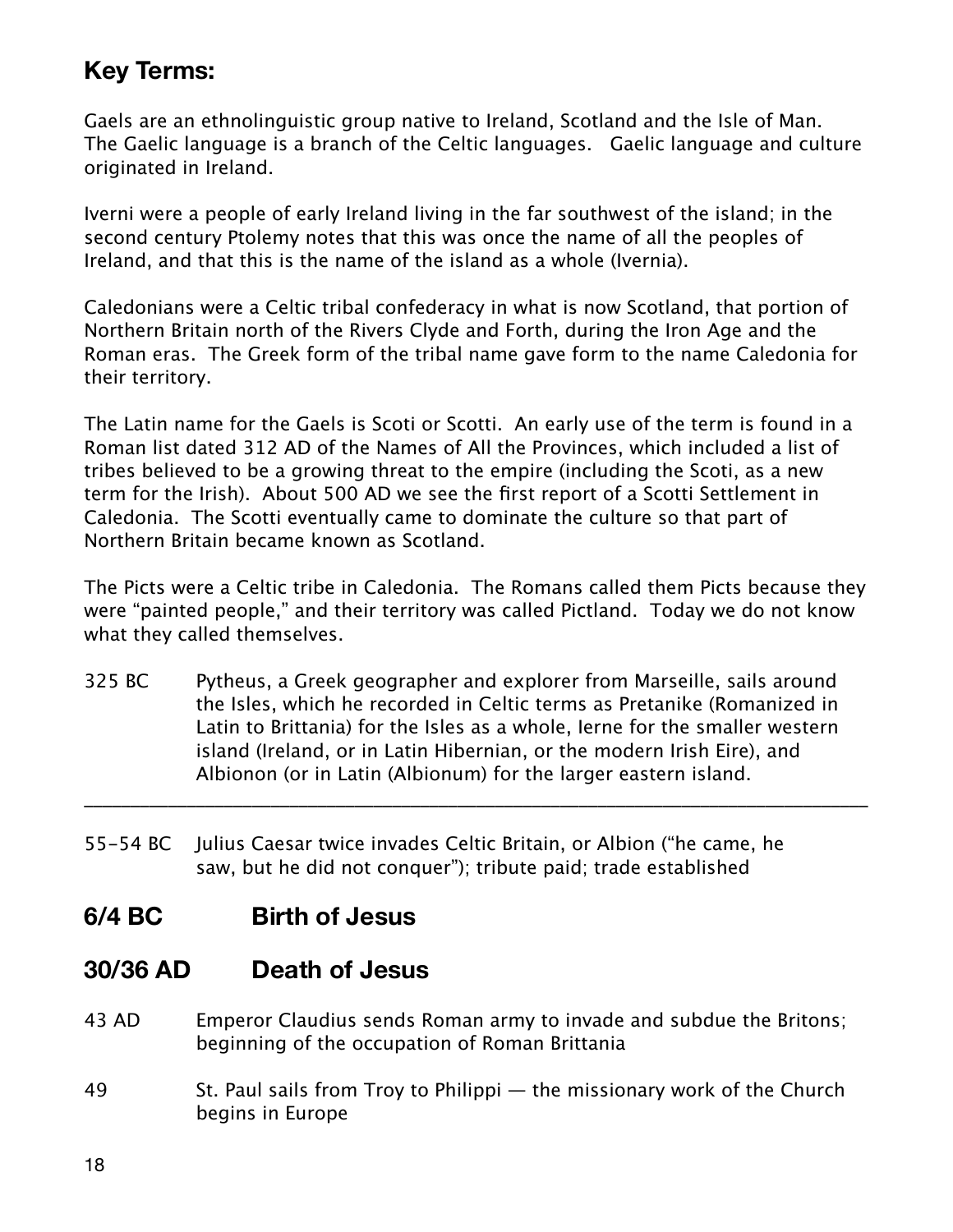- 60/61 Resistance to Roman rule in southern Brittania ends as Celtic troops led by Boudicca (Boudicea), Queen of the Iceni tribe (of Norfolk) are defeated and massacred by Roman forces under Gaius Seutonius Paulinus
- 63 According to legend, the first Christian, Joseph of Arimathea (who prepared the body of Jesus after the crucifixion) arrives at Glastonbury at about the same time as the deaths of Saint Peter and Saint Paul.
	- Glastonbury (south of Bristol), was one of three early centers of Christianity (the "Three Perpeptual Choirs") in Roman Britain (along with Amesbury and Llantwit Major).
	- Christianity was introduced by traders, merchants, adventurers, invaders and persecuted converts seeking refuge in the island along long-established trading routes — the Pax Romana and excellent Roman roads contribute to the spread of the Gospel.
- 77-85 Agricola completes the Roman conquest of Britain
- 206 Early Church Father Tertullian writes that "in districts inaccessible to the Romans people called Britanni had become subject to Christ."
- 303-312 Persecution of Christians under Diocletian
- 305 Death of St. Alban, the first recorded British Christian martyr.
- 306 Constantine proclaimed emperor by his soldiers at Eboracum (York)
- 313 Constantine removes ban on Christianity (Edict of Milan)
- 314 Three British Bishops (York, London, Lincoln) attend Council of Arles
- 325 Constantine convenes the Council of Nicaea in Turkey
- 330 Constantine moves the capital of the Roman Empire to Byzantium in 324; renamed Constantinople in 330. This is the beginning of the Byzantine Empire (330-1453) and the Ottoman Empire (1453-1923).
- 380 Theodosius, the last emperor to rule both the east and the west, issues the Edict of Thessalonica, declaring Nicene Christianity to be the official religion of the Roman Empire.
- 395 The Roman Empire is divided into the Eastern and Western Empire\s
- 402 Capital of the Western Empire moved to Ravenna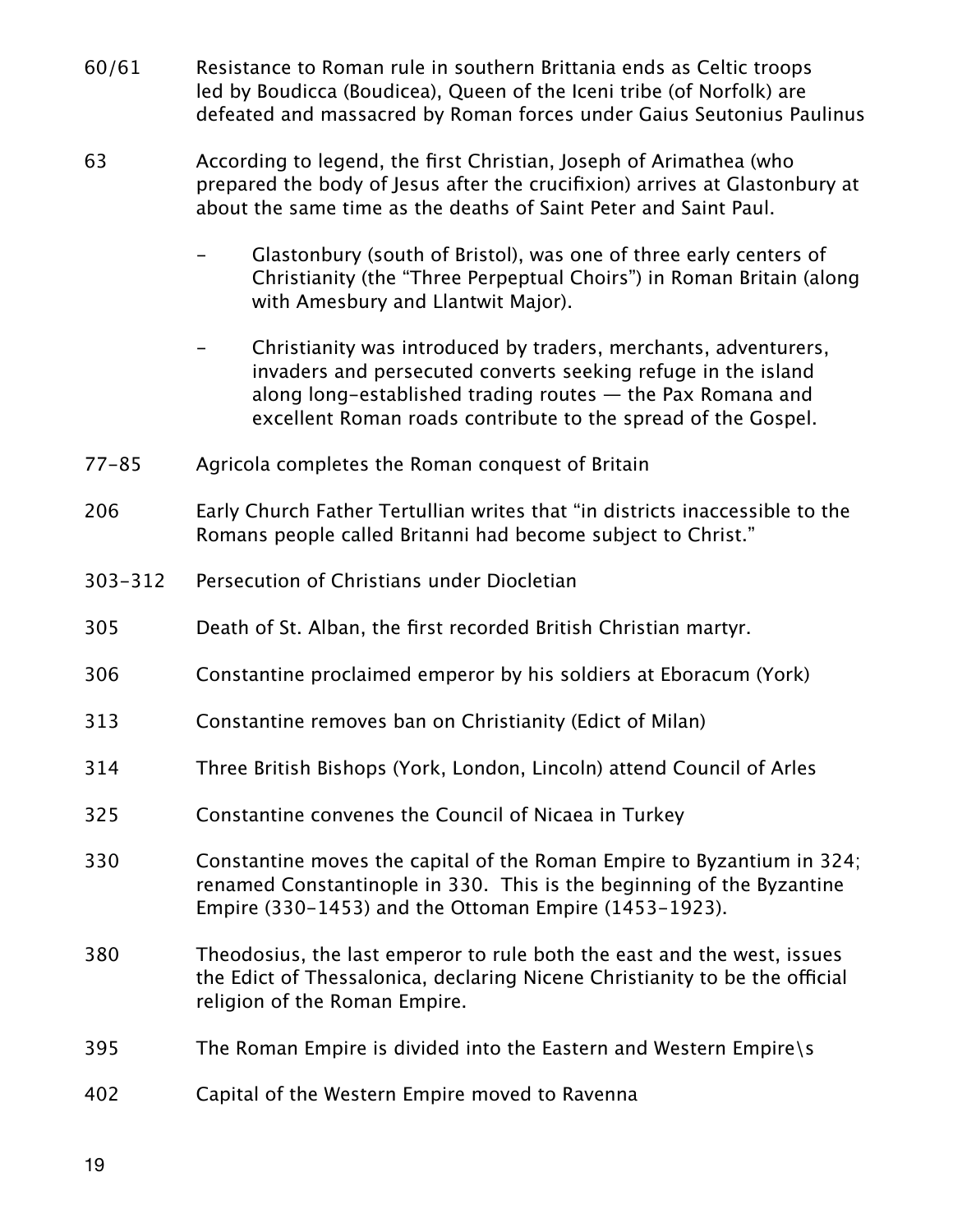# **The Anglo-Saxon Invasions (Fifth and Sixth Centuries)**

| 410 | Roman legions withdraw from Brittania after the sack of Rome by Alaric<br>and the Visigoths; barbarian invasions (Teutonic tribes of Angles, Saxons,<br>Jutes) begin; civic life in Roman Britain collapses; few records exist of this<br>era $-$ this is why the 5th & 6th Centuries are considered the "Dark Ages" |  |  |
|-----|----------------------------------------------------------------------------------------------------------------------------------------------------------------------------------------------------------------------------------------------------------------------------------------------------------------------|--|--|
| 431 | St. Palladius, the first Christian bishop in Ireland, before St. Patrick,<br>spends less than a year in an unsuccessful mission to the Scotti in<br>Ireland, then spends the next 20 years in Scotland                                                                                                               |  |  |
| 432 | Death of St. Ninian, Scotland's first saint, who converted the Southern<br>Picts, based at Whithorn Priory                                                                                                                                                                                                           |  |  |
| 432 | St. Patrick (389–461) consecrated as a bishop and returns to Ireland,<br>spends the rest of his life building the Celtic Church in Ireland                                                                                                                                                                           |  |  |
| 449 | Hengest lands at Ebbsfleet (Kent) from Jutland with force of mercenaries<br>hired to defeat the Picts $-$ the same spot where Augustine would land a<br>century and a half later $-$ and in that time the Angles (Engles), Saxons<br>and Jutes conquer Brittania, which becomes England                              |  |  |
| 455 | Vandals sack Rome                                                                                                                                                                                                                                                                                                    |  |  |
| 476 | Romulus Augustulus, the last western emperor, is deposed                                                                                                                                                                                                                                                             |  |  |
| 500 | Celtic cavalry defeats Saxon foot-soldiers at the Battle of Mons (this is the<br>origin of the Arthurian legend)                                                                                                                                                                                                     |  |  |
| 500 | Celtic "Scotti" from Ireland settle near Argyle (giving Scotland its name)                                                                                                                                                                                                                                           |  |  |
| 529 | St. Benedict founds the Benedictine Order at Montecassino, Italy                                                                                                                                                                                                                                                     |  |  |
|     | Rule of St. Benedict: (1) renunciation of the world and earthly<br>possessions; (2) perpeptual vows; and (3) obedience.                                                                                                                                                                                              |  |  |
|     | Note: Distinction between regular and secular clergy:<br>Regular (Latin regula = special rule) $-$ based in monasteries<br>Secular – based in churches in towns and villages                                                                                                                                         |  |  |
| 550 | The monk Gildas the Wise writes "On the Ruin of Britain"                                                                                                                                                                                                                                                             |  |  |

By the middle of the sixth century, there were seven independent Anglo-Saxon kingdoms in England. Known as the Heptarchy, they were: Kent, Essex (East Saxons), Sussex (South Saxons), Wessex (West Saxons), East Anglia, Mercia, and Northumbria.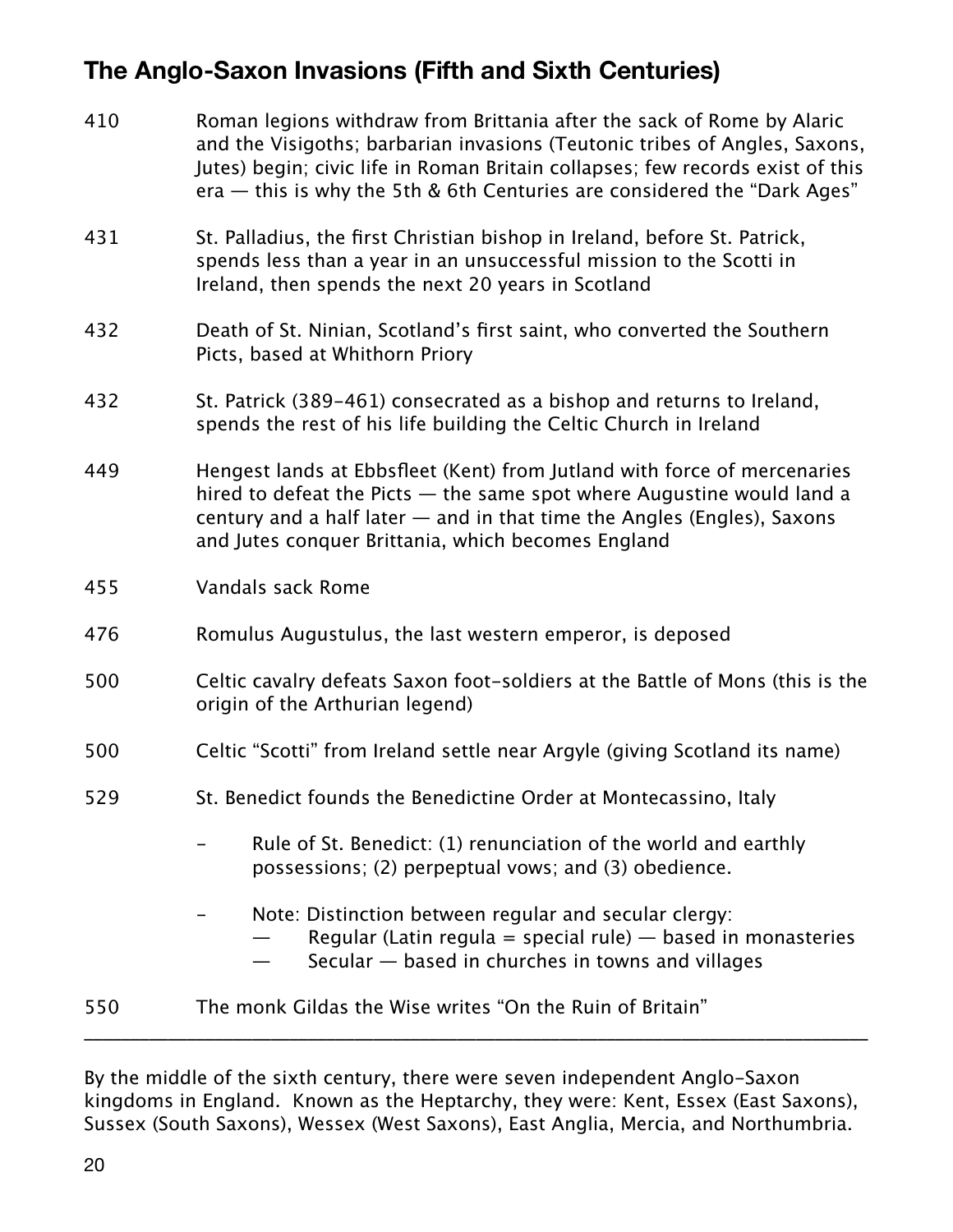Kings were elected by the Witan, the council of wise men (which evolved from the old Germanic folkmoots) from before the seventh century until the eleventh century.

\_\_\_\_\_\_\_\_\_\_\_\_\_\_\_\_\_\_\_\_\_\_\_\_\_\_\_\_\_\_\_\_\_\_\_\_\_\_\_\_\_\_\_\_\_\_\_\_\_\_\_\_\_\_\_\_\_\_\_\_\_\_\_\_\_\_\_\_\_\_\_\_\_\_\_\_\_\_\_\_\_\_\_\_

- 552 Saxons from Wessex defeat the Britons at Old Sarum, near the future site of Salisbury Cathedral
- 563 St. Columba ("The Apostle of Caledonia"), sails from Ireland to Iona, an island of the Inner Hebrides off the west coast of Scotland; he founds a monastery there and brings Celtic Christianity to Scotland (Book of Kells)
- 597 Pope St. Gregory the Great sends the monk Augustine to England (earlier in his life, Gregory had seen fair-haired boys being sold in the Roman slave market and exclaimed: "Non Angli, sed angeli")
- 597 Augustine (the "Roman Apostle of the English") lands in Kent; greeted by Æthelberht, King of Kent (r. 589-616), and his Queen, Bertha; establishes the center of Roman Christianity in England at Canterbury; competition and conflict with the existing Celtic Christian community continues until Council of Whitby in 664 (and beyond...)

\_\_\_\_\_\_\_\_\_\_\_\_\_\_\_\_\_\_\_\_\_\_\_\_\_\_\_\_\_\_\_\_\_\_\_\_\_\_\_\_\_\_\_\_\_\_\_\_\_\_\_\_\_\_\_\_\_\_\_\_\_\_\_\_\_\_\_\_\_\_\_\_\_\_\_\_\_\_\_\_\_\_\_\_

#### **Celtic (British) Christianity Roman Christianity**

| Monastic-independent           | Episcopal-obedient to Rome      |
|--------------------------------|---------------------------------|
| Abbots in charge               | Bishops in charge               |
| Western and Northern England   | Eastern and Southern England    |
| Wales, Ireland and Scotland    |                                 |
| St. Patrick, Ireland-432-465   |                                 |
| St. David, Wales (520-589)     | St. Augustine of Canterbury-597 |
| St. Columba, Iona-563-597      | St. Theodore of Tarsus-668-690  |
| St. Aiden, Lindisfarne-634-651 | St. Cuthbert-740-760            |

Gregory the Great sets out the guidance for the Roman Catholic Church in England, which was maintained through the Middle Ages:

- Money: Income of the church was to be divided four ways: one-quarter each for the Bishop, the Priest, Relief of the Poor, and Maintenance of the Church;
- Liturgy: Augustine was advised to develop his own rite, choosing what he found to be "most pious, religious, and correct" from the customs of other churches, adapting them to the needs of the English; and,
- Organization: England was to be divided into two provinces (eventually centered in Canterbury and York), each with its own archbishop.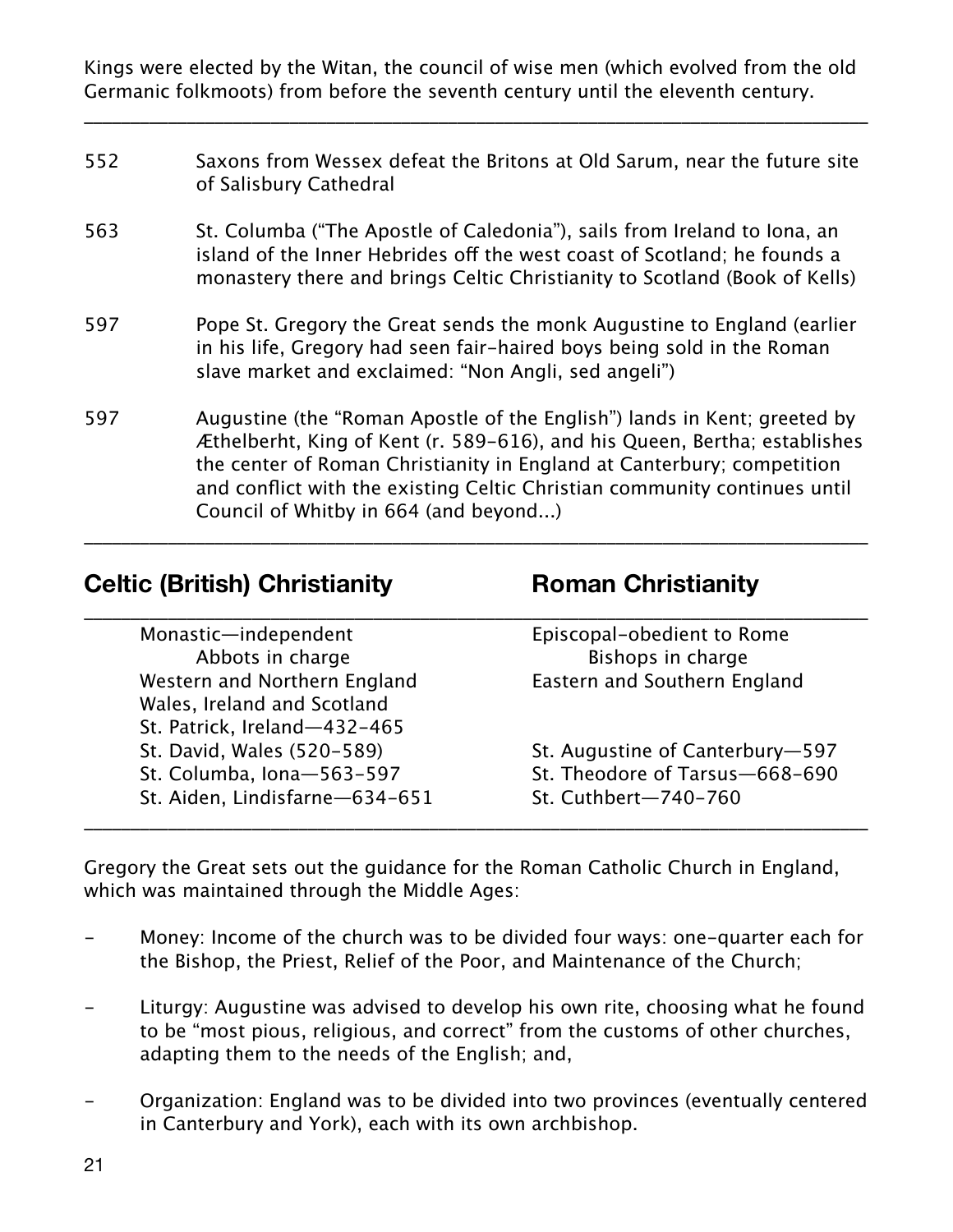Gregory's only mistake was in giving Augustine authority over the Celtic (British) bishops, who had kept the church alive when the rest of England had reverted to heathenism after the barbarian invasions

- British bishops refused to accept primacy of the Bishop of Rome, the Roman baptismal rite, or the Roman calculation of the date of Easter
- 600 Early seventh century; with encouragement of Augustine, the king promulgates the Law of Æthelberht, the first written code of law in Old English; beginning of personal injury law
- 616 Battle of Chester; Anglo-Saxons massacre combined Celtic forces from Wales and Mercia, and also kill 200 monks who were praying for the Welsh army

#### **Fall of the Western Roman Empire Around the Mediterranean**

#### 632 Death of Mohammed

632-636 Islamic Armies under Caliphs Abu Bakr, Omar and Othman conquer Syria, Palestine, Persia, and Egypt (enter Jerusalem in 638); Christian pilgrims can no longer easily go to Jerusalem, turn to Rome instead. Bishop of Rome, deprived of support from Constantinople, now begins to turn west to the Franks for support.

\_\_\_\_\_\_\_\_\_\_\_\_\_\_\_\_\_\_\_\_\_\_\_\_\_\_\_\_\_\_\_\_\_\_\_\_\_\_\_\_\_\_\_\_\_\_\_\_\_\_\_\_\_\_\_\_\_\_\_\_\_\_\_\_\_\_\_\_\_\_\_\_\_\_\_\_\_\_\_\_\_\_\_\_

\_\_\_\_\_\_\_\_\_\_\_\_\_\_\_\_\_\_\_\_\_\_\_\_\_\_\_\_\_\_\_\_\_\_\_\_\_\_\_\_\_\_\_\_\_\_\_\_\_\_\_\_\_\_\_\_\_\_\_\_\_\_\_\_\_\_\_\_\_\_\_\_\_\_\_\_\_\_\_\_\_\_\_\_

- 633 Penda, King of Mercia and the last of the great heathen kings of Britain, defeats and kills King Edwin of Northumbria at Hatfield, massacres large numbers of people, and many Northumbrians relapse into paganism.
	- Two exiled princes of Northumbria, Oswald and Oswy, come to the rescue; they had taken refuge in Scotland among the monks at Iona, who had crossed over from Ireland.
- 634 Oswald won a great victory at Heavenfield in 634 and became King of Northumbria, marking the beginning of an important era in the spread of Christianity in Britain — but the evangelization was done by Scottish, not by Roman missionaries.
- 634 St. Aiden, an Irish monk, "Apostle of Northumbria," founds monastery at Lindisfarne (island off NE coast of England), which becomes the center of Celtic Christian evangelization of northern England (Lindisfarne Gospels).
- 634-687 St. Cuthbert, the most important medieval saint of northern England, patron saint of Northumbria, reconciles Celtic with Roman traditions.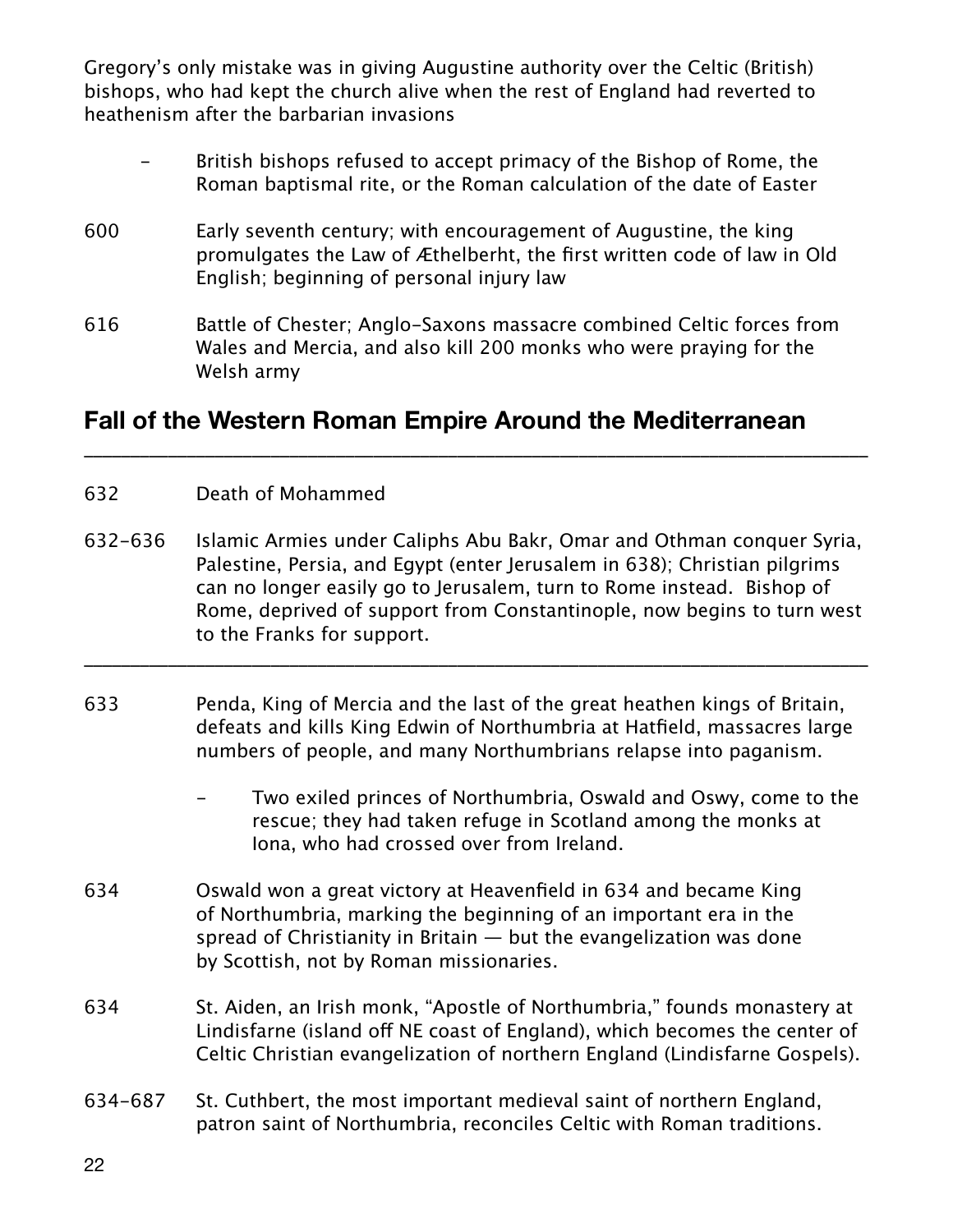657 St. Hilda becomes founding abbess of Whitby Abbey. A great-niece of King Edwin of Northumbria, she brought together Teutonic, Celtic and Roman influences, and was a great teacher.

# **The Council of Whitby and the Anglo-Saxon Church**

- 664 At the Council of Whitby, the Celtic Church submits to Rome, resolving disputes over the date of Easter and other issues
	- Wilfrid successfully argues the case for Rome, pointing out that Jesus had described Peter as the rock upon which He would build His church, and that Peter would have the keys to the Kingdom of Heaven (see Matthew 16:17). Afterwards, St. Wilfrid was named Bishop of York (664-678) and canonized (April 24).
	- Oswy, who had succeeded Oswald as King in the northern half of Northumbria, was convinced. He ruled in favor of the Roman usage. The Celtic monks at Lindisfarne returned to Iona.
	- Implications/legacy of Council of Whitby Roman control began to be exercised over the English Church, but in the long run the advantages outweighed the disadvantages:
		- The decision gave unity to the English Church. There were many forces pulling England apart in the Middle Ages; it was a good thing that political divisions were not to be increased by ecclesiastical divisions. The unity of the Church was eventually to give the State a pattern of unity.
		- The decision brought England into the mainstream of civilizing influences which then centered at Rome. The Roman Church brought Christian civilization to young nations; Rome was the center of letters, arts, and general culture, and England benefited from this.
		- The decision gave strength to the Church; the Church gradually gained ecclesiastical independence, to be able to resist the power of the state.
		- The decision gave the Church governance; it was in this respect that the Celtic Church was lacking. The Roman Church excelled in organization and management.
			- The organizing power of the Roman Empire was inherited by the Roman Church; Rome gave to England its organized parochial and diocesan system.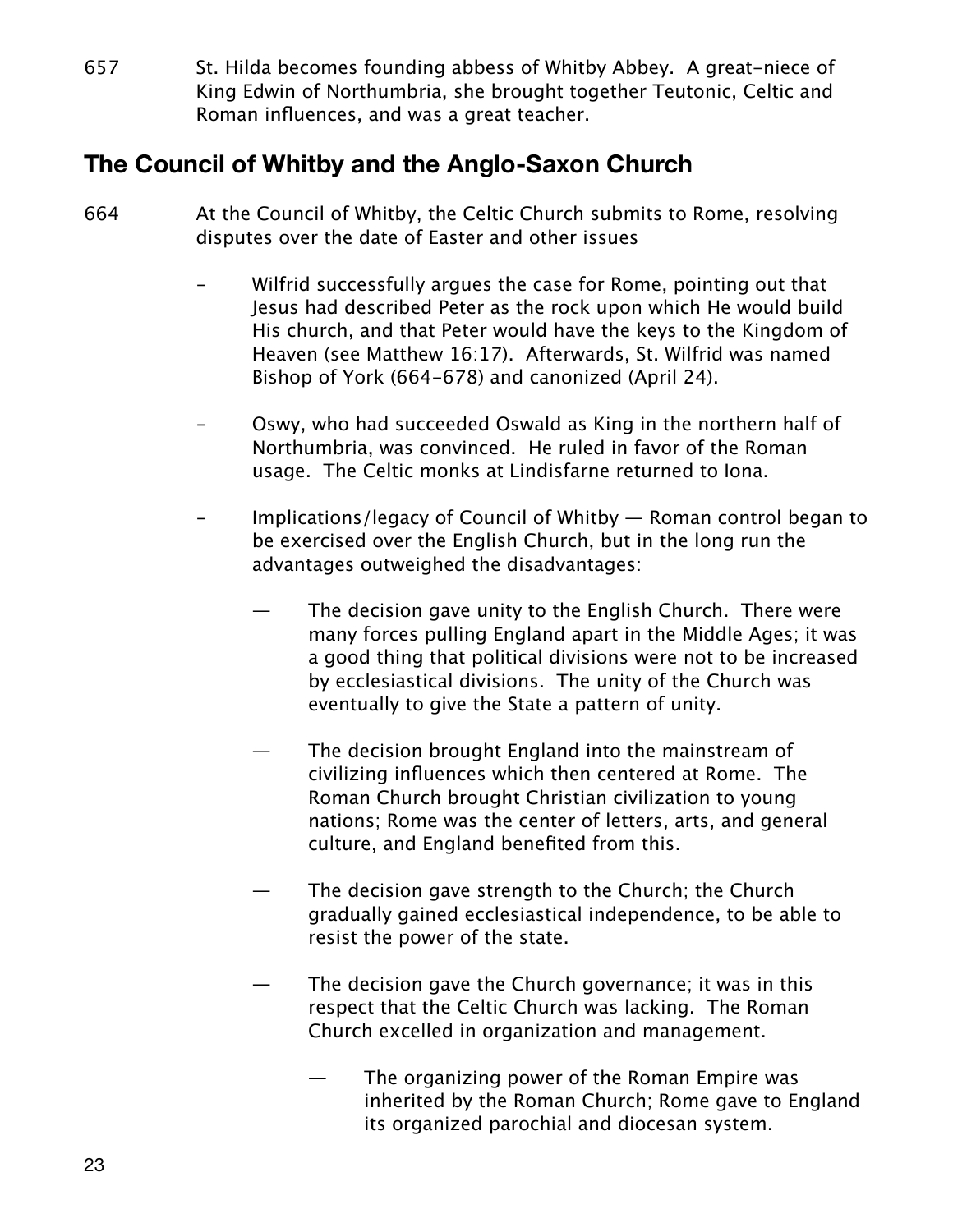- 669 St. Theodore of Tarsus, Archbishop of Canterbury (668-690), was the mastermind needed to organize the Church as a permanent institution which could carry out the continuous spiritual work of a national Church. For 20 years, he fought with St. Wilfrid, Bishop of York, over a series of reforms. These two great leaders represented the ecclesiastical claims of Rome (Wilfred) versus national sentiment (Theodore). (Compare these two figures to Thomas Becket and Henry II 500 years later.)
	- St. Theodore of Tarsus reorganized the framework of diocesan government, and fought to reduce the size of the enormous diocese of York over Wilfred's objections;
	- Promoted education at the schools attached to the monasteries at Canterbury and York, expanding the curriculum to include grammar, logic, philosophy, astronomy, arithmetic, theology, Latin and Greek; and,
	- Did not actually create the parochial system, but encouraged its development so that over time the whole of England was gradually divided into parishes, in each of which there was a priest specifically responsible for its spiritual welfare.
- 672 Council at Hereford first council of Bishops in England; called by St. Theodore of Tarsus. The Council of Whitby had dealt with limited issues; this was the first synod to deal with general ecclesiastical issues.
- 681-686 St. Wilfred converts the last of the English Kingdoms (Sussex)
- 700 Beowulf

First Viking raids (but the first Viking invasion was not until 793)

- 716 St. Boniface (b. Devon, 683; martyred in Frisia, 754) arrives on his mission to evangelize Germany
- 731 Venerable Bede (673-735), a scholar at the monastery at Jarrow and considered the Father of English History, completes his "Ecclesiastical History of the English People," based on the work of Gildas (550)
- 732 Charles Martel ("The Hammer") defeats Moors at Poitiers (Tours)
- 735 Bishopric of York elevated to an Archbishopric
- 786 Ofa, King of Mercia, receives the first and only papal legate until the eve of the Norman Conquest; Ofa's Dyke (from Chester to the Wye) built to protect Anglo-Saxon Mercia from the Celtic Britons in Wales.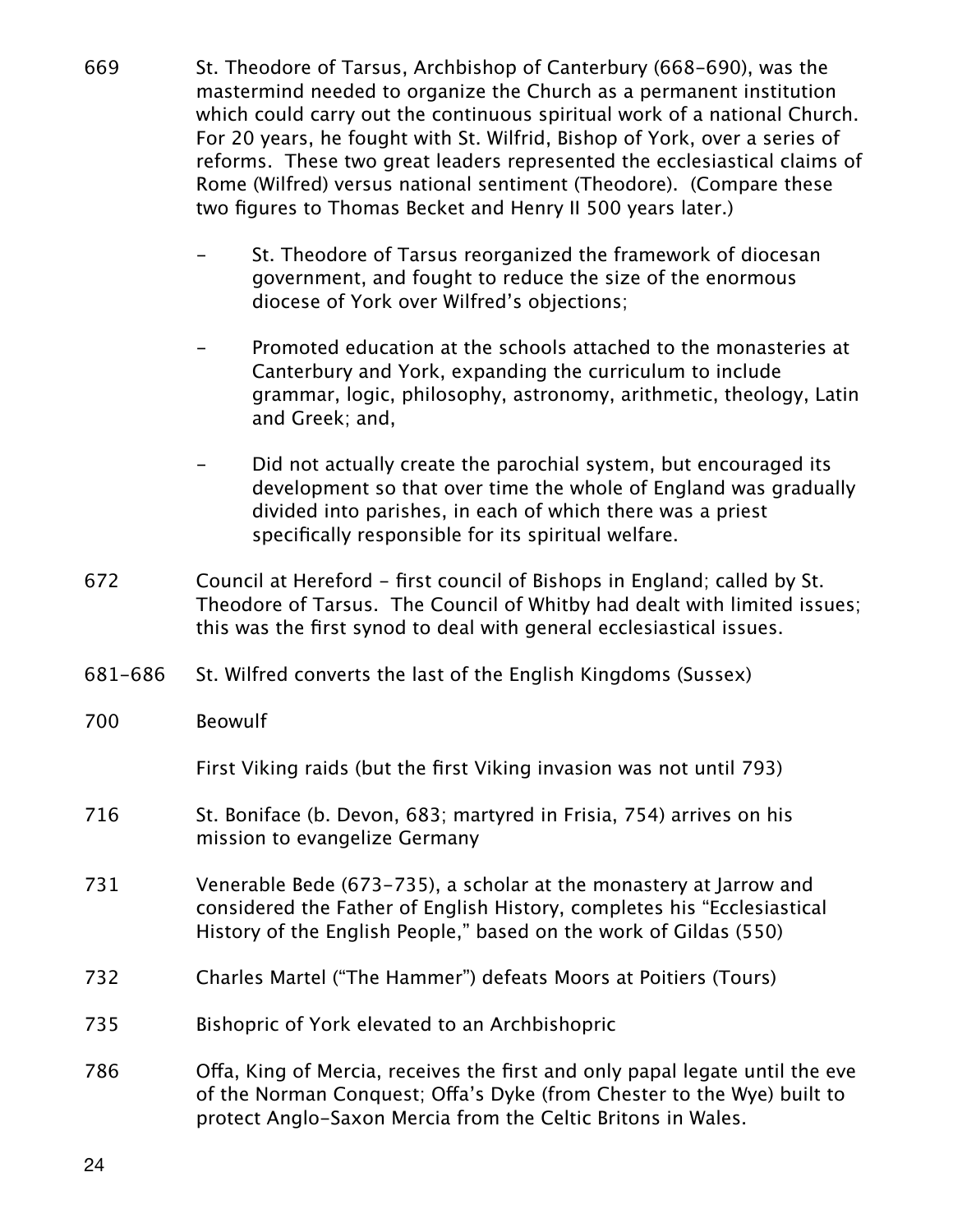Offa convinced the Pope to create a new archbishopric at Lichfield, in return for an annual payment (or bribe), so Mercia would not be under Canterbury. This office was rescinded in 802, but the annual payment continued. This was the origin of "Peter's Pence," a tax of a penny on each hearth.

# **The Viking Invasions and the Last Kingdom**

- 793 First Viking invasions; the monastery at Lindisfarne was destroyed in 793 and Iona in 795. By 870 Wessex was the last of the seven Anglo-Saxon kingdoms which had not been conquered by the Scandinavians.
	- The ninth century was one of death and destruction, until Alfred the Great finally defeated the Danes in 878 and negotiated a treaty which divided England between Wessex and the Danelaw.

The Viking slave trade was extensive from the sixth though the 11th centuries. The Old Norse word for slave was "thrall," as in "held in thrall." Viking slavery in the British Isles in the Middle Ages was brutal. When monasteries were sacked, the priests who weren't killed were usually sold by the Vikings to the Arabs. Priests were considered highly desirable as slaves because they were well-educated.

- 821 The Annals of Ulster record a great number of female slaves taken in a Viking raid near Dublin.
- 977 Ibn Hawqual, an Arab geographer, describes the Viking slave trade as extending across the Mediterranean Sea from Spain to Egypt. Others recorded that slaves from Northern Europe were transported from Scandinavia through Russia to Byzantium and Baghdad.
- 1047 The Anglo-Saxon Chronicle records a Viking raiding fleet selling its cargo of English captives in Flanders. (Slavery was not abolished in England until 1837 and in Sweden until 1847.)

# **The Beginning of the Holy Roman Empire (Carolingian Dynasty)**

\_\_\_\_\_\_\_\_\_\_\_\_\_\_\_\_\_\_\_\_\_\_\_\_\_\_\_\_\_\_\_\_\_\_\_\_\_\_\_\_\_\_\_\_\_\_\_\_\_\_\_\_\_\_\_\_\_\_\_\_\_\_\_\_\_\_\_\_\_\_\_\_\_\_\_\_\_\_\_\_\_\_\_

- 797 Constantine VI, the last Roman Emperor to be recognized by both east and west and by the Pope, is deposed by his mother, Irene. Pope Leo III refuses to recognize a woman as Empress, so he needs another protector and makes an historic turn to the West.
- 800 Charlemagne, the grandson of Charles Martel, and King of the Franks (r. 768-814), is crowned Holy Roman Emperor (HRE) in Rome by Pope Leo III, and brings Alcuin of York, head of cathedral school at York, to the Carolingian court  $-$  this is the beginning of Carolingian Renaissance.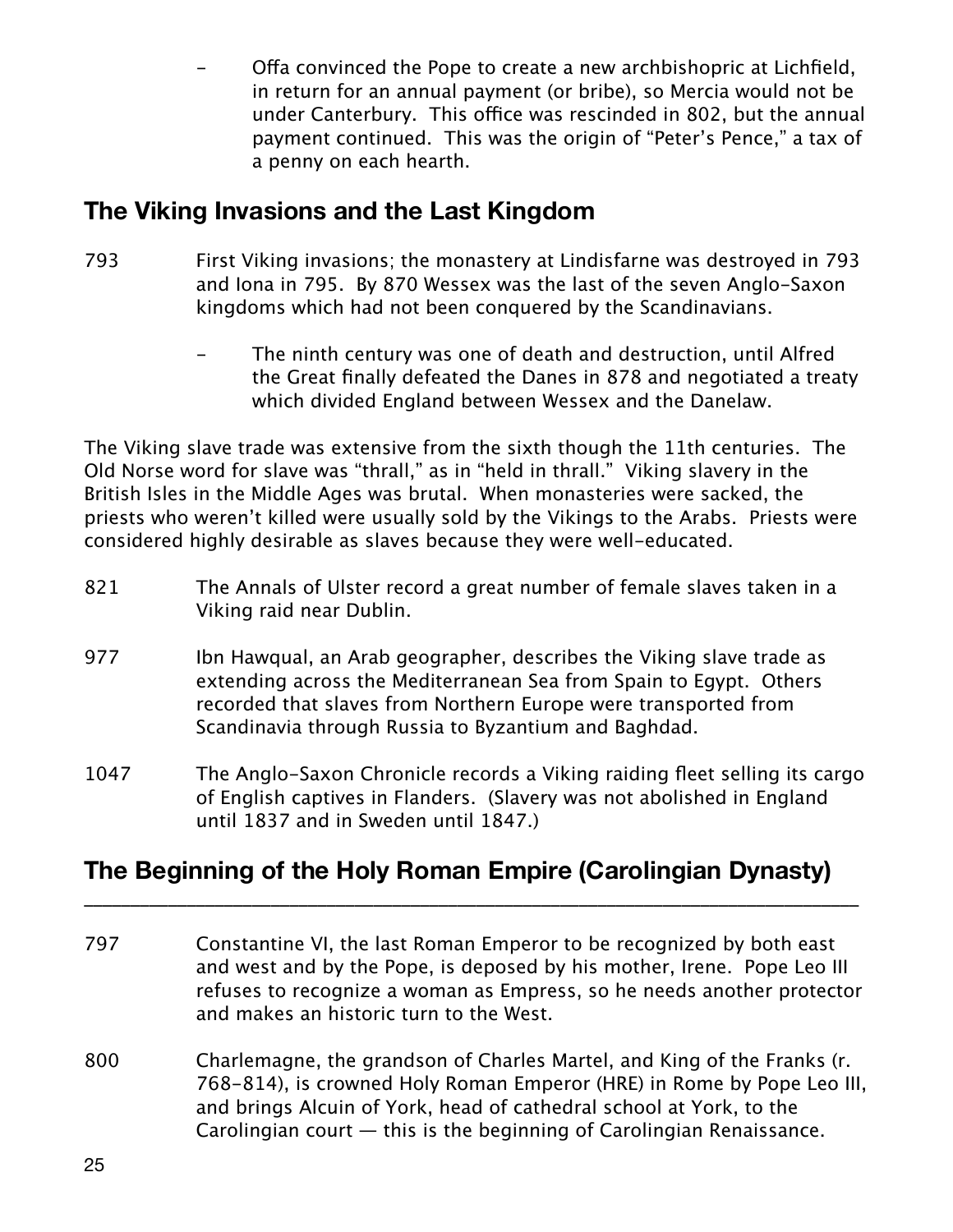- 814-40 Charlemagne's son, Louis the Pious, King of the Franks and HRE (from 814-840), has three sons: Lothair, Pippin, and Louis the German; then has a fourth son, Charles the Bald, by his second wife
	- Lothair (HRE 840-55, King of Middle Francia, Lotharingia)
	- Pippin (King of Aquitaine, 817-838)
	- Louis of Bavaria (the German), King of East Francia, 843-876
- 843 Treaty of Verdun divides the Empire between three warring sons of Louis the Pious: Charles the Bald (France); Louis (Germany); and Lothair (Rome and the narrow strip in the middle from the Mediterranean to the North Sea, including Burgundy and the Low Countries, later called Lotharingia). This partition is considered the origin of modern France and Germany).
- 855-875 Louis II, son of Lothair and King of Italy, is Holy Roman Emperor; defeats the Saracens (Arab Muslims) who are raiding in Southern Italy
- 875-877 Charles the Bald, son of Louis the Pious, and King of West Francia (840-877) and Holy Roman Emperor (875-877)
- 877-879 Louis the Stammerer, son of Charles the Bald, King of West Francia
- 898-922 Charles the Simple (son of Louis the Stammerer), King of West Francia (see below, in 911\*)

\_\_\_\_\_\_\_\_\_\_\_\_\_\_\_\_\_\_\_\_\_\_\_\_\_\_\_\_\_\_\_\_\_\_\_\_\_\_\_\_\_\_\_\_\_\_\_\_\_\_\_\_\_\_\_\_\_\_\_\_\_\_\_\_\_\_\_\_\_\_\_\_\_\_\_\_\_\_\_\_\_\_\_

- 860 Kenneth McAlpin unites Picts and Scots to launch concept of Scotland
- 866 Vikings capture York
- 869 Danish army defeats King Edmund of East Anglia and ties him to a tree; when he refuses to renounce Christ, he is riddled with arrows until dead. The site is now the town (and abbey) of Bury St. Edmund.
- 871 Alfred the Great (r. 871-899) is the ideal Christian king. Alfred defeats the Danes under Guthrum in 878 at the Battle of Edington; signs pact with Danish leaders (Treaty of Wedmore), establishing the boundary between Anglo-Saxon Wessex and the Danelaw; supports the church, improves education, and begins writing the Anglo-Saxon Chronicle. Guthrum is baptized, becomes a Christian, takes the name of Athelstan, and within a century, the Danes are Christianized.

\_\_\_\_\_\_\_\_\_\_\_\_\_\_\_\_\_\_\_\_\_\_\_\_\_\_\_\_\_\_\_\_\_\_\_\_\_\_\_\_\_\_\_\_\_\_\_\_\_\_\_\_\_\_\_\_\_\_\_\_\_\_\_\_\_\_\_\_\_\_\_\_\_\_\_\_\_\_\_\_\_\_\_\_

910 William I, Duke of Aquitaine, founds the Benedictine Abbey in Cluny, in Burgundy. The Cluniac movement aimed to reform the church, by removing worldly and secular influences.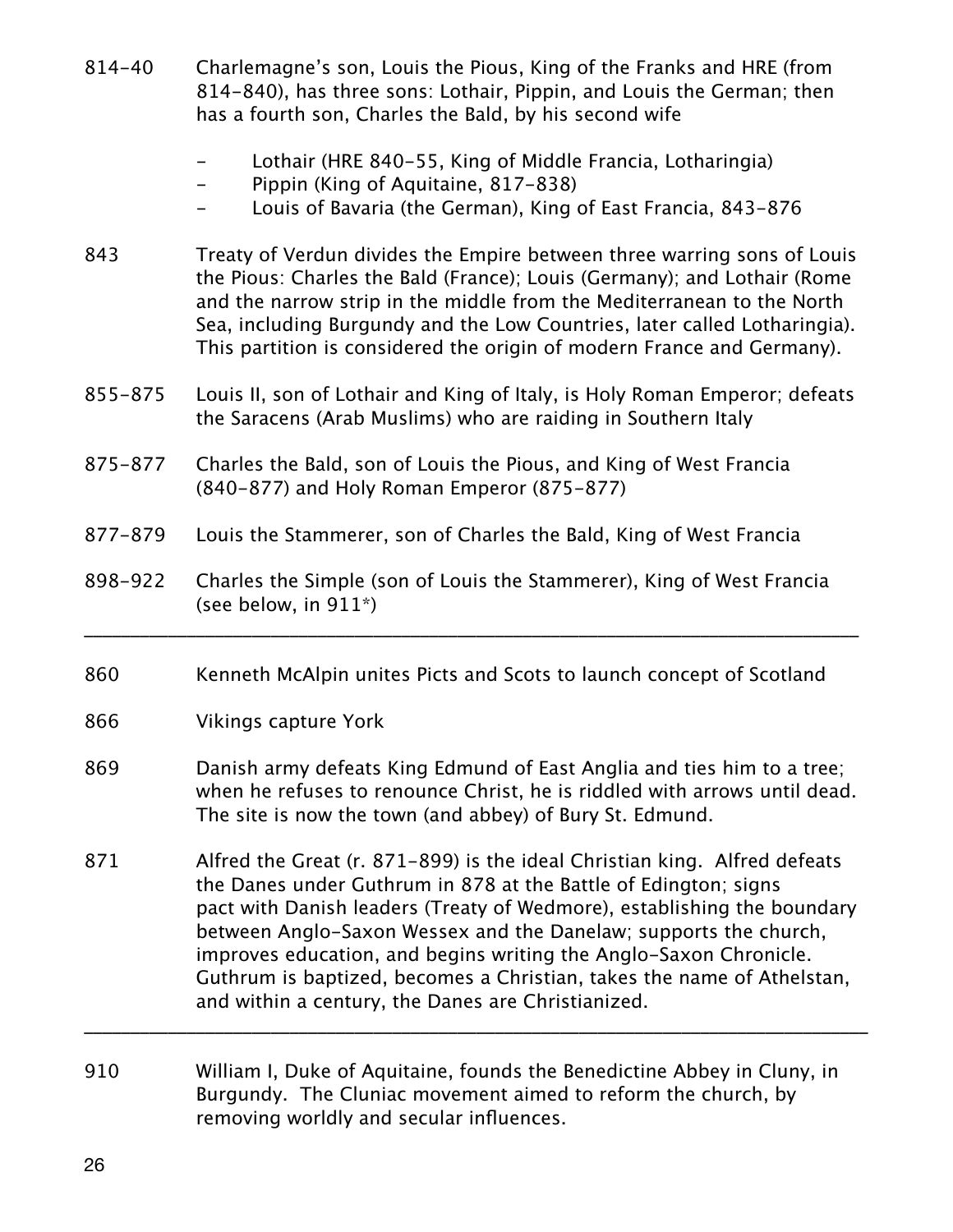- To free the church from lay influence, the Cluniacs aimed to establish papal absolutism, eliminate simony (the purchase of ecclesiastical offices), and oppose lay investiture (whereby kings appointed bishops and abbots and invested them with the symbols of office, the ring and the crozier).
- The Cluniacs also promoted clerical celibacy, because ecclesiastical offices were becoming hereditary benefices descending from fathers to sons, and because the reformers wanted to free the clergy from the entanglement of wives and children.
- 911 Alfred's son, Edward the Elder (r. 899-924), conquers the Danish territories of Mercia and East Anglia
- 911 \*Charles the Simple, King of West Francia, cedes territory to the Viking Norsemen (aka Northmen, or Normans), which eventually becomes known as the Duchy of Normandy; within 150 years the Normans are completely assimilated into the French culture.

\_\_\_\_\_\_\_\_\_\_\_\_\_\_\_\_\_\_\_\_\_\_\_\_\_\_\_\_\_\_\_\_\_\_\_\_\_\_\_\_\_\_\_\_\_\_\_\_\_\_\_\_\_\_\_\_\_\_\_\_\_\_\_\_\_\_\_\_\_\_\_\_\_\_\_\_\_\_\_\_\_\_\_\_

- 917-918 Alfred's son, Edward the Elder (r. 899-924), conquers the Danish territories of Mercia and East Anglia. In 917, Edward captures the Danish fortress at Tempsford, in Bedfordshire, and kills the Danish king. By 918, Edward eliminates Danish control south of the Humber, and lays the foundation for a unified kingdom in southern England.
- 927 Æthelstan, son of Edward the Elder, and the first king of a united England (r. 924-939), conquers the last remaining Viking kingdom of York in 927, making him the first Anglo-Saxon ruler of the whole of England. However, after 934, the Vikings reclaimed York, which was not finally reconquered until 954.
- 942 Edmund I, son of Edward the Elder (r. 939-946) reconquers the Midlands in 942, reconquers Northumbria in 944, and signs a treaty with Malcolm I of Scotland in 945 establishing peaceful relations and a safe border. Edmund's sister marries Holy Roman Emperor Otto I.
- 954 Eadred, son of Edward the Elder (r. 946-955) finally brings the kingdom of Northumbria under total English control in 954 by defeating Eric Bloodaxe, who had been King of Norway.
- 955 Unification of England into a single kingdom from the English Channel to the River Forth, combining West Saxons, East Anglians, Mercians, Northumbrians, and Danes under the royal dynasty of Wessex, with Edmund's son Eadwig ruling from 955-959 and Edmund's son Edgar the Peaceful ruling from 959-975.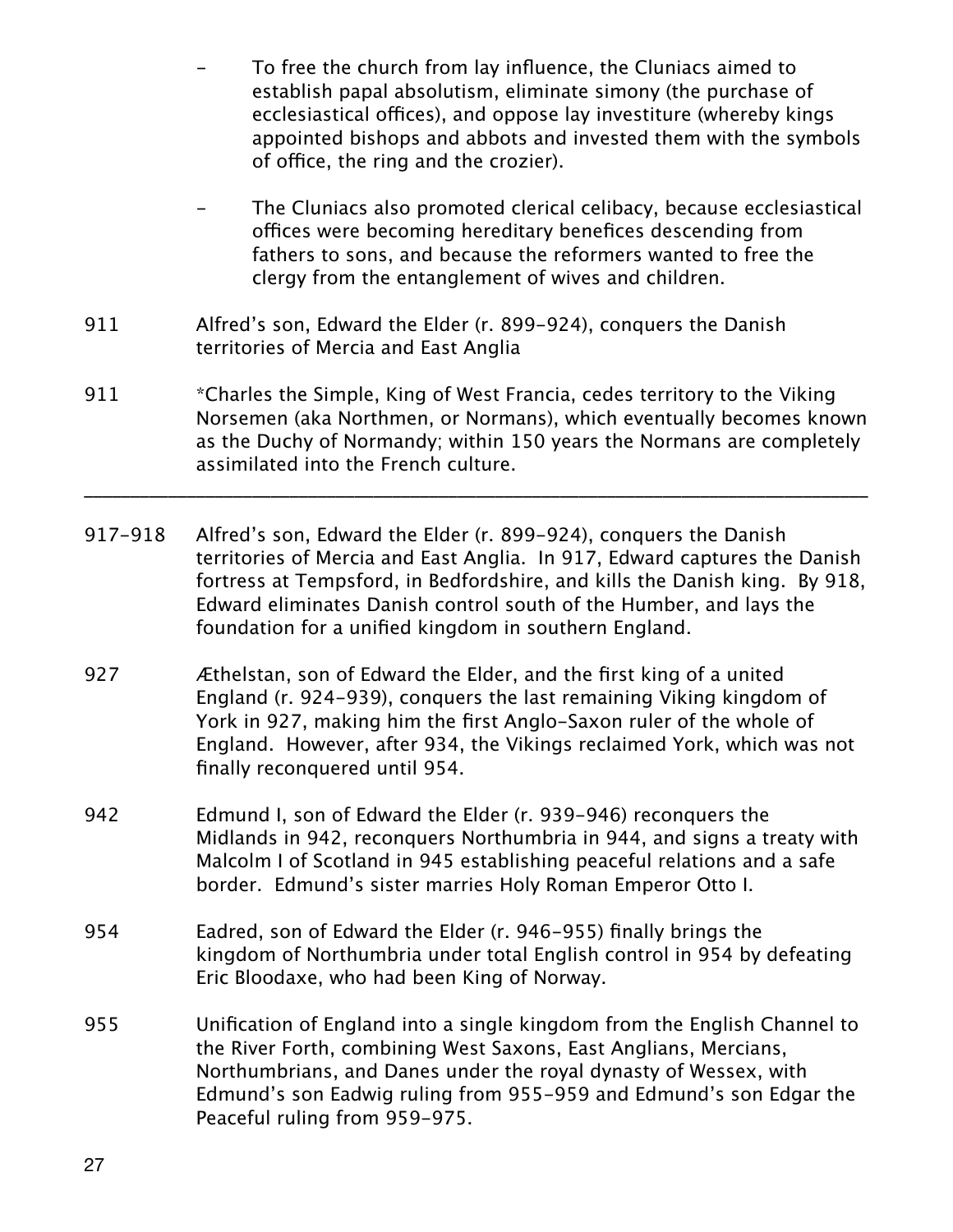- From the time of Alfred, the monarchy is the unifying force in England, but the church is closely aligned with the monarchy.
- 960 St. Dunstan, Archbishop of Canterbury from 960-988, was the greatest churchman of the tenth century and the first of the great ecclesiastical statesmen of the Middle Ages. With Dunstan, there was a strong alliance between the Church and the House of Wessex. Dunstan became, in efect, prime minister — church and state were intertwined.
	- Bishops were advisors and ministers of the king.
	- Bishops were nominated by the king, although the formality of election by the Church was retained. By the eleventh century, bishops were consecrated pursuant to royal writ and were invested by the king with their insignia of office, the ring and crozier.
	- Councils disappeared; canons were issued by royal authority; the witan, which included both bishops and secular leaders, decided all business, including secular and ecclesiastical; bishops sat on the shire courts, which heard all causes, civil and ecclesiastical.
- 959 King Edgar the Peaceful (r. 959-975) and Dunstan formed an alliance and worked together for 16 years. They founded or restored 40 monasteries; restored cathedral chapters to monks and encouraged Cluniac reforms, forbidding simony and nepotism; and encouraged celibacy of priests.
- 978 Following the death of Edgar in 975 and the accession of Æthelred the Unready in 978, Dunstan retired from political life to more spiritual work at Canterbury.
	- With Aethelred's mismanagement of public affairs, the earls who represented the old royal families of the Heptarchy kept alive the old feelings of provincial separatism, fighting against the king and against each other. A period of decline began in the Church.
	- This disunity encouraged Danish raids against England. King Æthelred attempted to buy off the Danes with payments of tribute, which continued long afterwards as the hated Danegeld tax
- 951 Otto, King of Germany, crosses the Alps and is crowned King of Italy
- 962 Otto I crowned Holy Roman Emperor in Rome; restores the imperial link between Germany and Italy; demands allegiance of the Pope

\_\_\_\_\_\_\_\_\_\_\_\_\_\_\_\_\_\_\_\_\_\_\_\_\_\_\_\_\_\_\_\_\_\_\_\_\_\_\_\_\_\_\_\_\_\_\_\_\_\_\_\_\_\_\_\_\_\_\_\_\_\_\_\_\_\_\_\_\_\_\_\_\_\_\_\_\_\_\_\_\_\_\_\_

There are now three major powers in Europe: The Holy Roman Empire, France, and the Pope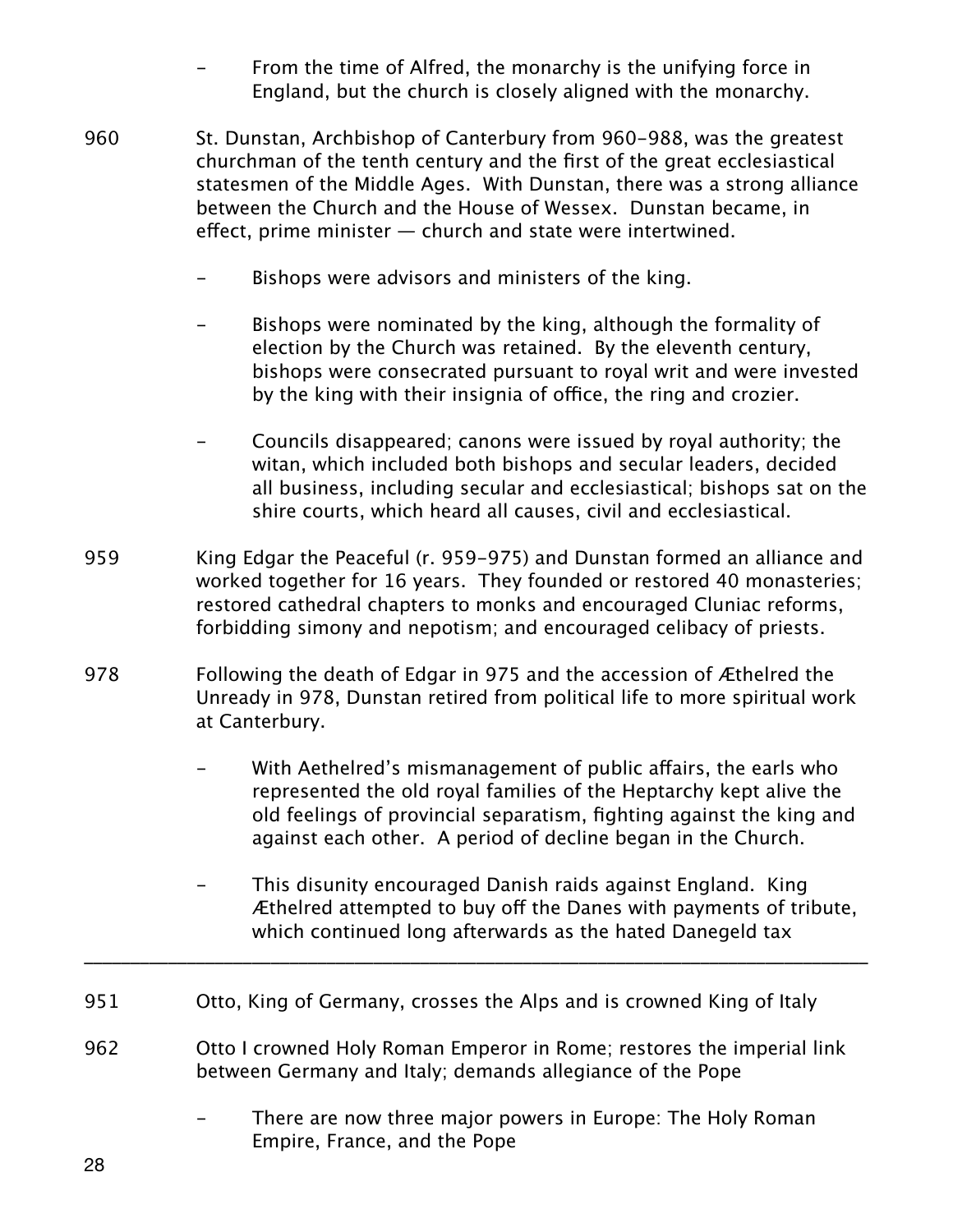# **The Danish Kings of England**

- 1002-16 In retaliation for the St. Brice's Day massacre of Danes in England in 1002, the King of Denmark, Sweyn Forkbeard, invades England and eventually defeats the English King, Æthelred the Unready.
	- Canterbury sacked by the Danes in 1011; archbishop killed
	- Forkbeard conquers England, crowned King of England on Christmas Day, 1013, but dies less than two months later
	- Æthelred and his family have fled to Normandy (Æthelred's wife is ` Emma, daughter of Richard I, Duke of Normandy)
	- When Forkbeard dies, the English noblemen send a delegation to Æthelred to negotiate his restoration to the throne  $-$  this is the first recorded pact in English constitutional history between a monarch and his subjects. Unfortunately, Æthelred dies in 1016.
- 1016 Forkbeard's son, King Cnut (r. 1016-1035), succeeds his father as King of England, but converts to Christianity, supports and protects the Church, and marries Æthelred's widow, Emma. Cnut grows into the job, starting out as a bloodthirsty and tyrannical ruler, but maturing into a peaceful and God-fearing king; he becomes a thorough Englishman.
	- King Cnut disassociates the English kingship from the House of Wessex and makes Wessex an earldom.
	- Æthelred and Emma's son is Edward the Confessor, who remains in exile in France
- 1043 Edward the Confessor (r. 1043-1066) assumes crown, after the death of the Danish Kings, and favors the French Normans (in efect, the Norman Conquest begins under Edward the Confessor). Edward is the founder of Westminster Abbey.
	- The half-century preceding the actual Norman invasion (1016-66) was a period of religious decline in England.
	- The reign of Edward was marked by prolonged struggle between two contending parties: (1) the foreign party, basically the Normans invited over by Edward, including the Archbishop of Canterbury, Robert of Jumieges; and (2) the national party, whose leader was Godwin, the first earl of Wessex.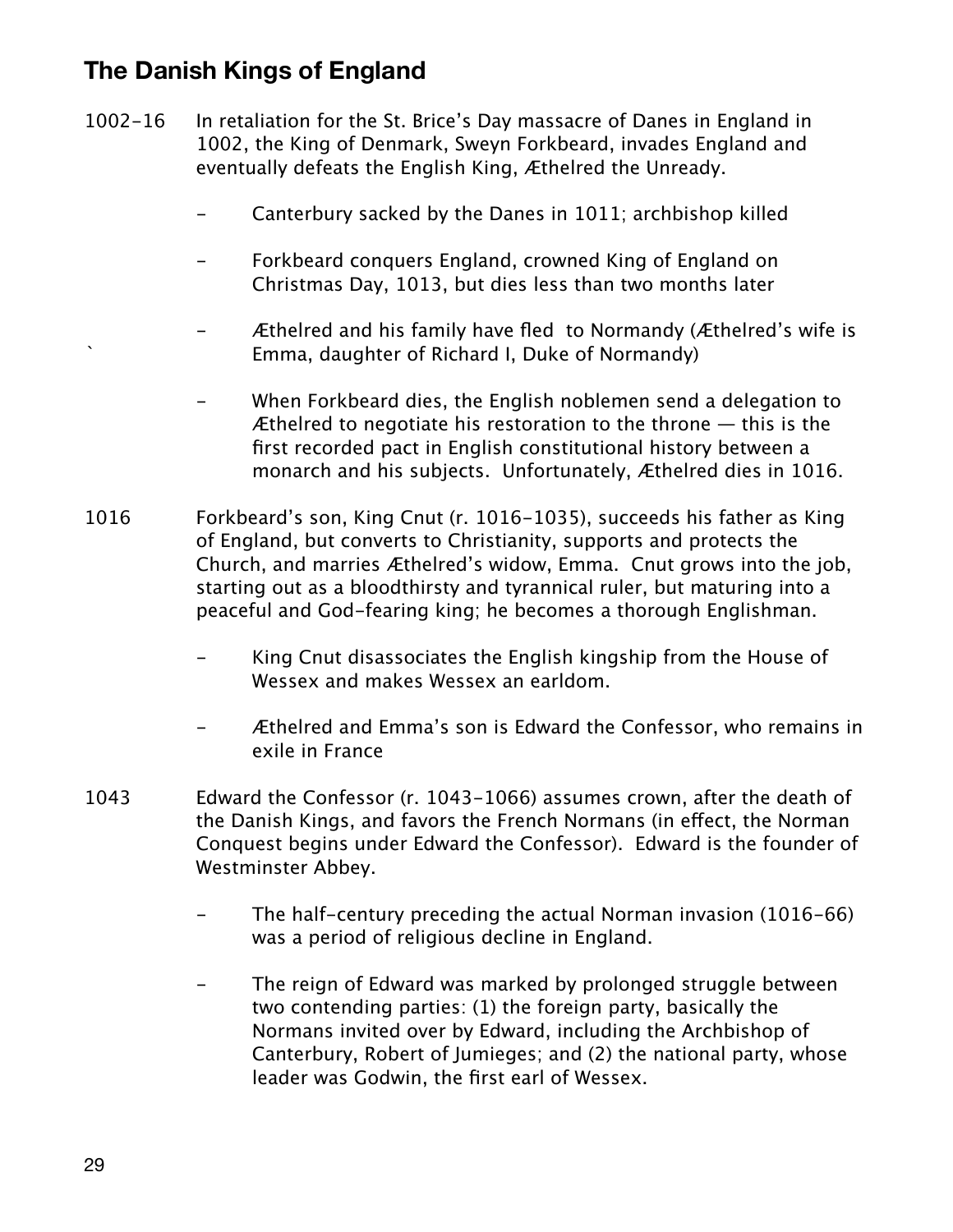- 1052 Godwin and the national party succeeded in excluding the foreign party from political influence, and ousted Robert from the see of Canterbury, replacing him with Stigand, the Bishop of Winchester. The pope declared Stigand to be a schismatic intruder, and ordered the reinstatement of Robert. The English Church also regarded Stigand as the usurper.
	- This is essentially a conflict between the Norman influence and those favoring the Roman Church and the Pope; and, the English (Anglo-Saxon) nationalists, led by Godwin, the Earl of Wessex.
- 1054 The Great Schism (between the Eastern Orthodox and Western Catholic Churches)
- 1057 Macbeth killed in battle near Aberdeen and Malcolm, son of Duncan, succeeds to the throne of Scotland.
- 1066 Edward the Confessor dies on January 3, six days after the dedication of Westminster Abbey. The witan elects Harold, Earl of Wessex and son of Godwin, as king (and Harold will be the last Anglo-Saxon King).

#### **The Norman Conquest**

1066 William the Bastard, Duke of Normandy, denounces the English nation and Church to the pope as supporters of the schismatic Stigand, the Archbishop of Canterbury, and claims the throne of England. (William's claim was nil, because the witan had the right to elect the king.)

> The Norman Conquest begins with the blessing of the Pope — and with the explicit purpose of reforming the Church in England.

William defeats the Anglo-Saxon army under Harold Godwinson at the Battle of Hastings on October 14, after Harold had just defeated the Norwegian invaders at the Battle of Stamford Bridge on September 25.

This is a key turning point  $-$  for centuries the Church in England had gone its own way  $-1066$  marks the end of the Anglo-Saxon church.

From Rome's point of view, the takeover of England was to build up supporters of the Pope who were independent of the Holy Roman Empire.

Thousands of Norman's were imposed upon England as an elite upper class; French became the spoken language at court, and England was brought into the mainstream of European politics. The most important result of the conquest was the establishment of an extremely strong kingship; the genius of the Normans was in the organization and management of the government.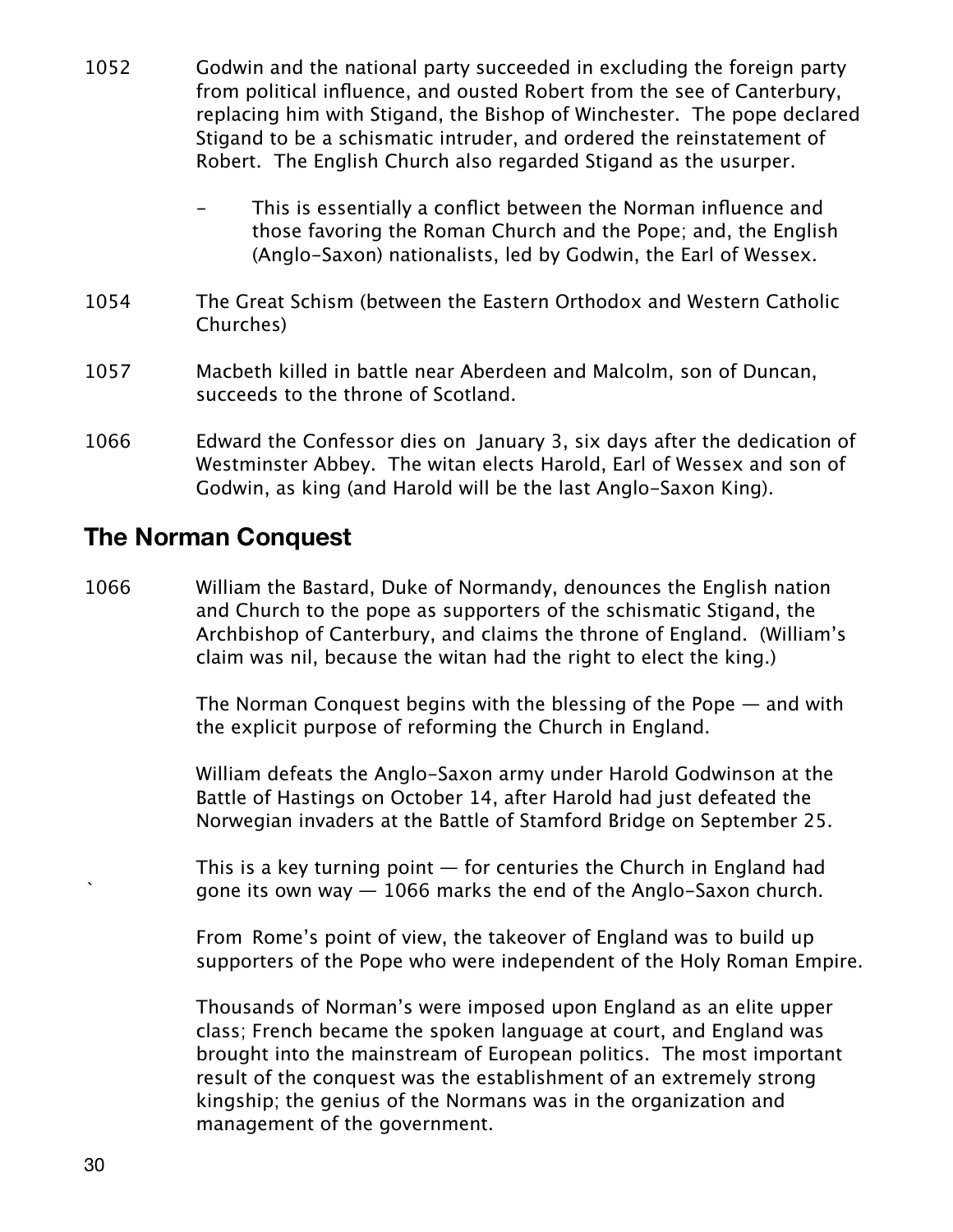- William I begins to reform the church  $-$  to improve it, but not to be subservient to the Pope.
- William I sees the church to be corrupt and schismatic  $-$  he intends to bring the English church into the mainstream of continental church life; Archbishop of Canterbury Lanfranc (1070-89), Italian jurist, Benedictine monk, assists William.
- William considers himself to be head of the Church in England; he replaces church leaders with Norman churchmen, and almost completely submerges the Anglo-Saxon culture to the Norman.
	- William requires that no assembly of bishops adopt any policy without his prior approval. This is the same power that Henry VIII claimed in the Act of Submission of the Clergy (1532 in Convocation, 1534 in Parliament).
- The Normans are the greatest builders of their times. William initiates a major church-building program by 1070, starting with rebuilding Canterbury, using Norman stone masons, replacing older, wooden Anglo-Saxon churches with massive Norman (Romanesque) architecture. Durham Cathedral, begun in 1093, is the greatest masterpiece of Romanesque architecture, not only in England but anywhere. In its use of flying buttresses and pointed arches, giving flexibility to the design of the vaults, Durham was a harbinger of what would become the Gothic style.

# **The Two Swords — Ecclesiastical vs. Secular Power**

- 1073-85 Pope St. Gregory VII (Hildebrand) was one of the great reforming popes. He also defined the Pope as a universal monarch, and began to increase the power of the Imperial Papacy — leading to power struggles between monarchs and the Church.
- 1074 Gregory called the Council at the Lateran in Rome in 1074 which condemned simony and required celibacy for the clergy
- 1076 The English Church Council at Winchester, under the influence of William, did not move quite as quickly in reforming as Gregory wanted. Council at Winchester allowed priests who were already married to keep their wives, but clerical marriage was forbidden in the future. The English Church also prohibited simony (the sale of church offices).
- 1076 Conflict with Holy Roman Emperor Henry IV over lay investiture led to Gregory excommunicating the emperor in 1076 and Henry walking to Canossa and waiting on the Pope for three days in the snow in 1077.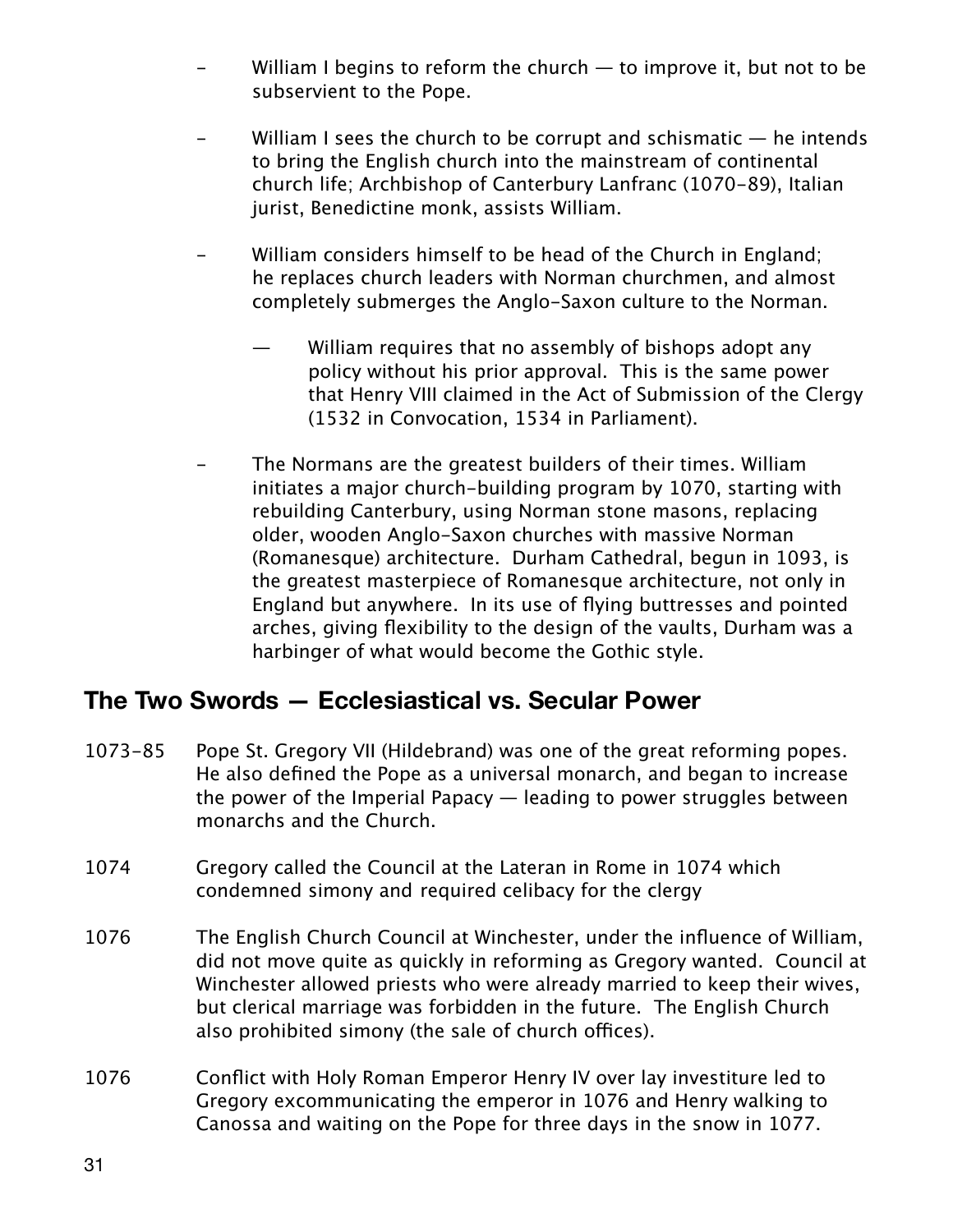- Investiture Controversy  $-$  whether the Church (the Pope) or the secular monarch (the king or the Holy Roman Emperor) — should "invest" (or present) senior bishops with the symbols of their office (ring, staff) when appointed.
- Within the Church, there were powerful interests aligned with the Holy Roman Emperor who supported the traditional claims of European monarchs to control ecclesiastical appointments within their realm. These groups believed Gregory went too far when he excommunicated Henry IV. They supported a rival claimant to the Papacy in 1080 at the Synod of of Brixon, which declared that Gregory was deposed and replaced as Pope by Clement III, who was consecrated in Rome in 1084. Clement III died in 1100, and his body was dumped into the Tiber. Clement III is considered an antipope by the Roman Catholic Church.
- 1079 By papal decree in 1079, Gregory promoted and regulated the concept of the university by ordering the establishment of cathedral schools that transformed themselves into the first European universities

Gregory sounded the alarm over the Muslim attacks on the Church of the Holy Sepulchre in Jerusalem, calling for military action and foreshadowing the First Crusade, which began in 1095.

Opponents of the Catholic Church view Gregory's rule as the beginning of the imperial papacy. Gregory proclaimed in 1075 in Dictatus Papae:

- The Roman Church was founded by God alone;
- The Bishop of Rome alone is properly called universal;
- He alone may depose bishops and reinstate them;
- The Pope is the only person whose feet are kissed by all princes;
- He alone may depose emperors; his decrees may be annulled by no one; he alone may annul the decrees of all;
- The Roman Church has never erred, nor ever, by the witness of Scripture, shall err to all eternity; and,
- The Pope may absolve the subjects of the unjust from their allegiance.

At the same time, it's also fair to say that the consolidation and unification of Western Christendom in the medieval papacy produced temporary advantages in a turbulent age of strife and intrigue. For the roughly two centuries after the death of Gregory in 1085, it was the dynamic center of European civilization, binding together in a great spiritual commonwealth diverse types of race and culture in a common religious tradition. Feudalism lacked a centralized authority and relied on force and the right of might. To remedy these defects from the legacy of Teutonic barbarism and Celtic tribalism, a wider conception of citizenship was needed with deeper loyalties overriding all distinctions of class and nation.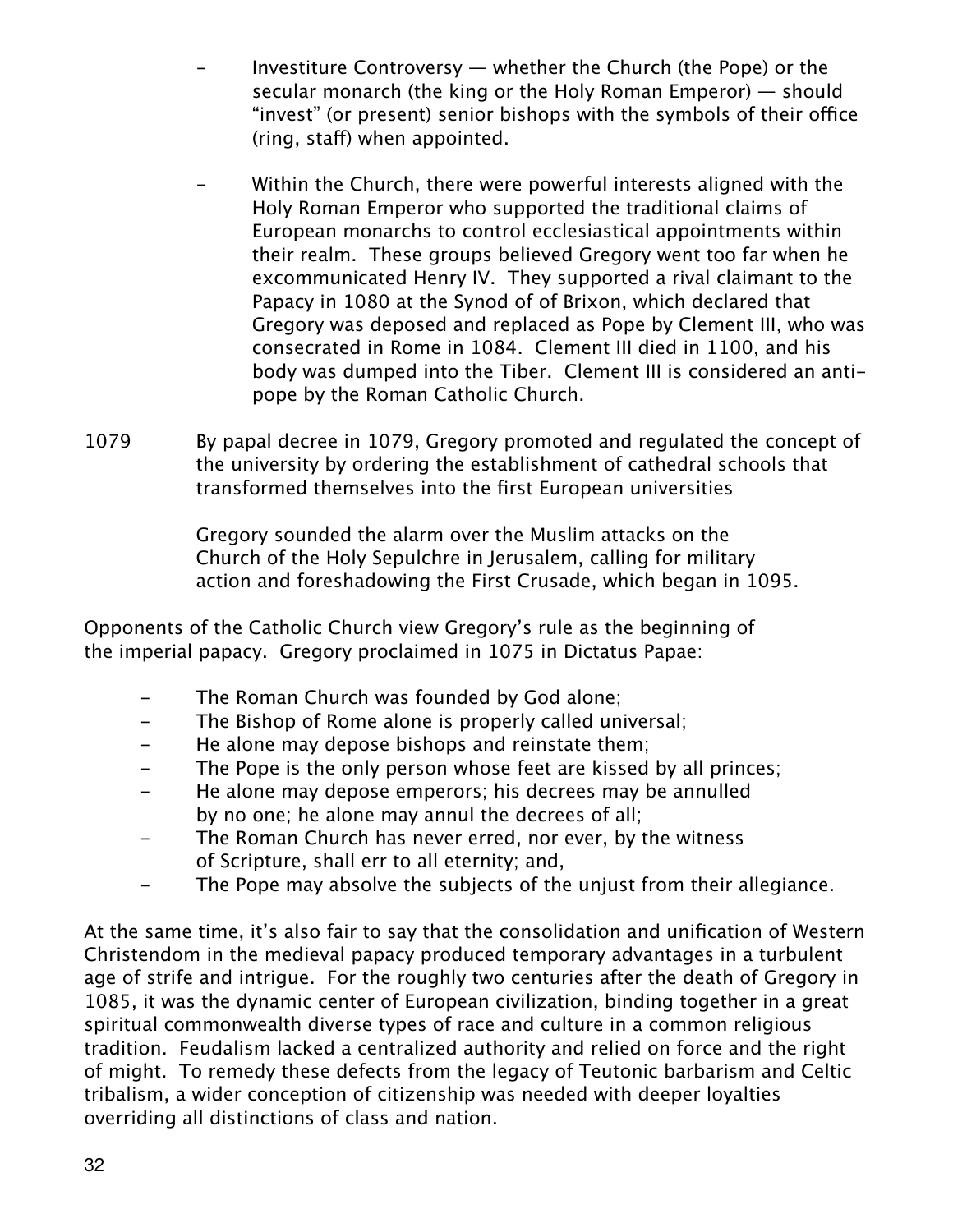It was this that the medieval Church supplied with its own constitution and culture, its own law and sovereign head who claimed and maintained as of divine right supreme and absolute authority in matters spiritual and temporal.

The 12th Century (1100's) saw the realization in practice of the Cluniac reforms, including the consolidation of papal authority. Central to papal authority was the development of Canon Law. The papal Curia became, in efect, the final court of appeals for the whole of Latin Christendom. Moreover, not only did the Pope have the right to hear cases on appeal, but many courts which sat in England and elsewhere administered justice, not by right of the bishop, but through a papal legate. The ecclesiastical jurisdiction of the Church courts covered at least half of the whole field of the law, including church lands, marriage, wills, contracts and slander.

- 1086 Domesday Book completed under King William I; provides a manuscript record of the Great Survey, which listed land holdings and their value, to determine what taxes were owed during the previous reign of Edward the Confessor — thereby allowing King William to reassert the rights of the Crown and determine where economic power lay
- 1095 St. Wulfstan dies the last surviving Anglo-Saxon Bishop (of Worcester) of the Church in England; described as "the one sole survivor of the Old Fathers of the English people." He was a strong opponent of the slave trade, and, together with Archbishop Lanfranc, was mainly responsible for ending the slave trade from Bristol.
- 1095 Pope Urban II calls for the First Crusade to free the Holy Land

# **England from the Henry I to the Last Plantagenet**

Henry I (r. 1100-1135), the fourth son of William the Conqueror, followed the Conqueror's son William Rufus (William II) on the throne of England. The death of Henry's son left the succession open to controversy, and when Henry died in 1135, his nephew Stephen (the son of the Conqueror's daughter) came over from Normandy and claimed the throne over Henry's own daughter, Matilda (or Maude), with the help of his (Stephen's) brother (who was the Bishop of Winchester and Abbot of Glastonbury).

Matilda was not to be denied, however. She had first married the Holy Roman Emperor, Henry V, who died, and then she married the Count of Anjou, Geofrey Plantagenet. Their son, Henry of Anjou, would take the English throne in 1154 as Henry II  $-$  the first of the Plantagenet kings, after a period of civil war known as the Anarchy from 1135-1153, between Matilda and Stephen. The Anarchy was ended by the Treaty of Wallingford in 1153, which allowed Stephen to remain on the throne until he died in 1154, and to be succeeded by Matilda's son Henry of Anjou (Henry II).

\_\_\_\_\_\_\_\_\_\_\_\_\_\_\_\_\_\_\_\_\_\_\_\_\_\_\_\_\_\_\_\_\_\_\_\_\_\_\_\_\_\_\_\_\_\_\_\_\_\_\_\_\_\_\_\_\_\_\_\_\_\_\_\_\_\_\_\_\_\_\_\_\_\_\_\_\_\_\_\_\_\_\_\_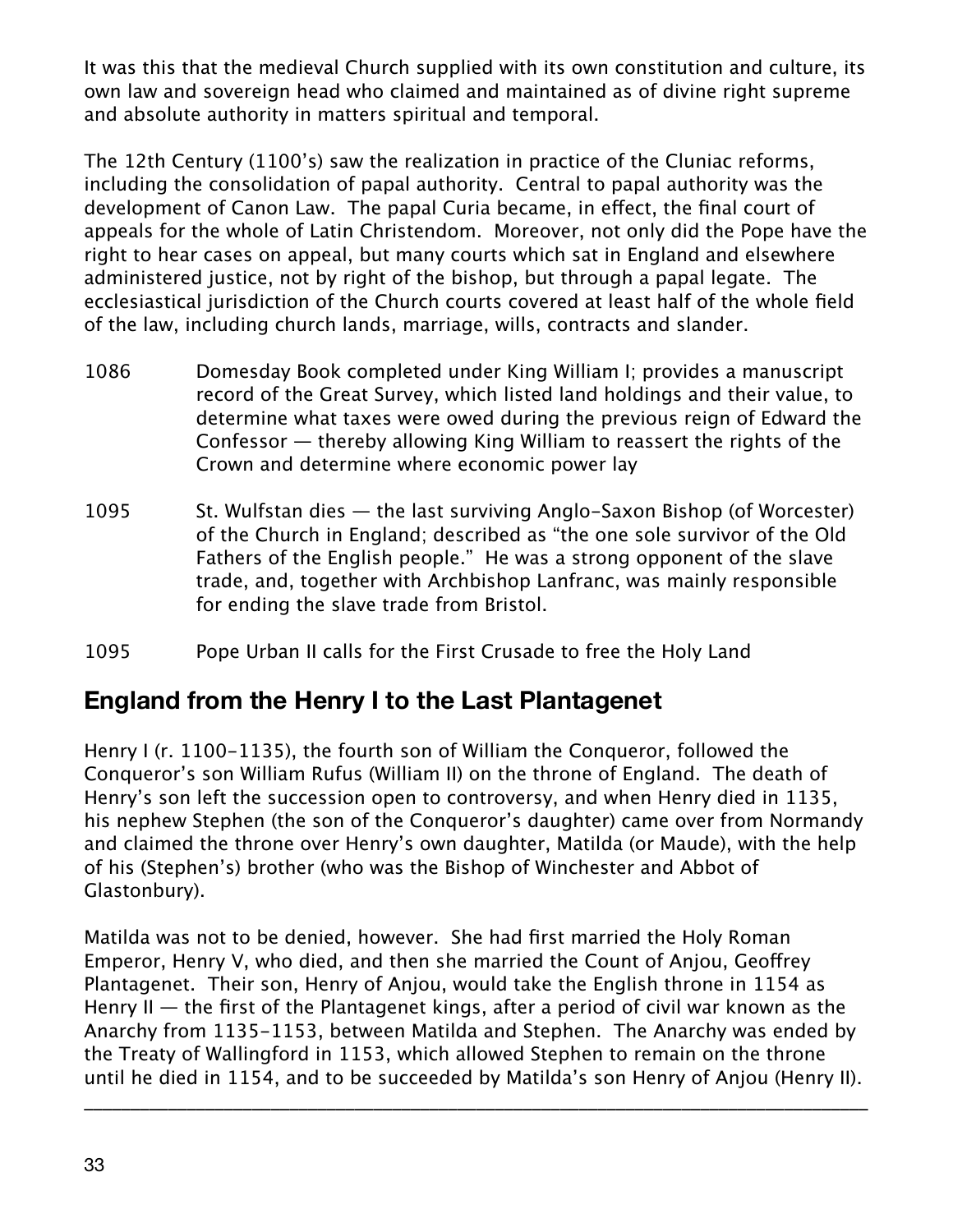- 1107 St. Anselm, Archbishop of Canterbury and Henry I of England reach a compromise on Investiture Controversy, under which the King of England appoints the bishops but the Archbishop invests them with ring and staf.
	- This agreement becomes the model for the Concordat of Worms between the Pope and the Holy Roman Emperor in 1122
- 1110 Roger, Bishop of Salisbury (1102-1139), who started out as a priest in Normandy, becomes the second most powerful man in England during the reign of Henry I, and creates the Exchequer System, essentially the Department of Taxation. Roger and his family control the Exchequer for the next century, enriching themselves in the process
- 1152 Pope approves separation of Eleanor, Queen of France, from her husband, King Louis VII; within three months she marries Henry of Anjou (who will become King Henry II of England in 1154); she is known in England as Queen Eleanor of Aquitaine
- 1170 "Murder in the Cathedral," by T.S. Elliott
	- Henry II (r. 1154-89), the first Plantagenet King (Angevins), is considered the founder of English common law. He promoted reforms to abolish "Benefit of Clergy," so that in criminal cases, clergy or church clerks could still be tried by church courts, but would be sentenced in secular or civil courts, rather than in church courts. The Council fo Clarendon in 1164 addressed this issue, and also prohibited appeals to Rome without the king's approval.
	- Henry appointed his friend and chancellor, Thomas Becket, to be Archbishop of Canterbury in 1162; upon his appointment, Becket calls for a feast in honor of the Holy Trinity  $-$  this becomes the origin of Trinity Sunday.
	- Becket opposed Henry's attempt to abolish Benefit of Clergy; Henry rails against Becket and is overheard by four knights, who subsequently murder the archbishop in Canterbury Cathedral in 1170. The whole country is shocked – Henry is condemned, and the event turns into a great triumph of church over state
	- Looking for a suitable deed to return himself into the good graces of the church, Henry invades Ireland in 1171 (in 1169, the Earl of Pembroke, Richard "Strongbow" de Clare, had seized Dublin and Waterford — this is the beginning of the English domination of Ireland). Henry also calls a synod which brings the Irish church back into line with the Roman Church and enacts reforms which address papal concerns.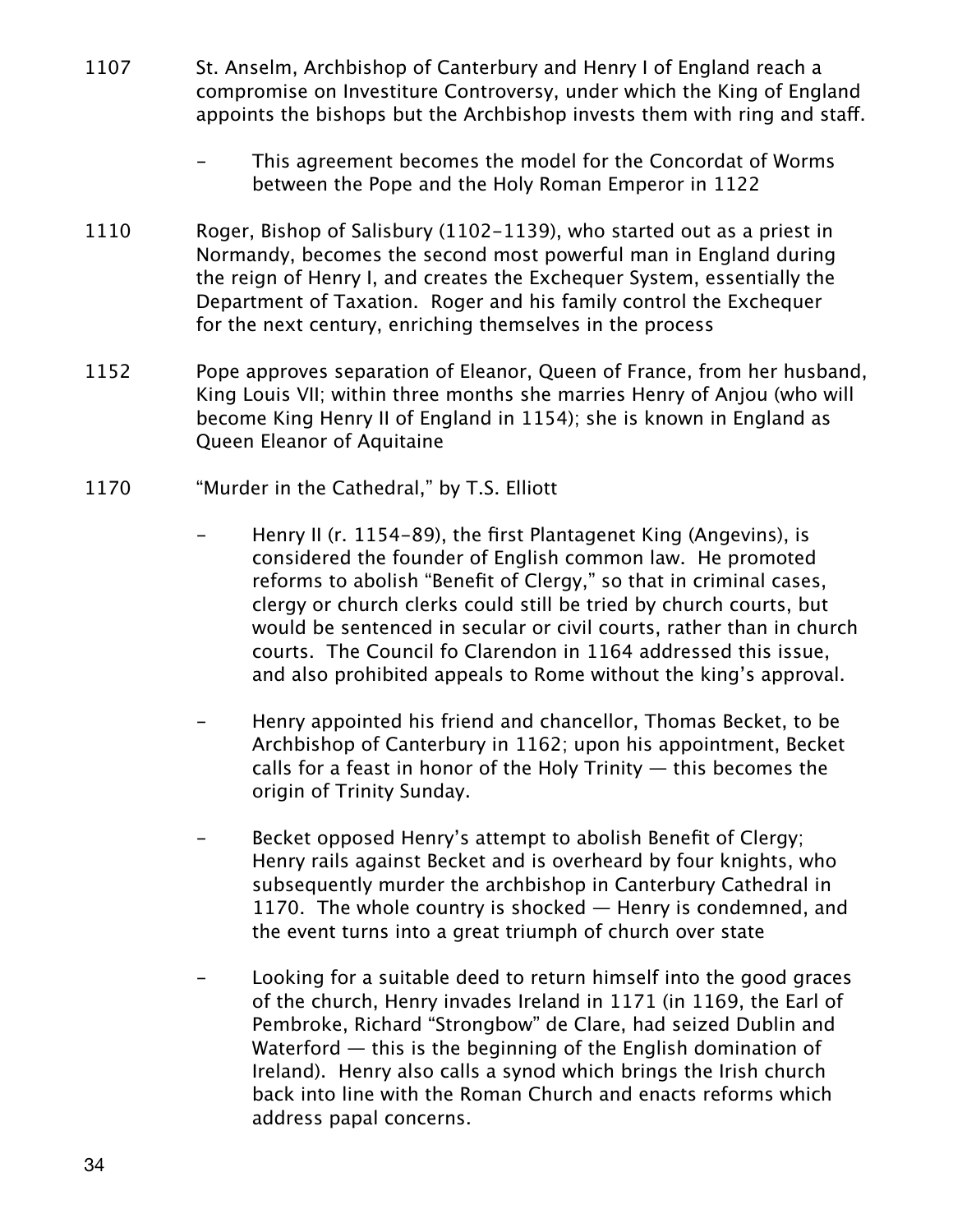- 1183 "The Lion in Winter," with Peter O'Toole and Katherine Hepburn
	- At Christmas, 1183, Henry II imprisons his wife, Queen Eleanor of Aquitaine, after she backed a rebellion by their sons  $-$  the future kings Richard the Lionhearted (Anthony Hopkins) and John, and a middle son Geofrey (who died).
- 1215 King John (r. 1199-1216) signs Magna Carta at Runnymede; the first clause states "...that the English Church shall be free, and shall hold its rights entire and its liberties uninjured"
	- King John and Pope Innocent III (1198-1216) were in conflict, but the English barons sided with Pope. The barons demanded that John enforce the Charter of Liberties, a proclamation by Henry I (in 1100) that bound the king to enforce certain laws regarding the treatment of church officials and nobles. When John refused, the barons entered London and forced the king to accept their declaration; in return the barons declared their fealty to the king, leading to the acceptance of Magna Carta. The meeting of the barons is considered the origin of the English Parliament.

During the 13th century, there were continuous conflicts between the Church, the barons, and King Henry III (r. 1216-1272), who has been characterized by most historians as fickle, cowardly, incompetent, and totally lacking in wise judgment.

- To his credit, Henry III was a great champion of Gothic art and initiated the rebuilding of Westminster Abbey in 1245.
- In 1258, the barons forced Henry III to accept the Provisions of Oxford, which created the forerunner of the Privy Council, to keep the king in check. In the aftermath of a civil war in 1264, Henry was neutralized and his son Edward took control.

Under Edward I (r. 1272-1307), the Statutes of Mortmain (1279, 1290) were enacted to preserve the King's revenues by preventing land from passing into the possession of the Church.

In England, there was growing nationalism and opposition to Roman control. In Rome, the papacy was increasing and centralizing its power under the Curia and an enlarged College of Cardinals. The Pope needed more money, so he increased taxation in the field. For example, he created "Provisions," in which the Pope's Italian officials in Rome were given "Benefices," (or absentee positions in England, with generous salaries paid by Englishmen); and, they were allowed to pay modest stipends to priests in England who actually did the required work.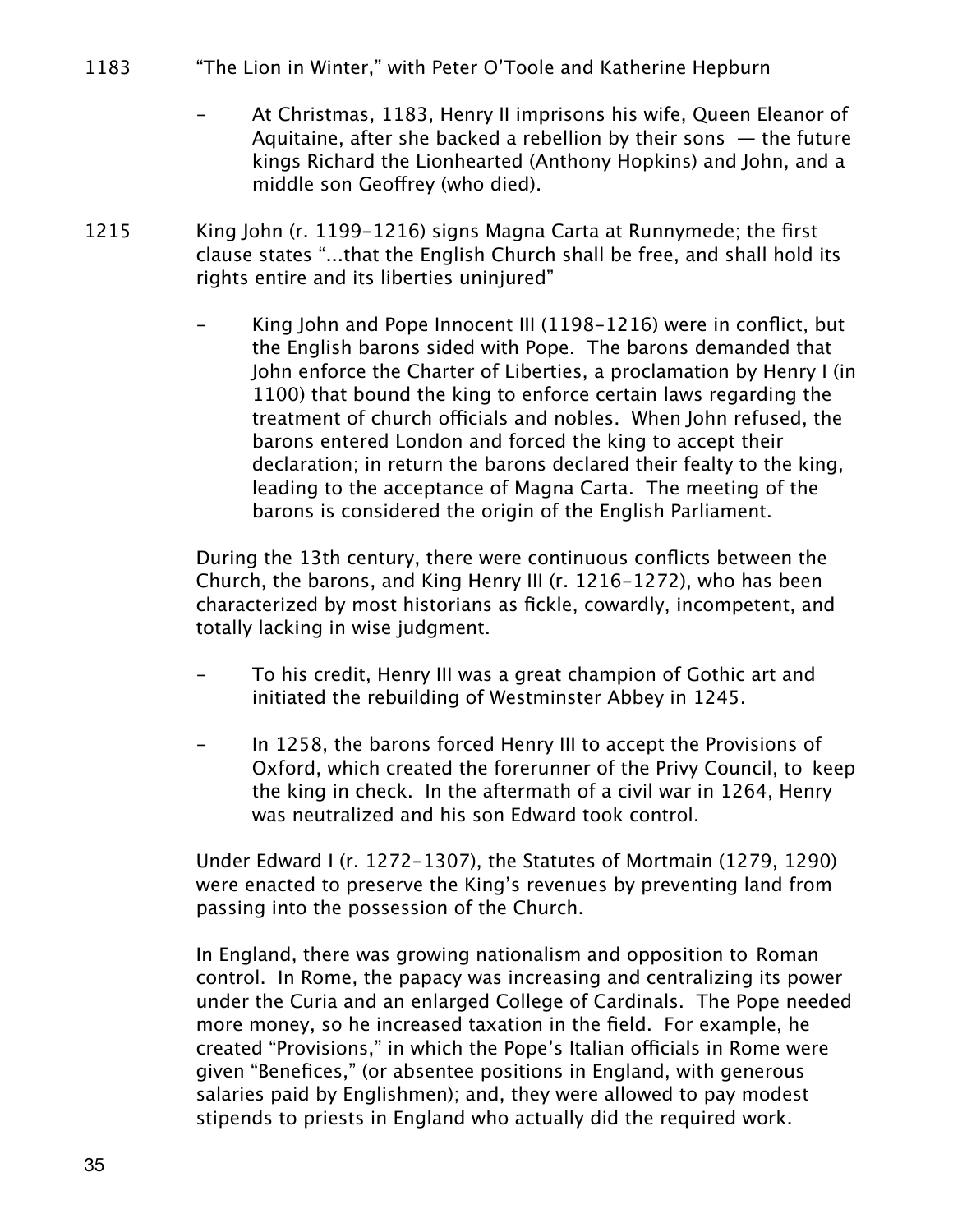1274 St. Thomas Aquinas (1225-1274), one of the greatest western philosophers and theologians, who developed the synthesis of faith and reason, dies in 1274 before completing his Summa Theologica

\_\_\_\_\_\_\_\_\_\_\_\_\_\_\_\_\_\_\_\_\_\_\_\_\_\_\_\_\_\_\_\_\_\_\_\_\_\_\_\_\_\_\_\_\_\_\_\_\_\_\_\_\_\_\_\_\_\_\_\_\_\_\_\_\_\_\_\_\_\_\_\_\_\_\_\_\_\_\_\_\_\_\_\_

# **The English Church in the Middle Ages**

Secular v. Monastic Cathedrals

Secular - 7 cathedrals ("Old Foundation") - served by chapters of canons that did not take vows of poverty:

- Deans
- Presentors (music, choirs)
- **Chancellors**
- Treasurers

Monastic - 8 cathedrals ("Monastic Foundations") - served by chapters of Benedictine monks (including Canterbury)

Parish Churches - rectors chosen by lay patrons, who considered themselves to be the "owners" of their local parish church

"Appropriations," through which lay patrons gave their local church to a monastery, and the monks employed a priest on stipend to administer the sacraments; this was reformed in the 13th century (1200's) when bishops set up vicarages

12th century (1100s)  $-$  the golden age of English monasteries, but their greatest days were over by 1200; in the 13th century (1200s), monasteries would begin to be eclipsed by schools of theology in the new universities

Friars begin to arrive in England in the 13th century

- 1221 13 Dominicans from France arrive at Canterbury, then on to Oxford to establish school of theology
- 1224 9 Franciscans arrive at Canterbury, then on to Oxford to establish another school of theology (Roger Bacon, father of the scientific method, William of Ockham)

Age of the great Gothic Cathedrals, including Canterbury (begun 1178), Salisbury (completed 1258), York (building of the present nave, 1291-1360)

\_\_\_\_\_\_\_\_\_\_\_\_\_\_\_\_\_\_\_\_\_\_\_\_\_\_\_\_\_\_\_\_\_\_\_\_\_\_\_\_\_\_\_\_\_\_\_\_\_\_\_\_\_\_\_\_\_\_\_\_\_\_\_\_\_\_\_\_\_\_\_\_\_\_\_\_\_\_\_\_\_\_\_\_

Edward I (r. 1272-1307) — Longshanks (compare "Braveheart" and "Outlaw King")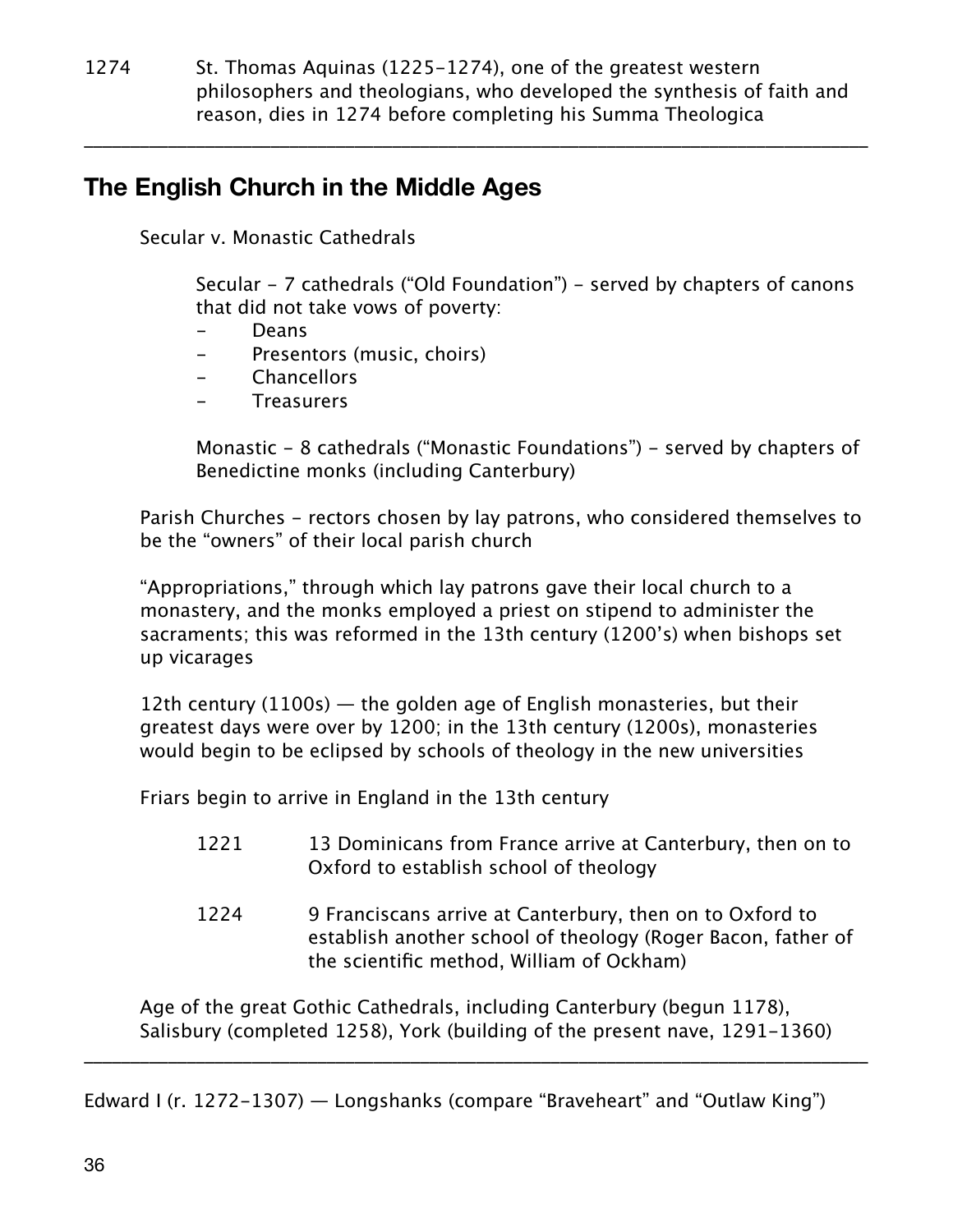War of Scottish Independence — William Wallace (Battle of Stirling Bridge, in 1297, executed in 1304); Robert the Bruce defeats the English at Bannockburn in 1314

Papacy at the height of its powers at the end of the 13th century, when Pope Boniface VIII declares in the papal bull, Unam Sanctam, that "subjugation to the Roman Pontiff is absolutely essential to the salvation of every human creature."

In 1296, Boniface VIII issued the papal bull, Clericis Laicos, reiterating the principle established in previous Lateran Councils, that secular monarchs could not tax the clergy without the approval of the pope, with the penalty being excommunication. England and France were at War, and both kings were ignoring this precedent. In 1297, Edward I responded by issuing, with the support of Parliament, an edict outlawing clergy who did not pay their taxes, and threatening to seize their lands

Statute of Carlisle (1307) - intended to prevent any further money being sent overseas by English religious houses

# **A Distant Mirror — The Calamitous 14th Century**

In her book, Barbara Tuchman details a period of weak government, lack of strong leadership, heavy taxation, plague, heresy, and insurrection — and more than a century of turmoil and division in the Catholic Church.

The Black Death (bubonic plague from Central Asia) arrives in 1348, kills 50 million people in Europe (60% of the population) and about half of the population of England by 1370.

Labor shortages lead to wage and price inflation; Parliament passes bills to restrain wages (Statute of Laborers, 1351), but left prices unregulated, then imposed poll tax; led to Peasants Revolt (1381)

Monk of Malmsbury: "Lord Jesus! Either take away the pope from our midst or lessen the power which he possesses to have over our people."

The Hundred Years War (1347-1453) overlapped the "Babylonian Captivity" of 1305-77, when seven French popes were based in Avignon. The English suspected that their church funds sent to the pope were being diverted to support the French war effort. In retaliation, Parliament enacted legislation to reduce the power of Rome:

- 1351 Statute of Provisors of Benefices
- 1353 First Statute of Praemunire (the ofense of asserting or maintaining papal jurisdiction in England), which forbade appeals to Rome in patronage disputes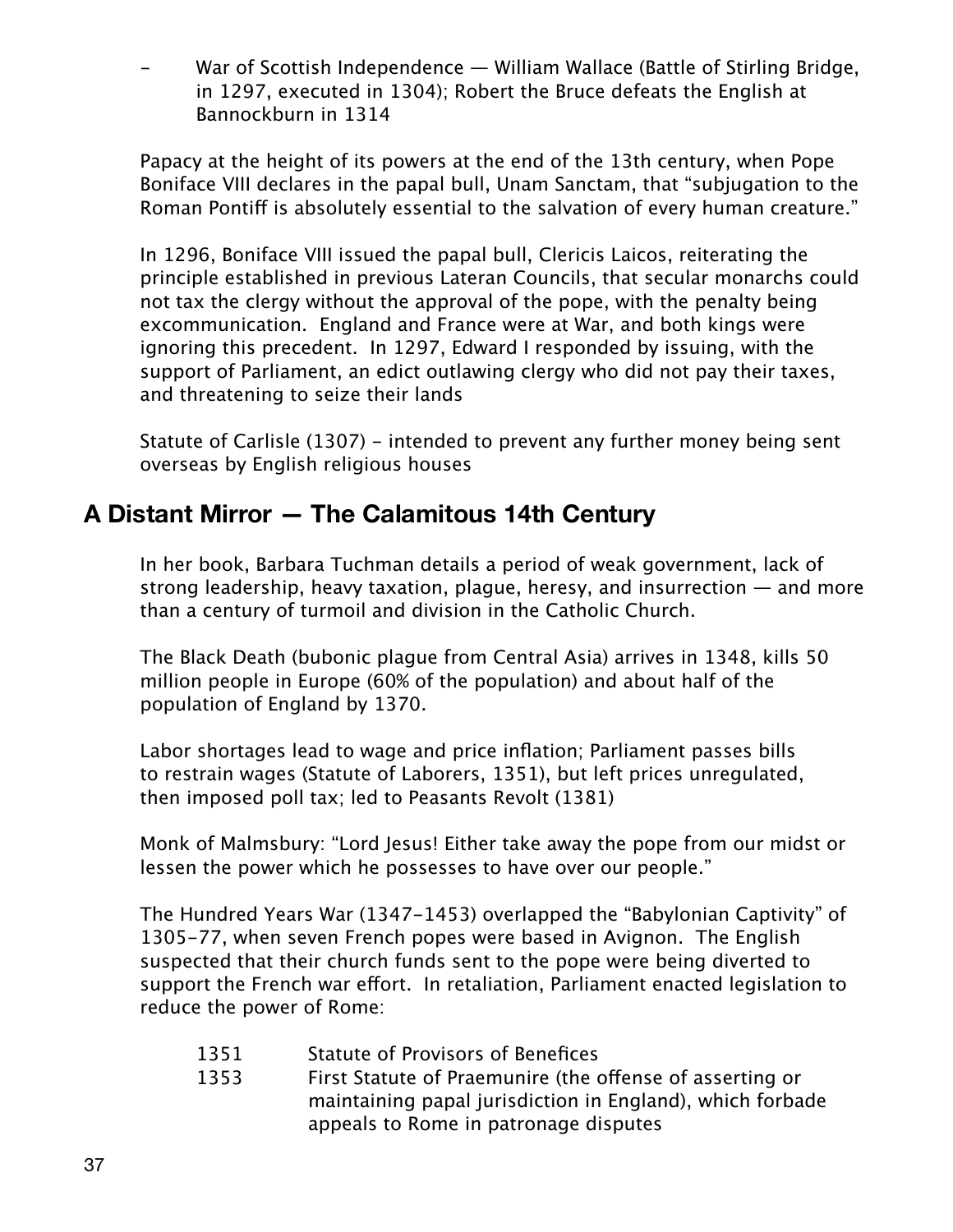- 1365 Peter's Pence suspended
- 1383 Statute Against Aliens Holding English Benefices
- 1390 Second Statute of Provisors
- 1390 Second Statute of Praemunire

Widespread criticism of worldly bishops, idle, absentee clergy, and sporting monks

\_\_\_\_\_\_\_\_\_\_\_\_\_\_\_\_\_\_\_\_\_\_\_\_\_\_\_\_\_\_\_\_\_\_\_\_\_\_\_\_\_\_\_\_\_\_\_\_\_\_\_\_\_\_\_\_\_\_\_\_\_\_\_\_\_\_\_\_\_\_\_\_\_\_\_\_\_\_\_\_\_\_\_\_

Edward III (r. 1327-77) starts Hundred Years War (1337-1453) by reviving his claim to the throne of France; wins the Battle of Crecy (1346)

- Edward III had 14 children. This created a huge problem a century of factional conflicts between his descendants beginning in the 14th century led to civil war in the 15th century (Wars of the Roses)
	- 1. Edward (the Black Prince) died in 1376; when Edward III died the next year, the Black Prince's 10-year-old son became Richard II (r.1377-99), who was murdered in the Revolution of 1399
	- 2. John of Gaunt (Duke of Lancaster) never became king
		- m. 1st Blanche of Lancaster
			- Henry Bolingbroke overthrows Richard II to become the first Lancastrian king, Henry IV (1399-1413)
			- Henry V (r. 1413–22), whose English long-bowmen defeated the French at Agincourt in 1415 (Laurence Olivier played Henry V in the 1945 classic movie)
			- Henry VI (r. 1422-61 and 1470-71) was a weak king, who had a mental breakdown in 1453 which started the Wars of the Roses, when the Yorkists opposed him (red rose for Lancaster, white rose for York)
		- m. 2nd Queen Constance of Castile (Spanish line of succession to Catherine of Aragon and HRE Charles V)
		- m. 3rd Kathryn Swynford (sister-in-law of Geoffrey Chaucer)
			- John Beaufort married Margaret Holland; their granddaughter, Margaret Beaufort, married Edmund Tudor (Earl of Richmond), who was the son of Owen Tudor  $-$  a Welsh squire who married the widow of Henry  $V -$  so their son Henry Tudor had a claim to the throne on the Lancastrian side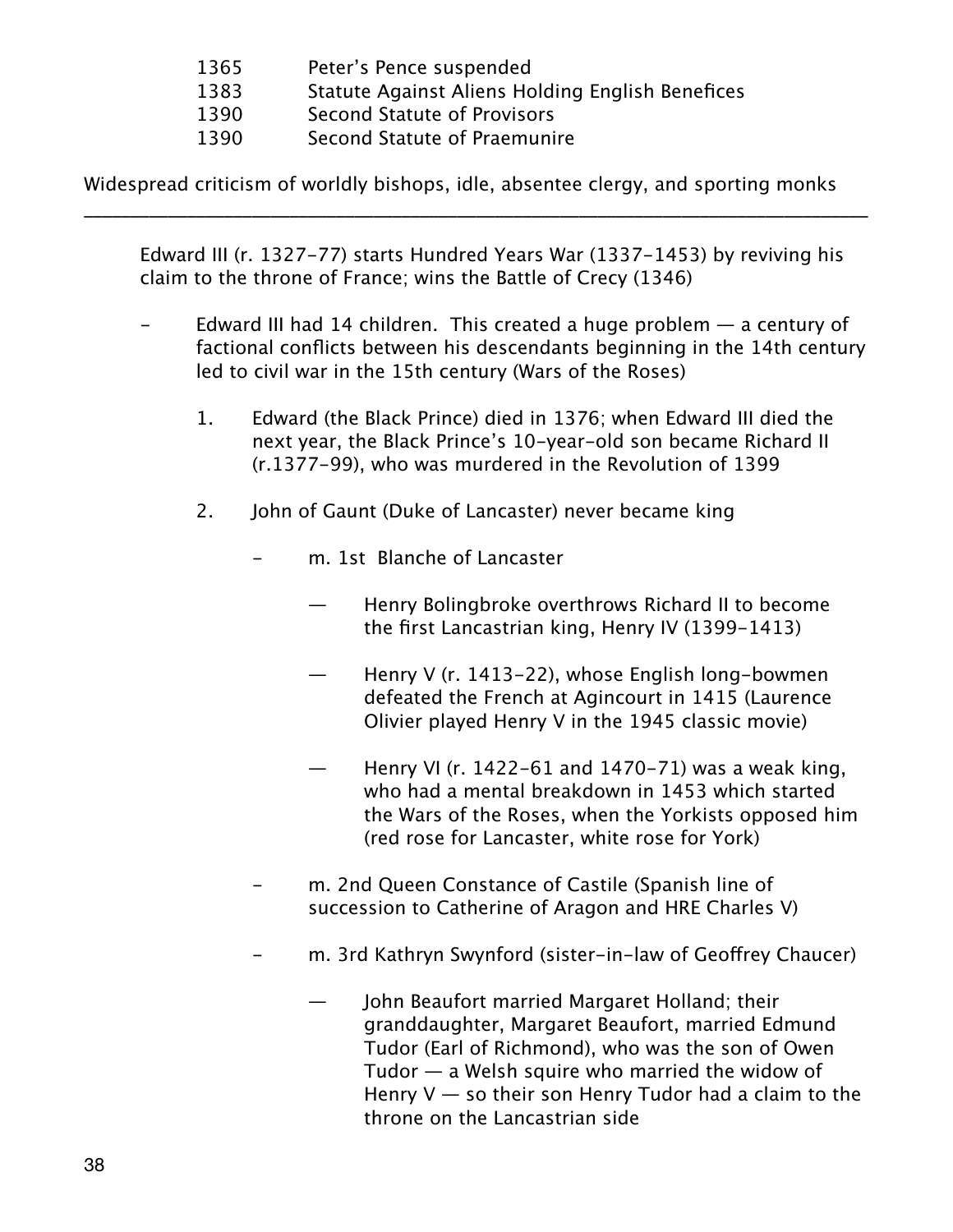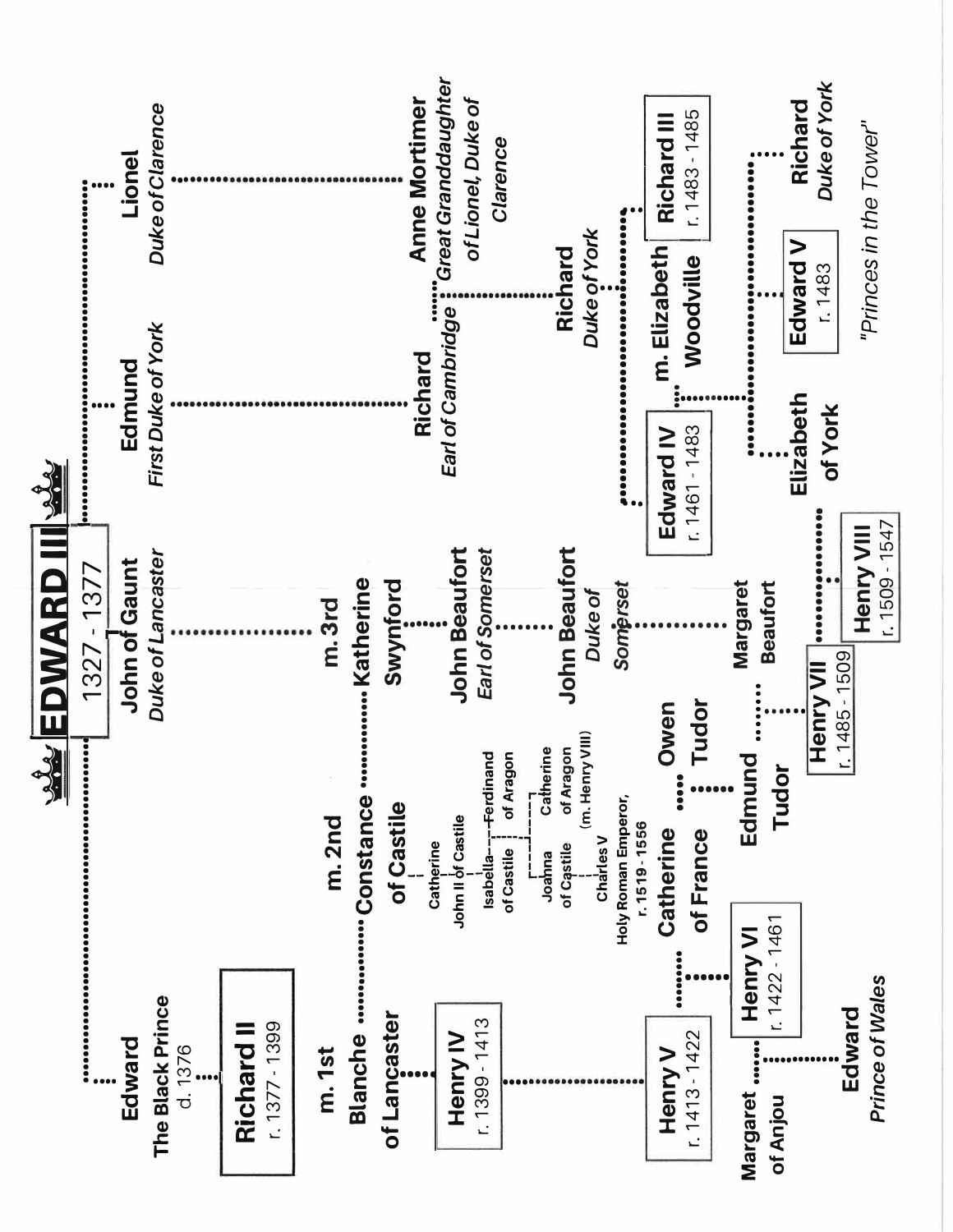- In 1485 Henry Tudor defeats Richard III at Bosworth Field, crowned Henry VII, marries Elizabeth York, eldest daughter of Edward IV, ending the Wars of the Roses.
- 3. Edmund (First Duke of York)
	- ......... Edward IV (r. 1461–70 and 1471–83) dies young Edward V (r. 1483, "The Princes in the Tower") Richard III, the last Plantagenet king (r.1483-85, killed at Bosworth Field)

## **Turmoil in the Catholic Church**

Meanwhile, in the Roman Catholic Church, the troubled 14th century saw the "Babylonian Captivity," (1305-77), the time in which seven French popes relocated to Avignon, in France, which was England's enemy.

\_\_\_\_\_\_\_\_\_\_\_\_\_\_\_\_\_\_\_\_\_\_\_\_\_\_\_\_\_\_\_\_\_\_\_\_\_\_\_\_\_\_\_\_\_\_\_\_\_\_\_\_\_\_\_\_\_\_\_\_\_\_\_\_\_\_\_\_\_\_\_\_\_\_\_\_\_\_\_\_\_\_\_\_

- Papal court in Avignon was notorious for its immorality
- Benefices were sold, often more than once, so that the first purchaser was defrauded
- Papal justice was expensive; fees were exorbitant
- France was being subsidized with English currency, but the Popes were supporting France against England

The "Babylonian Captivity" was followed by the "Great Schism," (1378-1417), with two rival popes  $-$  at one point there were three popes

In 1417, the Great Schism ended with election of Pope Martin V, who wanted to restore the power and wealth of the papacy  $-$  and repeal the anti-papal legislation passed by the English Parliament in the previous century

"Chantries" — before the 14th and 15th centuries (1300s and 1400s), lay patrons would endow, or give money, to monasteries for monks to remember them and their families after their death in their prayers; as confidence in the monasteries fell, these bequests began to be transferred to "chantries," or the endowment of priests to say daily masses for the souls of the benefactors and their families

By the 1400s, all large churches contained chantries, with separate chapels or altars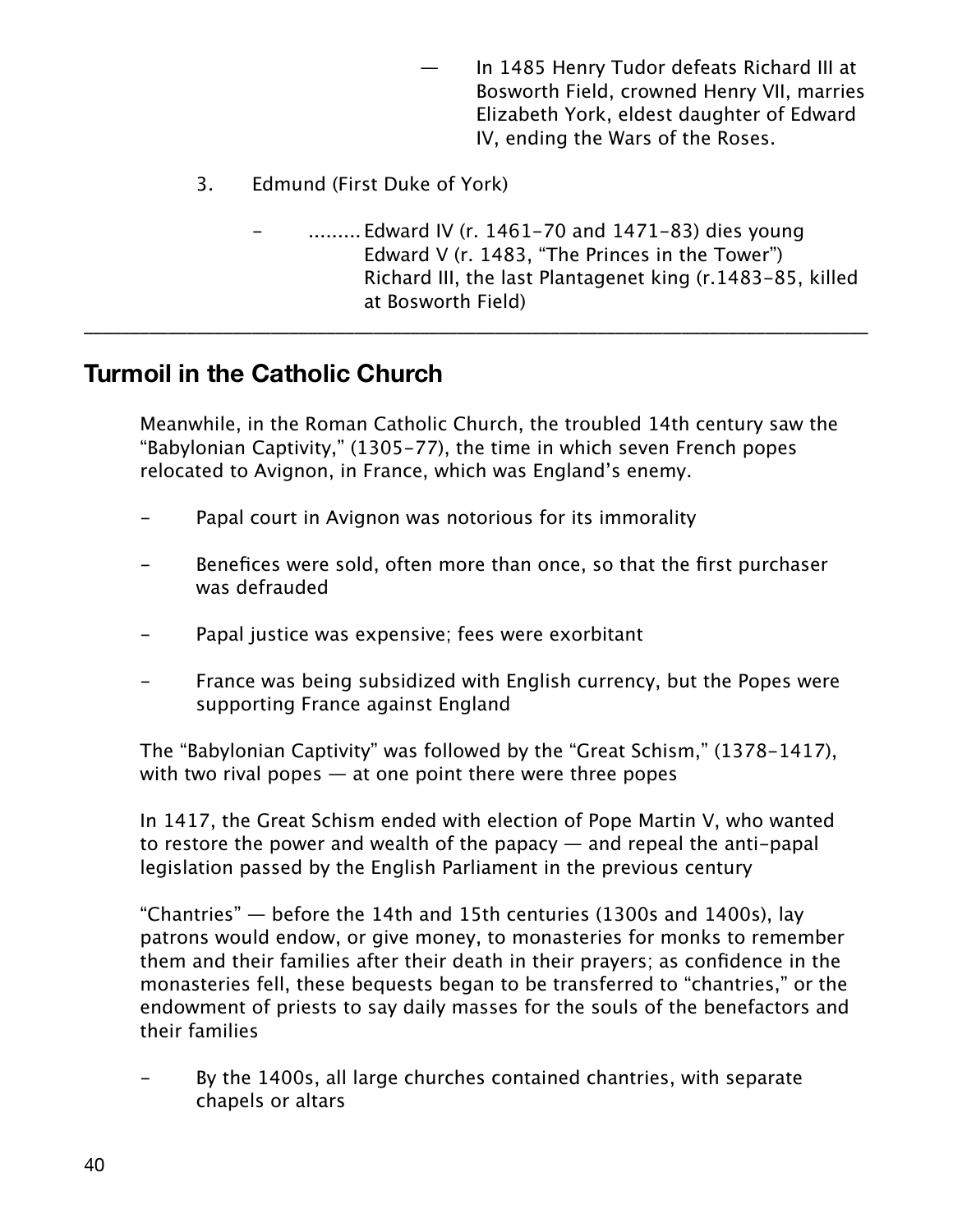Most parish churches had some type of chantry  $-$  a Benefice to which a priest was duly instituted, which was very profitable — the priest only had to say daily mass and Office for the Dead

John Wyclife (1328-84) and his followers (Lollards), and roving bands of preachers ("Poor Preachers") previewed the Reformation more than a century before Martin Luther. Wycliffe's doctrines were officially condemned by the Church at convocations in 1382 and 1408. Henry V also suppressed the Lollards, and he also confiscated church property — but only "alien priories," which were under the control of French religious houses.

\_\_\_\_\_\_\_\_\_\_\_\_\_\_\_\_\_\_\_\_\_\_\_\_\_\_\_\_\_\_\_\_\_\_\_\_\_\_\_\_\_\_\_\_\_\_\_\_\_\_\_\_\_\_\_\_\_\_\_\_\_\_\_\_\_\_\_\_\_\_\_\_\_\_\_\_\_\_\_\_\_\_\_\_

- Wyclife was an Oxford scholar, priest and critic of the Church. During the Great Schism, he asked, if there were two popes, why have any? Was a supreme and irresponsible pope necessary? He severely criticized the  $p$ apacy  $-$  its power and greed  $-$  and the secular clergy.
- Wycliffe rejected the Medieval view of the Eucharist as idolatry. He taught that there was only one source of sacred knowledge — the Bible, which every good man could interpret for himself. His greatest achievement was an English translation of the Latin Vulgate — the first English Bible.

\_\_\_\_\_\_\_\_\_\_\_\_\_\_\_\_\_\_\_\_\_\_\_\_\_\_\_\_\_\_\_\_\_\_\_\_\_\_\_\_\_\_\_\_\_\_\_\_\_\_\_\_\_\_\_\_\_\_\_\_\_\_\_\_\_\_\_\_\_\_\_\_\_\_\_\_\_\_\_\_\_\_\_\_

\_\_\_\_\_\_\_\_\_\_\_\_\_\_\_\_\_\_\_\_\_\_\_\_\_\_\_\_\_\_\_\_\_\_\_\_\_\_\_\_\_\_\_\_\_\_\_\_\_\_\_\_\_\_\_\_\_\_\_\_\_\_\_\_\_\_\_\_\_\_\_\_\_\_\_\_\_\_\_\_\_\_\_\_

#### **1450 One of the Key Turning Points in History**

- Decline of Feudalism and the Rise of Capitalism in the West
- Invention of the printing press in 1440 by Johannes Gutenberg
- Fall of Constantinople in 1453 to the Ottoman Turks
- Pope Nicholas V conceives the idea of replacing St. Peter's Basilica in Rome, but nothing happens until Pope Julius II actually starts the project in 1506. (In "The Agony and the Ecstasy," opposite Rex Harrison as Julius II, Charlton Heston as Michaelangelo doubts his ability to paint the murals on the ceiling of the Sistine Chapel until he receives divine inspiration.)
- Leonardo da Vinci (1452–1519), Michelangelo (1475–1564), and Raphael (1483-1520), and the rise of Renaissance Rome
- In 1453, the Hundred Years War ends, and the Wars of the Roses begin when Henry VI of the House of Lancaster has a nervous breakdown and Richard, Duke of York, is named Protector.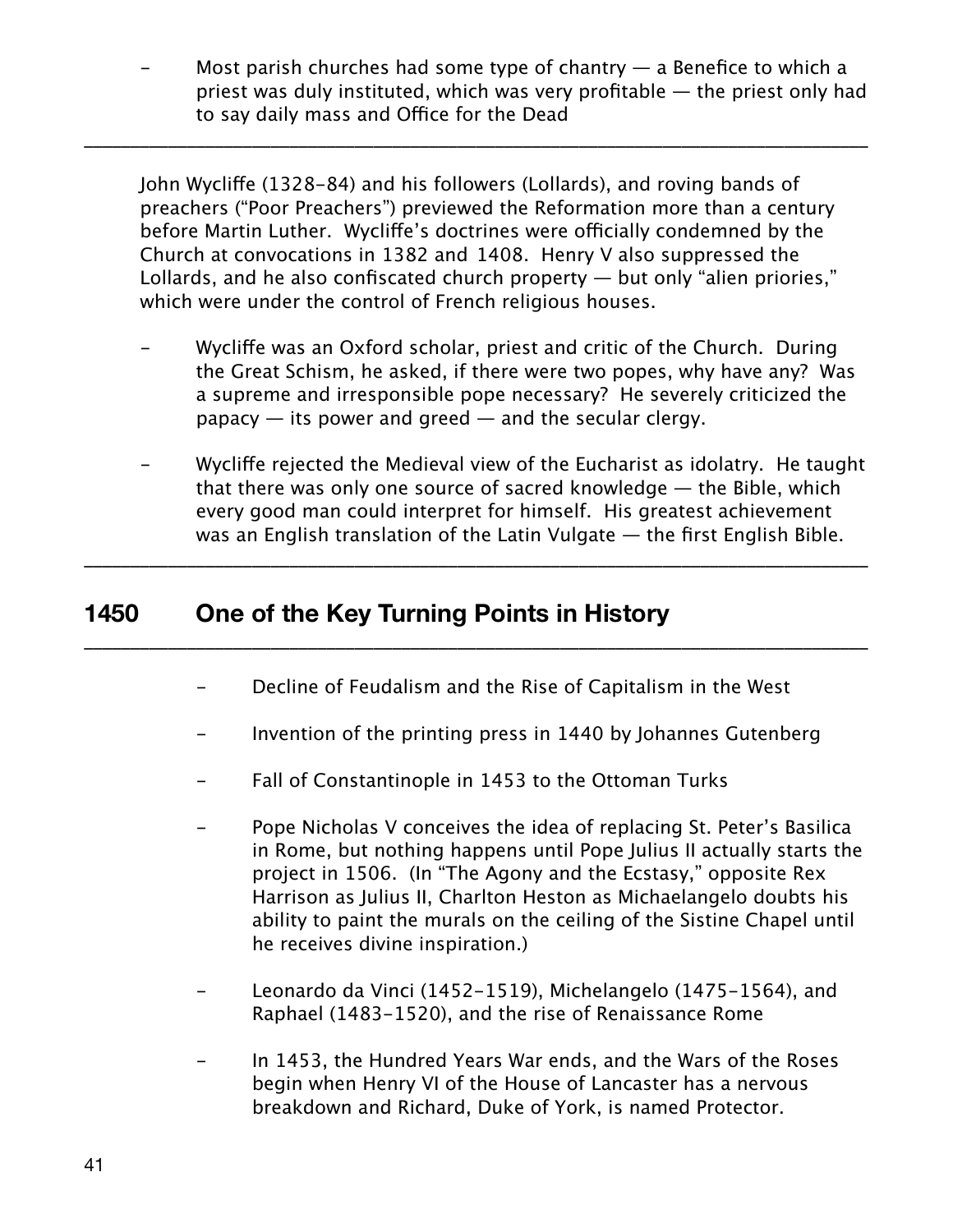Henry VI taken prisoner by Yorkists at the Battle of St. Albans in 1455 — the same year Gutenberg prints his first book, the Bible, and Sultan Mehmet II mobilizes his Ottoman Turkish army to march on Belgrade, and from there to threaten Europe

# **Beginning of the Early Modern Period**

Prior to 1450, English economy based on export of wool; now, manufacture of cloth for export begins to replace wool as the leading export. Land enclosure for grazing sheep replaces much of the local farming, and destroys village life in 40 percent of the country. Concentration of wealth promotes the rising merchant class.

\_\_\_\_\_\_\_\_\_\_\_\_\_\_\_\_\_\_\_\_\_\_\_\_\_\_\_\_\_\_\_\_\_\_\_\_\_\_\_\_\_\_\_\_\_\_\_\_\_\_\_\_\_\_\_\_\_\_\_\_\_\_\_\_\_\_\_\_\_\_\_\_\_\_\_\_\_\_\_\_\_\_\_\_

After the middle of the 15th century (1450), we now enter the early modern period of Western European history, during which the religious history of the era is defined by the external struggle of Christendom against the Muslim Ottoman Empire and the internal political struggle between competing visions of Christianity.

- From the perspective of Charles V (Holy Roman Emperor from 1519-1556) it would be the struggle against the infidel without and the heretic within.
- From the perspective of the more radical Protestants, it would be the struggle of the Godly versus the anti-Christ (the Pope).
- From the perspective of Queen Elizabeth I, it would be the challenge of managing her Puritan and Catholic subjects and defining her state church in such a manner as to hold her kingdom together and avoid another civil war.
	- What was the perspective of the ordinary lay people in England?
		- The available evidence suggests the people were very religious and were fully satisfied and supportive of their English Catholic Church and their parish clergy prior to the Reformation (although many of the bishops and high church leaders may not have been popular).

A generation of civil war ends in 1485 when Henry Tudor defeats Richard III at Bosworth Field, and takes the crown as Henry VII.

- Memories of civil war and the dangers inherent in the lack of a clear line of succession of male heirs to the throne will afect the political and religious calculations of the monarchy throughout the Tudor era.
- 1491 Birth of Prince Harry (Henry VIII)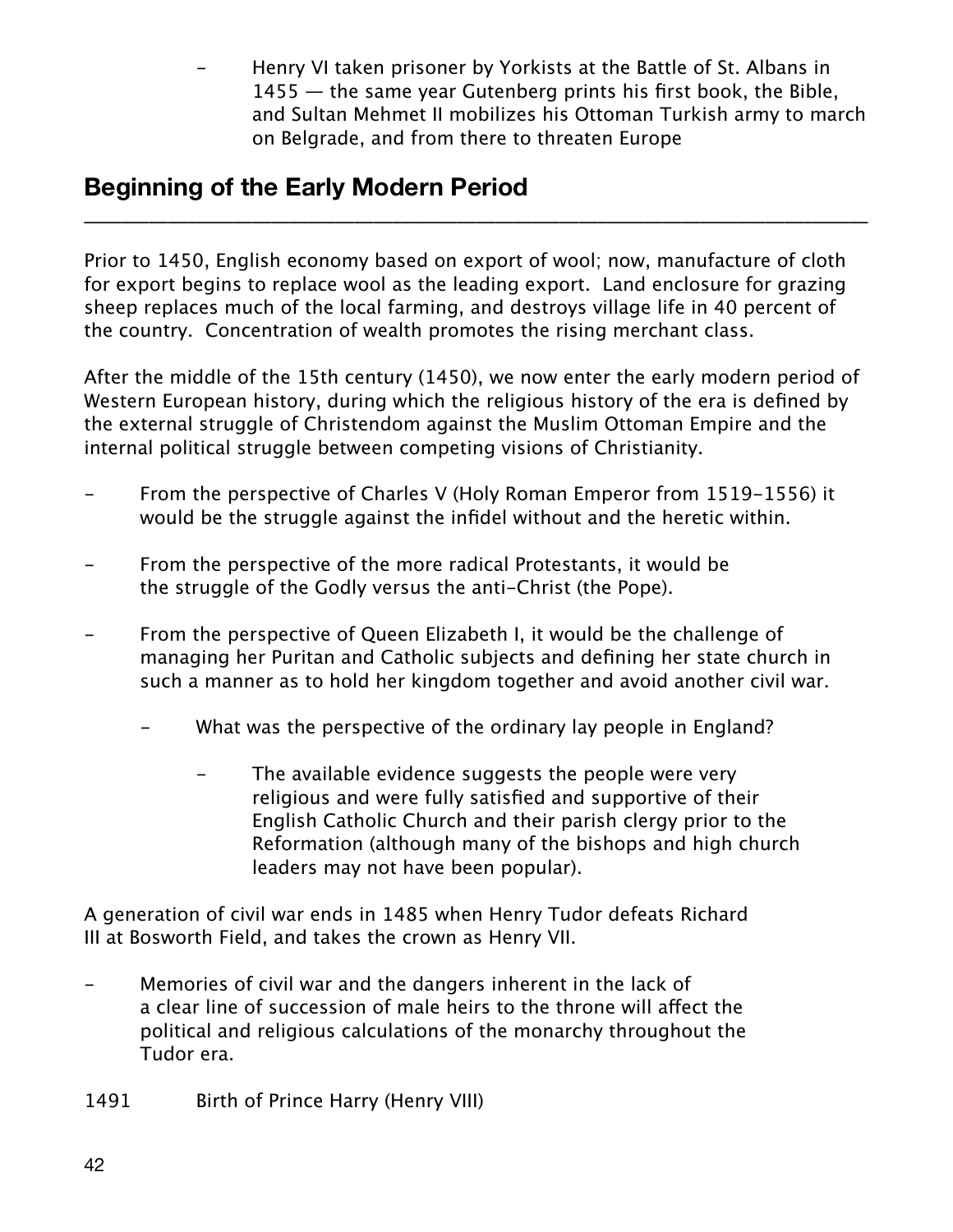- 1492 Christopher Columbus sails west to the New World
- 1500 Birth of Charles, the grandson of Ferdinand of Aragon and Isabella of Castille, in Ghent. Charles becomes Duke of Burgundy (ruler of the Netherlands) in 1506, King of Spain in 1516, and Charles V, Holy Roman Emperor, in 1519. Charles V is the most consequential ruler in the first half of the 16th century, devoting his career to the defense of Western Europe from the Ottoman Empire and the defense of the Catholic Church from Protestantism. By the end of his reign in 1556, the Church had been split, but the advance of the Ottoman Empire had been stopped, at least temporarily. Charles died in 1558, the same year that Henry VIII's daughter Elizabeth (by Anne Boleyn), assumed the throne of England.
- 1501 Henry's older brother, Arthur, marries Catherine of Aragon, daughter of Ferdinand and Isabella. Arthur dies shortly after the marriage, but was the marriage consummated? (See "The Spanish Princess" on STARZ.)
- 1509 Henry VIII crowned at age 17, and six weeks later marries his older brother's widow, Catherine of Aragon (with papal dispensation)
- 1514 Thomas Wolsey appointed Archbishop of York; the following year he became both a Cardinal and the Lord Chancellor of England (the King's chief advisor). There was nothing unusual in the Middle Ages for high churchmen to steer the ship of state. What was new was Wolsey's use of his power to couple together the English Church and the English State  $$ with himself under the King as their head! Still he needed the rights of a Papal legate (the Pope's direct representative), which he became in 1518.

Wolsey taught Henry VIII (and Thomas Cromwell) two important lessons:

- Church and State could be welded together to form an engine of immense power; and,
- This power could be used to centralize the absolute power of the King and expand the power and influence of England in Europe.

Wolsey wanted to use this power to finance a grandiose foreign policy directed wholly in the interests of the Pope, the office which Wolsey wanted eventually to assume. But Wolsey's foreign policy was a failure. Wolsey nearly bankrupted the country, with Wolsey clinging to a French alliance as protection against Charles V. Wolsey used papal authority to consolidate power in England under himself and Henry, but he used that power for ends which the English had very little direct interest in. By 1529, Wolsey was already ripe for removal, and his failure to resolve the "King's Matter," only precipitated his inevitable fall. He was replaced as Lord Chancellor by St. Thomas More.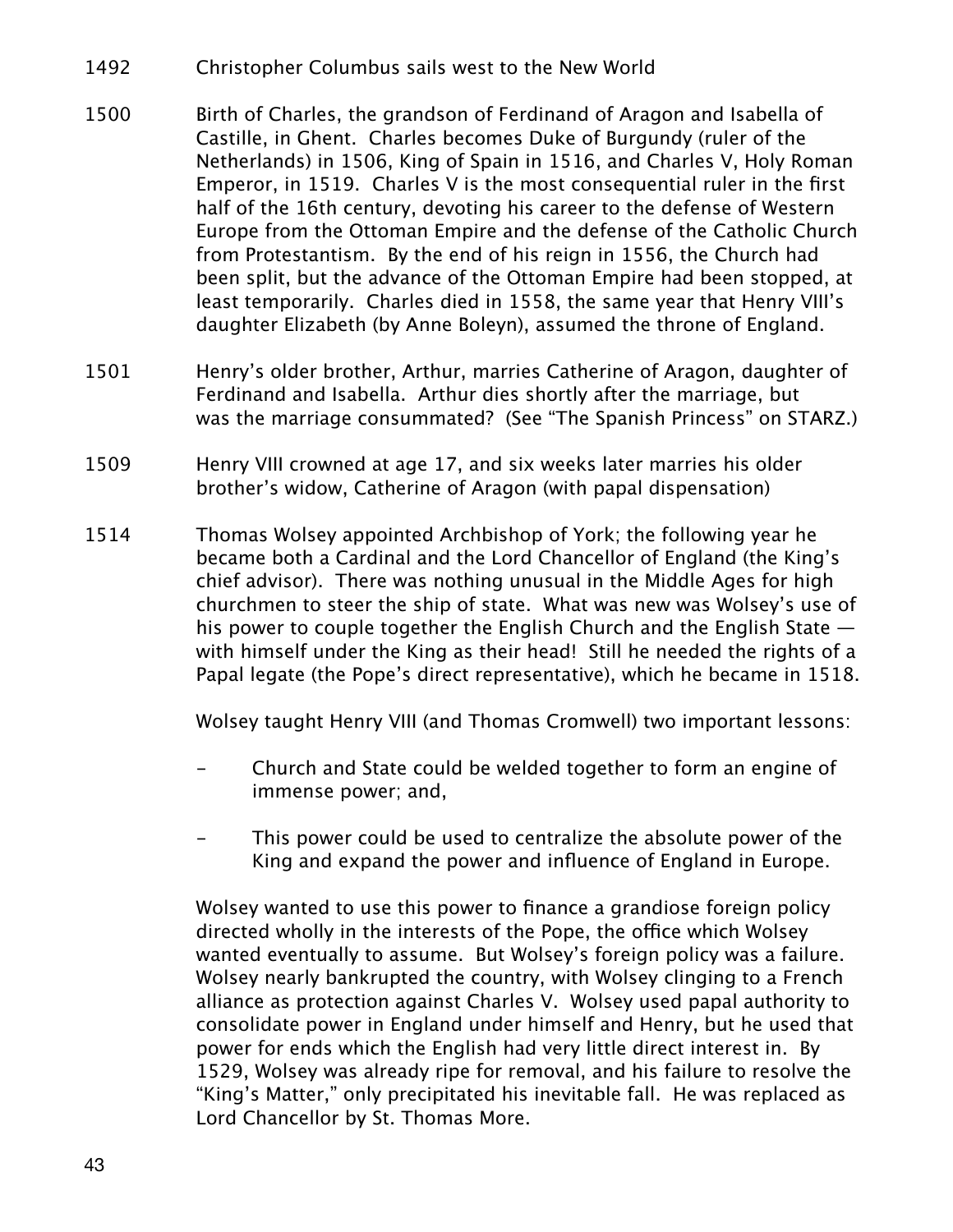# **The Cleaving of Western Christendom**

1517 March 15, the Fifth Council of the Lateran in Rome adjourns — after failing to resolve the major problems facing the Catholic Church.

> October 31, Martin Luther, an Augustinian monk and professor of theology, posts his 95 theses on the church door at Wittenberg.

- Luther objects to the traveling Dominican friar, Johann Tetzel, selling indulgences. Tetzel's sales pitch was: "As soon as the coin in the coffer rings, the soul from purgatory springs."
- Technically, by letter of the law, indulgences could not be bought or sold; they were granted in exchange for a monetary contribution for building the new St. Peter's Basilica. They also represented a promise that a contribution would reduce one's time in purgatory. This was an afront to Luther, who believed one's standing before God (justification) was by faith  $-$  not works  $$ and indulgences represented works because they involved the exchange of funds for God's favor.
- Tetzel is assigned to distribute indulgences throughout Germany by Pope Leo X and by Archbishop Albrecht of Mainz, who was only 27 — too young to be an archbishop. However, Albrecht was a member of the powerful Hohenzollern family, and son of the Musgrave of Brandenburg — one of the seven electors of the Holy Roman Emperor.
- Albrecht was named Archbishop of Mainz in 1415 at age 25, thanks to bribes, and because Pope Leo X wanted to influence the selection of the next emperor when the aging Maximilian died. When the see of Mainz (another one of the seven electors) became available in 1514, Albrecht had already been appointed Bishop of Halberstadt and Archbishop of Magdeburg (which supervised the church at Wittenberg). This was contrary to church law, which required that bishops be at least 30 years old.
- To obtain the see of Mainz, Albrecht bought the office for an installation fee of 10,000 ducats. Albrecht had to borrow the 10,000 ducats, and he had to obtain the permission of the Pope to hold three bishoprics simultaneously, which was also contrary to church law  $-$  so Albrecht offered another 10,000 ducats as a bribe to Leo to help rebuild St. Peter's Basilica in Rome.
- Albrecht borrowed these funds from the House of Fugger, the Pope's exclusive banking agent for Germany in Augsburg.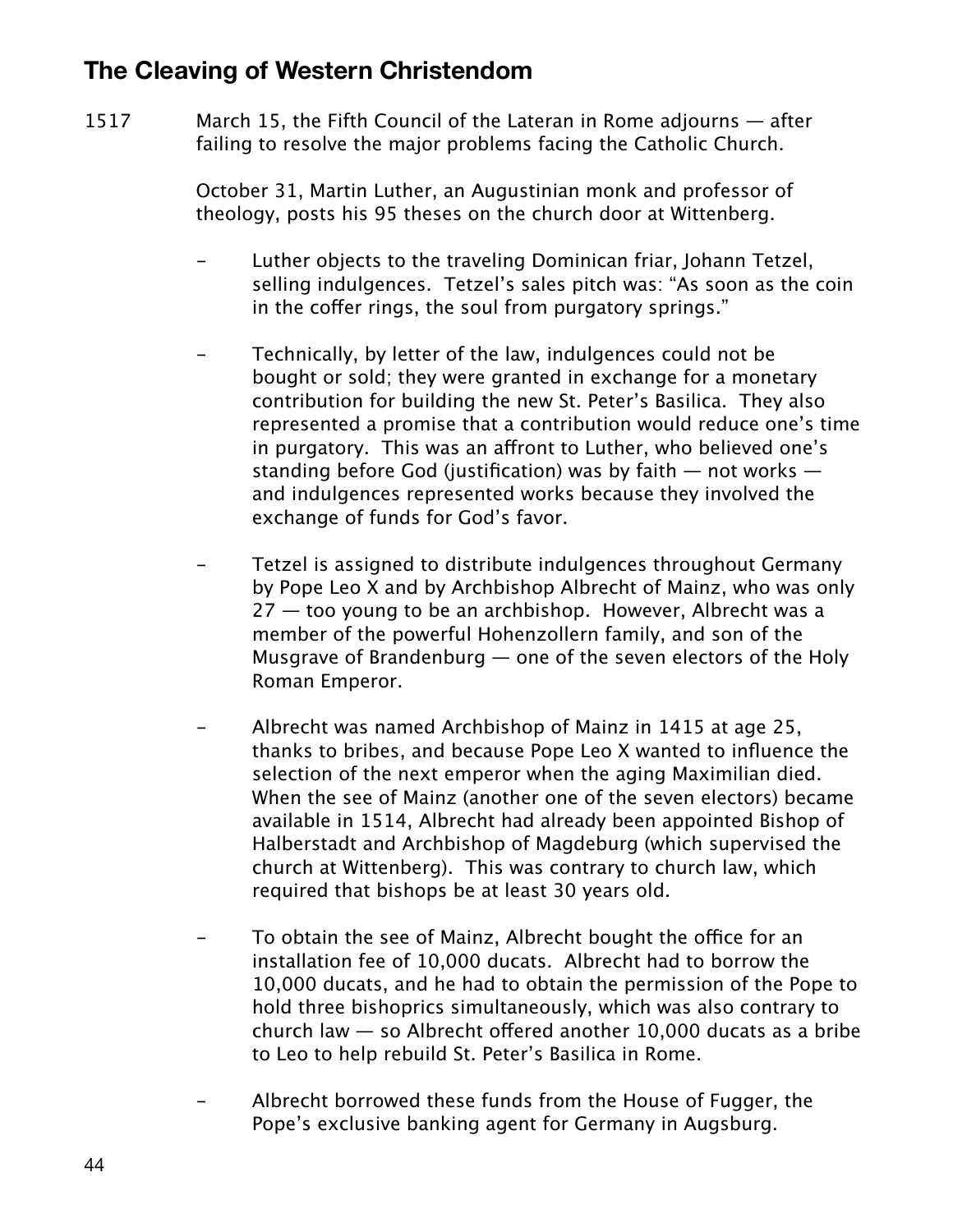- The total amount of the loan is 26,000 ducats, including 10,000 to buy the office, a bribe of 10,000 for the capital campaign for St. Peter's, and 6,000 in interest and fees to the Fugger bank.
- Everyone is happy with this deal (except Martin Luther, the young Augustinian monk in Wittenberg):
	- The Pope raises funds to rebuild St. Peter's;
	- The House of Fugger makes a profit; and,
	- Albrecht has three bishoprics, including the see of Mainz, which comes with the imperial elector's seat  $-$  so the Hohenzollerns now have another vote for the next Emperor.
- Albrecht can repay the bank loan because the Pope has granted him the authority to sell indulgences in his territory (and keep half the proceeds) for eight years. Albrecht appoints Tetzel to be his traveling salesman.
- 1519 Emperor Maximillian dies in January, and in July, Charles of Burgundy, King Charles I of Spain, is named Holy Roman Emperor Charles V. In Rome, Pope Leo X, always in fear of a strong emperor, is opposed to the election of Charles (he favors the Elector of Saxony), and in France, King Francis I is the strongest opponent of Charles' election, because he fears his kingdom will be hemmed in on all sides by the empire.
	- At the very time the leading powers in Western Christendom (the Holy Roman Empire, France, and the Papacy) should be uniting to deal with the "heretic within" (Luther) and the "infidel without" (the invasion of Europe by the Ottoman Empire  $-$  they are jockeying for position and fighting amongst themselves. As a result, the idea of Protestantism will take hold and Christendom will be split.
- 1520 Leo X issues bull of excommunication against Luther in July.

In August, Luther publishes "An Address to the Christian Nobility" of the German Nation, arguing that whenever the church cannot reform itself because of the corruption of the clergy, it becomes the responsibility of the secular authorities (the nobility) to clean house. In October, Luther publishes "On the Babylonian Captivity of the Church," outlining his vision for reform of the church.

On November 28, 1520, Ferdinand Magellan reaches the Pacific Ocean

- 1521 Five hundred years ago half a millennium!
	- Luther is condemned by Charles V at the Diet of Worms;
	- Hernan Cortes fights Aztecs (mass human sacrifice);
	- Ferdinand Magellan baptizes natives in Philippines;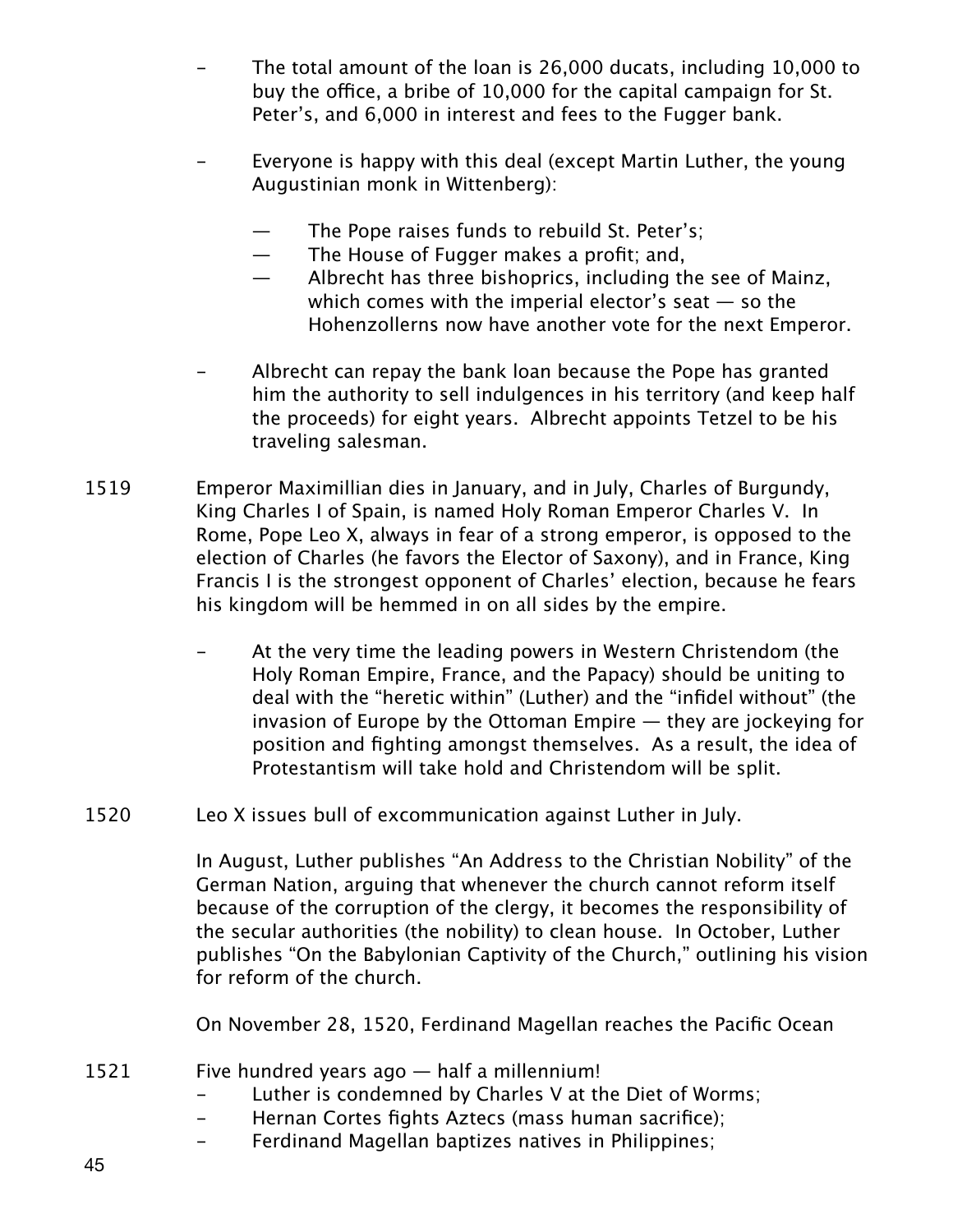- Ignatius Loyola struck by a cannonball, recuperates in hospital;
- Pope Leo X names Henry VIII "Defender of the Faith," for repudiating Luther; shortly thereafter, the Pope dies — never understanding how much the failure of the church to reform itself played into Luther's hands and gave him so many followers. Leo is replaced by Adrian VI, an ascetic Flemish Cardinal who fails in his unpopular attempts to reign in excessive Vatican spending; the pious Adrian dies within a year.
- 1522 Capture of Rhodes by Turks under Suleiman the Magnificent
- 1523 Clement VII, head of the powerful Medici family, which controls 1/3 of votes in the College of Cardinals, is elected Pope — prevailing by making lavish promises of church offices to the proud and corrupt society of Renaissance Rome. Clement brings about the greatest disaster in Rome since the Lombards invaded almost 1,000 years earlier in 568.
	- Fearing growing power of Charles V, Pope Clement VII allies with the Emperor Charles' arch-enemy, King Francis I of France
	- For the head of Christ's Church to fight a war with the Church's greatest lay champion in the face of maximum assaults by the infidel without and the heretic within was an act of folly unmatched in the whole history of the Church.
- 1524-25 Peasants Revolt in Germany violence spreads out of control across Germany; largest mass uprising in Europe before the French Revolution
	- The prominent role of religion in the uprising cannot be solely attributed to the upheaval sparked by Luther, but neither can the role of religion be totally discounted
- 1525 Ulrich Zwingli publishes "Commentary on the True and False Religion," in Zurich, Switzerland, creating a foundation for the religious tradition that came to be known as "Reformed."

Charles defeats French army in northern Italy, takes Francis prisoner, and for inexplicable reasons Clement allies with Francis

1526 Turks under Suleiman take Buda, capital of Hungary, which becomes part of the Ottoman Empire, 50 miles from Vienna

> Charles' envoy, Cardinal Colonna, with mercenary troops, invades Rome in September; attacks and loots St. Peter's; Clement flees by the covered way to Castel Sant' Angelo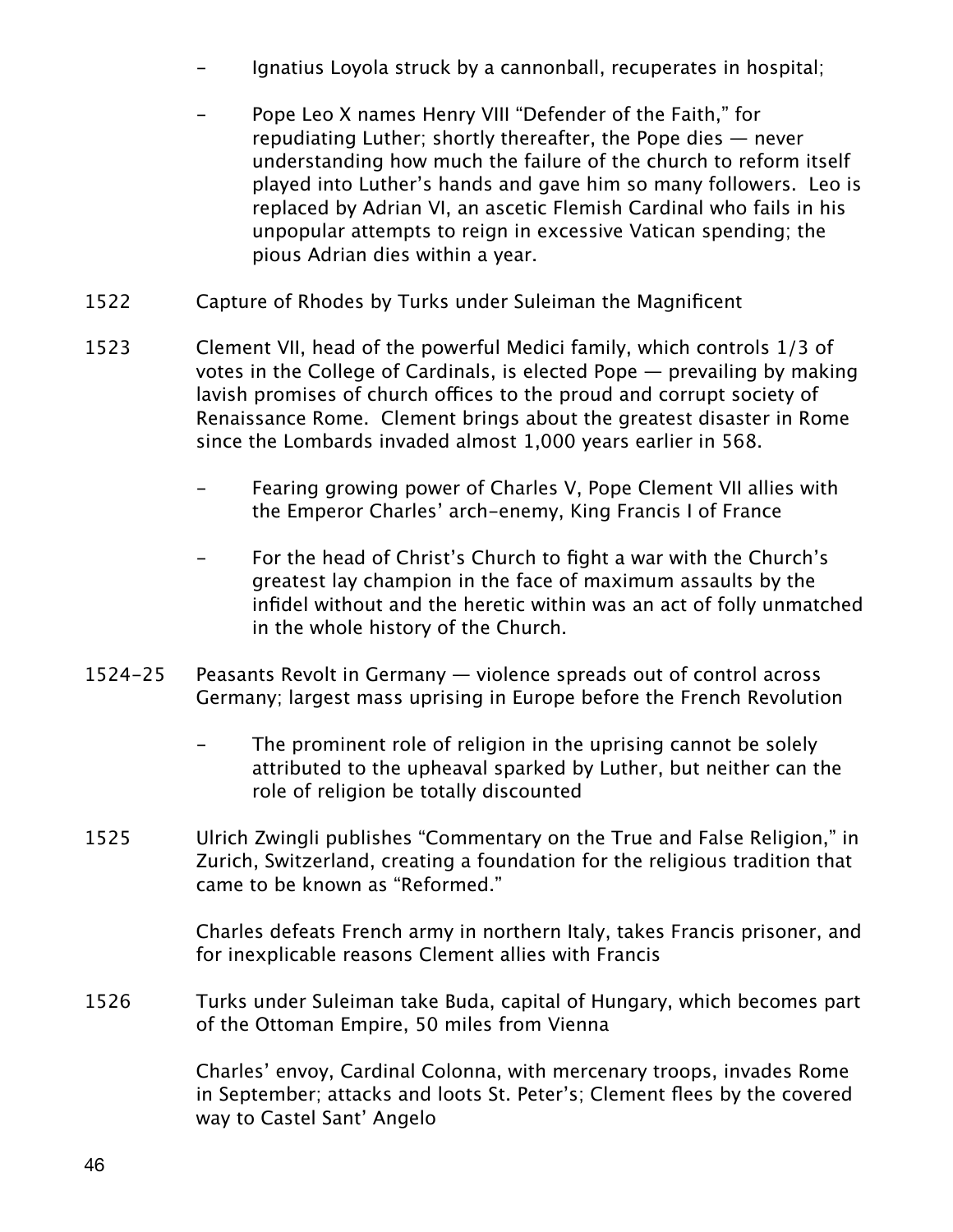- 1527 An imperial army under Charles, Duke of Bourbon, invades Italy intending to restore Rome, but this army, made up of German Lutherans who are all fired up to destroy the anti-Christ, mutinies over unpaid wages, and sacks Rome. On May 6, the city walls of Rome are breached and the Swiss Guard is overwhelmed.
	- That same night, May 6, Henry VIII leads Anne Boleyn out on the dance floor — his first public recognition of her at a State occasion.
- 1527 On May 7, Rome is sacked and the inhabitants murdered, raped, and mutilated with appalling ferocity; churches are desecrated, and much of the city is burned. (On May 8, Henry VIII discusses his desire for an annulment with Cardinal Wolsey for the first time.) Pope Clement VII surrenders in June and throws himself at the mercy of Emperor Charles V.
	- It was a long and difficult process to disentangle the position of the Pope as head of the Church, desperately in need of help, from his position as the defeated and captured head of a sovereign state which had been at war with the emperor and his allies.
	- The Pope was held prisoner in Castel Sant' Angelo until December, when he withdrew from Rome to Orvieto 60 miles away, and met with the special envoy from England, Dr. William Knight, who first told him of the wish of King Henry VIII to annul his marriage with Catherine, Charles V's aunt, so that he might marry Anne Boleyn. (We can only imagine the Pope's reaction.)
- 1528 Wolsey sends Stephen Gardiner and Edward Foxe to Rome to persuade the Pope to authorize a marriage tribunal. After long negotiations, Clement grants a bull constituting the tribunal, but reserves final authority for himself (and demands that it be kept secret).
- 1529 Court opens in May, 1529 to try "the King's great matter." Court adjourns in July, and the Pope remands the case to Rome. In October, Wolsey is charged with violating the Statute of Praemunire, by receiving and putting into efect bulls from the Pope regarding the Church without royal authorization. This is the beginning of the end for Wolsey.
	- Wolsey had wanted a French alliance, but Catherine was an obstacle, because her family (which ruled Spain and the Holy Roman Empire) was opposed to France.
	- The Pope was in a strong position  $-$  he was now on good terms with Charles V and in no fear of England's ally, France. Given the distribution of power in Europe, Henry had no means of putting pressure on the Pope.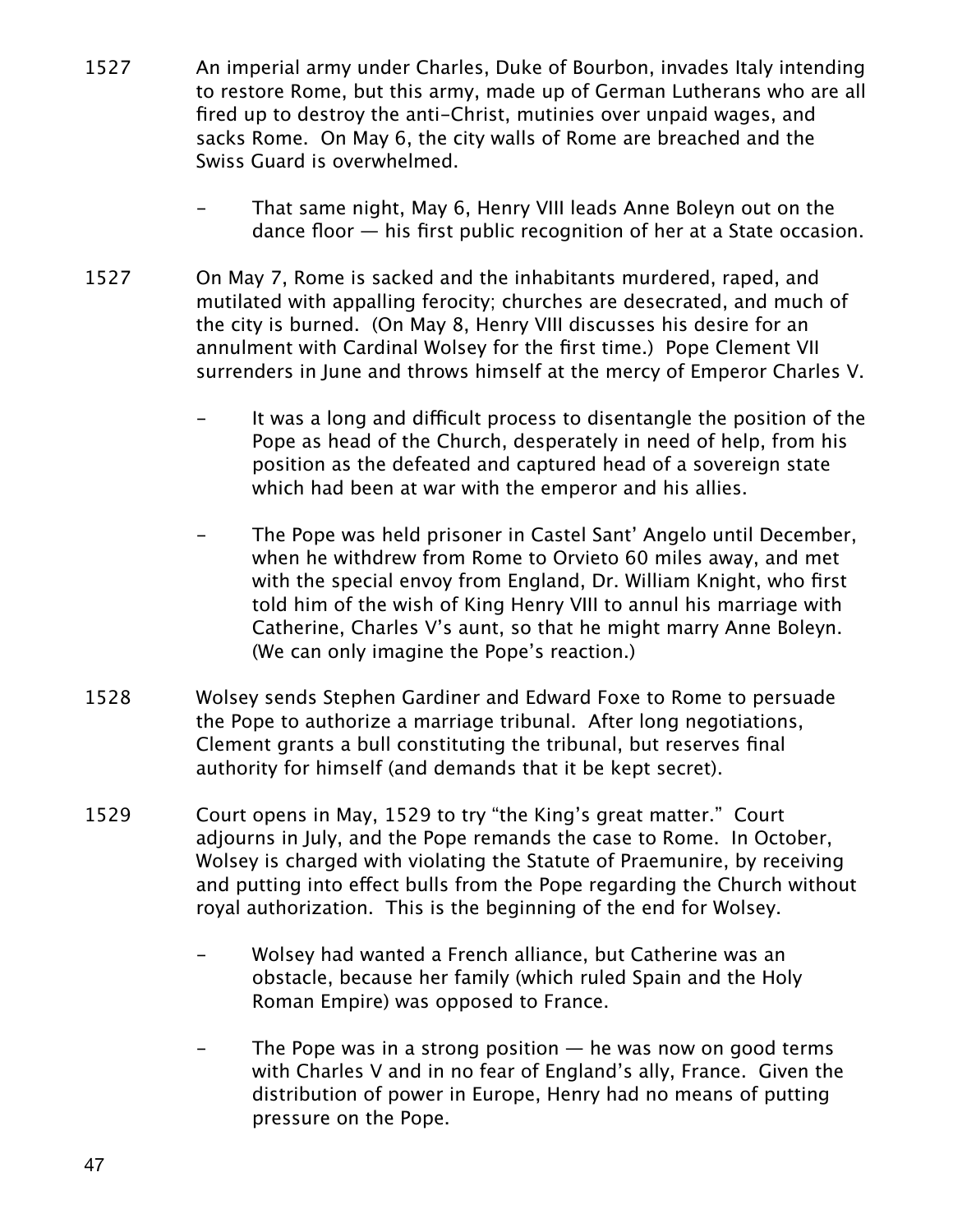- Wolsey was unpopular with the Boleyn faction and the trading and merchant classes, because of the heavy taxation to finance Wolsey's foreign adventures; they feared he was leading them into an unnecessary war with Charles V. The failure of the "King's great matter" merely precipitated Wolsey's inevitable fall.
- Wolsey was the last of the great English ecclesiastical statesmen of the Middle Ages. He was at once the servant of the King and the Pope, maintaining an illogical concentration of power of Church and State, setting the stage for revolution.

Turks fail in their attempt to take Vienna (September-October, 1529)

Reformation Parliament opens in November, 1529 (and lasts until 1536).

1531 Zwingli's alliance blockades the Catholic Cantons of Switzerland, and in a counter-attack, Zwingli is killed on the battlefield

> Creation of the Schmalkaldic League, a Protestant military alliance led by Philip of Hesse  $-$  this is the beginning of the Wars of Religion

> Henry VIII accuses clergy of a breach of Praemunire for having accepted Wolsey as papal legate — the Church begins to negotiate with the crown

- 1532 Submission of the Clergy the right of legislation independent of the State is given up by the Church in England.
	- This is the beginning of the Royal Supremacy. However, the Royal Supremacy did not mean that England was to adopt the ideas and doctrines of the continental reformers. The breach with Rome was mainly a constitutional change.
	- St. Thomas More resigns as Lord Chancellor (May 16)

Thomas Cranmer appointed Archbishop of Canterbury (October 1, 1532, but he was not consecrated until the following March 30, 1533)

Act in Conditional Restraint of Annates allowed only five percent of the money normally remitted to Rome. Annates were church taxes collected in England and sent to Rome. They were levied on any diocese by Rome as payment in return for the nomination and papal authorization for the consecration of a bishop. One third of the first year's revenues of the diocese were normally sent to Rome.

1533 Henry VIII secretly marries Anne Boleyn (January 24 or 25, 1533)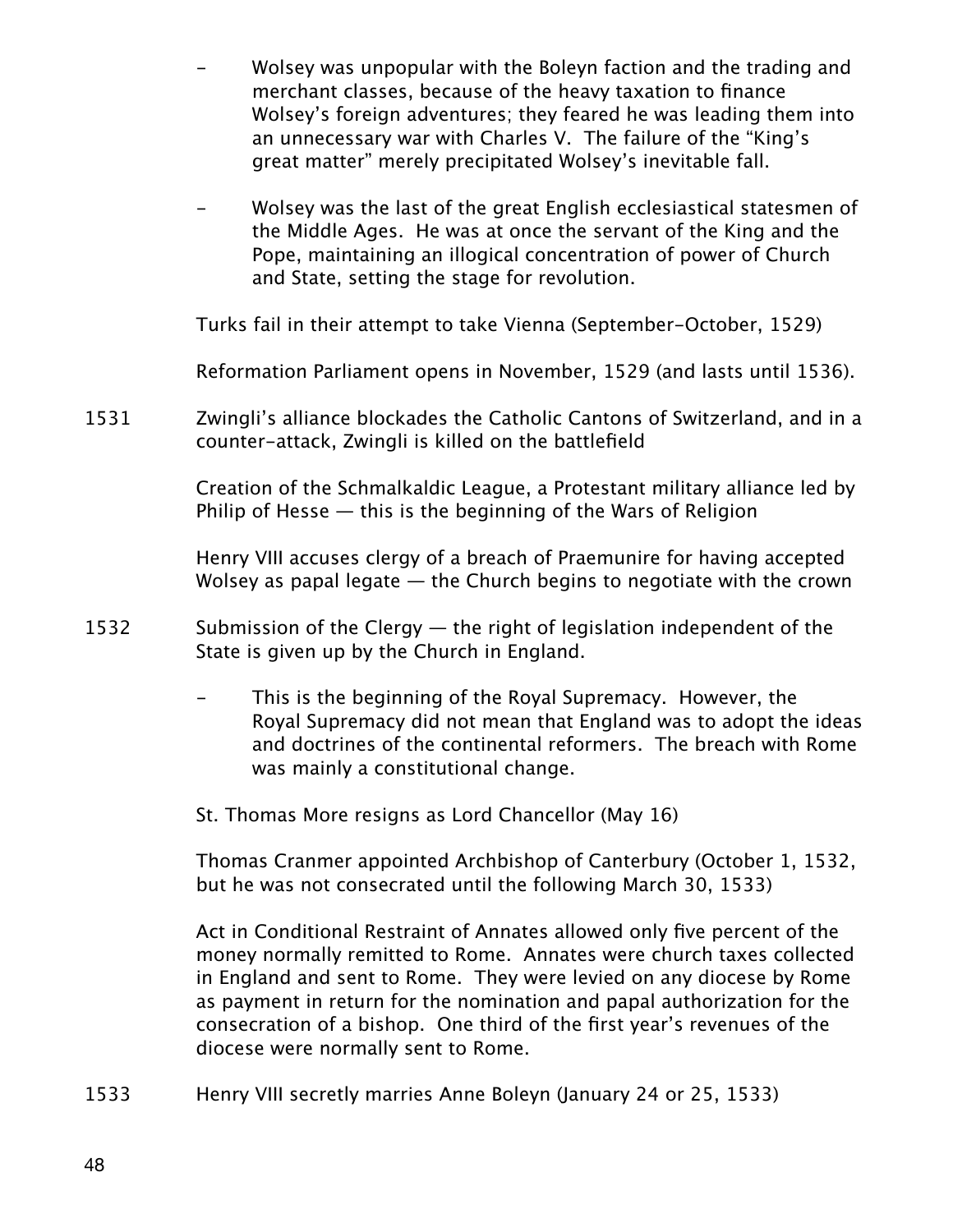1533 Act in Restraint of Appeals, drafted by Thomas Cromwell and adopted by Parliament in April, forbids all appeals to the Pope in Rome on religious or other matters, making the king the final authority in England, Wales, other English possessions. This was done by claiming that England was an Empire and the English crown was an imperial crown. Herein lies the fundamental principle of the English Reformation.

> Cranmer announces on May 23 that Henry's marriage to Catherine was against the law of God, and is therefore annulled; Anne is crowned Queen on June 1, and, in retaliation, the pope excommunicates Henry on July 11.

Anne Boleyn gives birth to Princess Elizabeth (September 7).

- 1534 Thomas Cromwell appointed king's principal secretary and chief minister, and promptly engineered the royal takeover of the church through legislation adopted in Parliament:
	- Act of Succession, which stripped Queen Catherine of her title and declared her (and Henry's) daughter Mary a bastard.
	- Act of Supremacy, which declared that Henry was the "Supreme" Head on Earth of the Church of England" — fusing together the church and the monarchy. The act also granted the crown the power of visitation, which led to the dissolution of the monasteries.
	- Act of Uniformity, which gave the crown complete control over the Church of England, and made any challenge to the king's ultimate authority over the church an act of treason, punishable by death.
- 1535 St. Thomas More executed for treason, for refusing to take the Oath of Supremacy mandated by the Act of Uniformity. His last words were: "I die the King's good servant, but God's first." ("A Man For All Seasons")
- 1536 Pilgrimage of Grace ruthlessly suppressed by Henry VIII
- 1536 John Calvin, in Basel, Switzerland, begins to write "Institutes of the Christian Religion"
- 1536-40 Dissolution of the monasteries
- 1540 Thomas Cromwell executed, brought down by his conservative, aristocratic enemies, who decided the country's decline towards "doctrinal radicalism" had gone too far
- 1545 Opening of the Council of Trent; beginning of the Counter-Reformation, which will result in major reforms in the Roman Catholic Church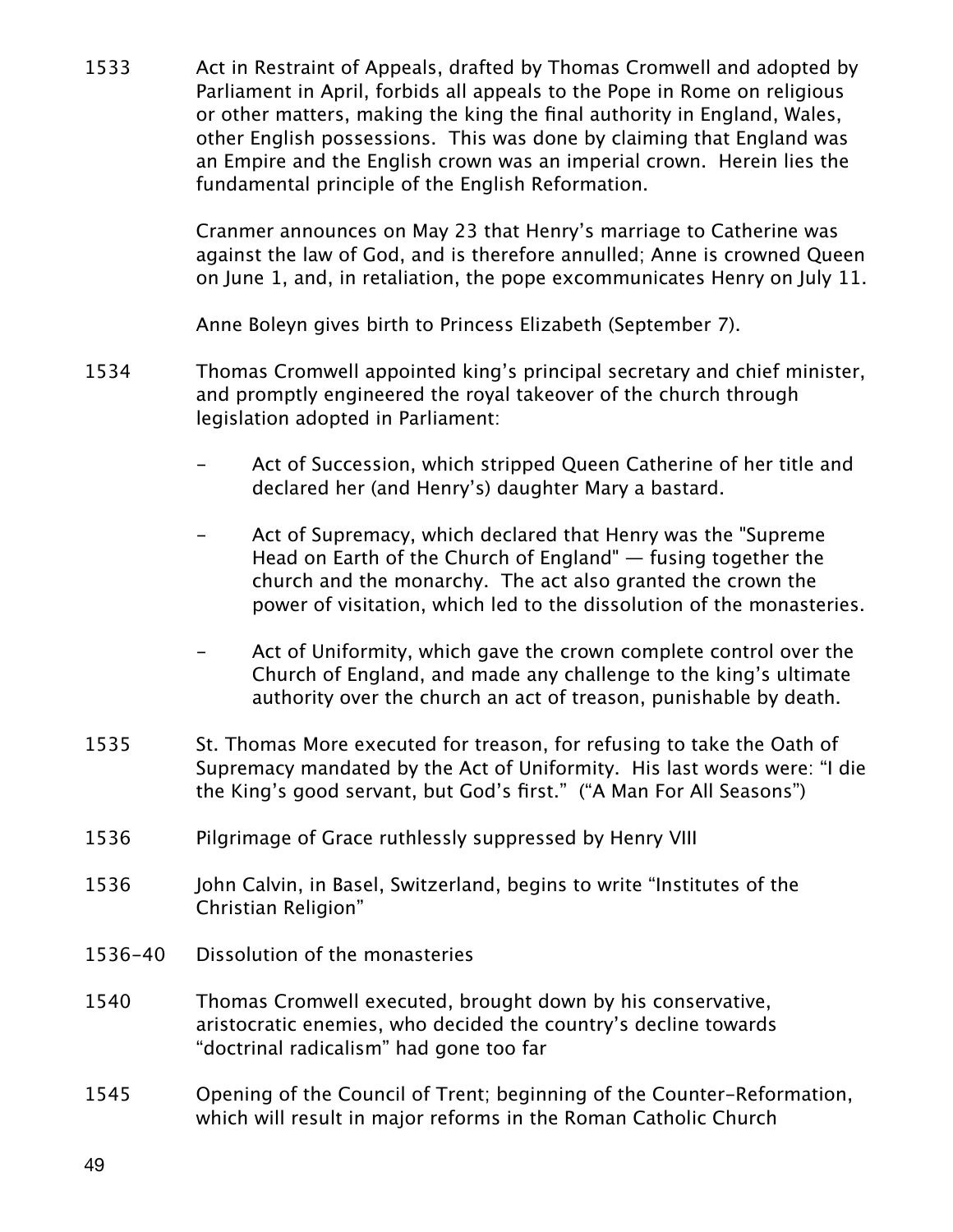- 1547 Death of Henry VIII; succeeded by Edward VI, his son by Jane Seymour
- 1549 Publication of the first English Prayer Book by Thomas Cranmer; a rebellion over the new Prayer Book breaks out in Devon and Cornwall (and we've been fighting over the Prayer Book ever since).
- 1552 Second Act of Uniformity calls for revising the Prayer Book; Cranmer's second Prayer Book is more radically Protestant
- 1553 "The Stripping of the Altars" under Edward VI

Edward VI dies of tuberculosis; succeeded by Queen Mary I

Lady Jane Gray (great-granddaughter of Henry VII by his daughter Mary) was defacto Queen for nine days after Edward VI died. Edward's will named Jane as his successor, in part because she was Protestant and his half-sister Mary was Catholic. Lady Jane married Lord Guildford Dudley, son of Edward's chief minister (John Dudley, Duke of Northumberland). Within days, however, the Privy Council switched its support to Mary, and eventually Lady Jane and her husband were executed for treason.

- 1556 Thomas Cranmer burned at the stake; the next day Reginald Pole is consecrated as Archbishop of Canterbury.
	- The total number of persons executed as heretics during the Marian Restoration (1553-1558) does not compare with those executed as loyal Catholics during the last dozen years of the reign of Henry VIII or during the 45-year reign of Elizabeth, despite the fact that Protestant historians have dubbed her "Good Queen Bess," in contrast to "Bloody Mary."
- 1558 Death of Queen Mary; succeeded by Elizabeth I on November 17
- 1559 Elizabeth I crowned in January.

Acts of Supremacy and Uniformity adopted in Parliament, over the objections of Convocation, establishing the Elizabethan Settlement and authorizing the revised Prayer Book of 1559.

- 1563 The 42 Articles of Religion (originally adopted in 1553 during the reign of Edward VI) were reduced to 39 in Convocation. These 39 Articles, as adopted in 1801 by the Protestant Episcopal Church in the United States, are found in our 1979 Book of Common Prayer, pages 867-876.
- 1563 Conclusion of the Council of Trent, which had begun in 1545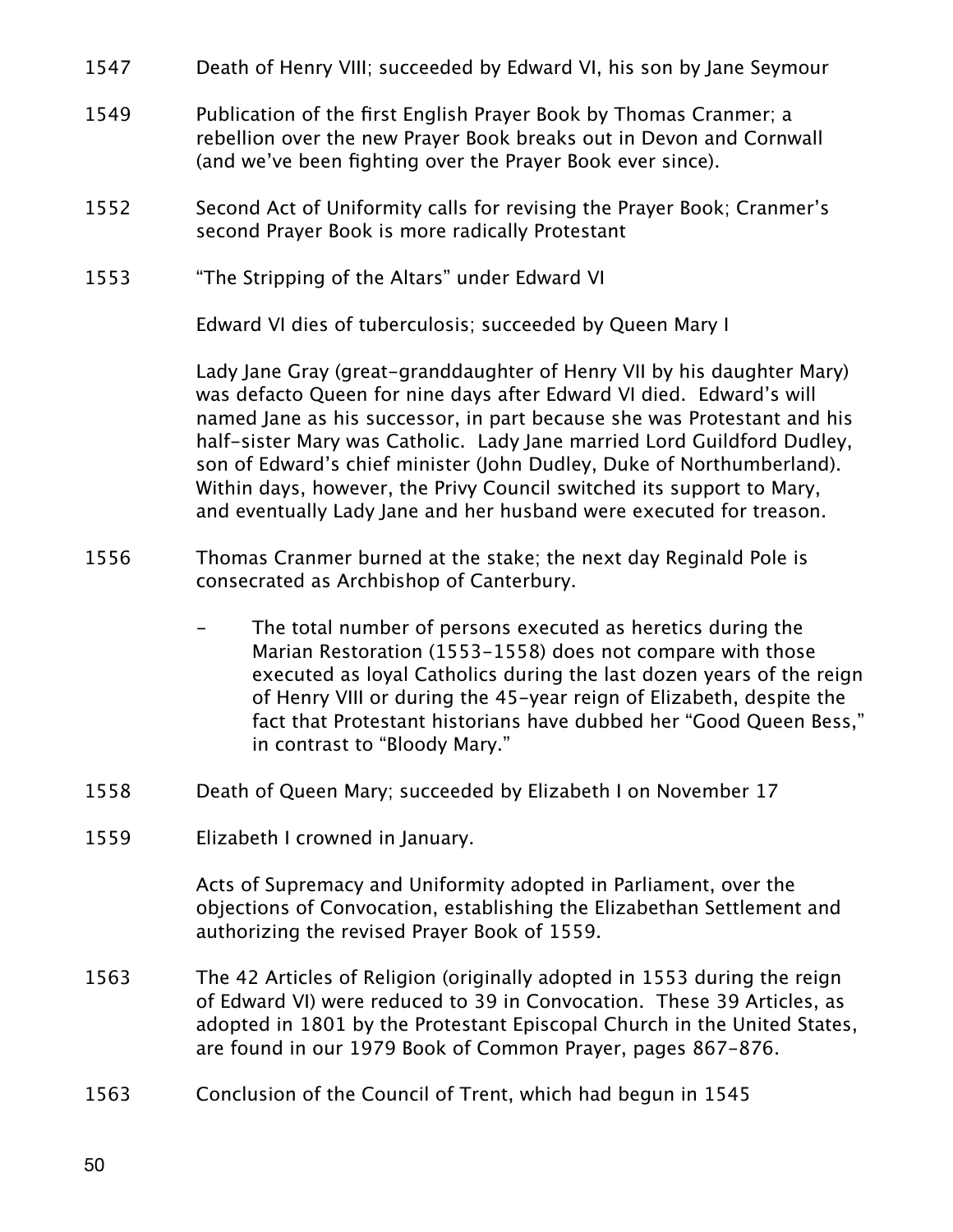William I and Archbishop Lanfranc realign the Church in England with the mainstream of continental Roman Catholicism; however, they maintain their independence.

\_\_\_\_\_\_\_\_\_\_\_\_\_\_\_\_\_\_\_\_\_\_\_\_\_\_\_\_\_\_\_\_\_\_\_\_\_\_\_\_\_\_\_\_\_\_\_\_\_\_\_\_\_\_\_\_\_\_\_\_\_\_\_\_\_\_\_\_\_\_\_\_\_\_\_\_\_\_\_\_\_\_\_\_

Church and State are intertwined; power struggles between strong popes and strong monarchs; continuous efforts to reform the church and curb abuses.

Growing need for revenues to support endless wars and expanding bureaucracies.

Transition from Feudalism to Capitalism. Revolution in land and work; enclosures; towns and guilds. Until the mid-14th century, wool is England's leading export; thereafter weaving expanded and woolen cloth become the major export — producing great wealth. Growing power and influence of urban merchant classes (middleman); becoming more interested in defending their economic interests than defending their church. Growth of nation-states and national economies; increasing nationalism.

Decline of the Monasteries and the rise of the Universities (including Oxford and Cambridge); the New Learning (Erasmus). Gradual transformation of university curriculum away from the Medieval emphasis on scholasticism and the training of clergy to a greater emphasis on humanism and education of the growing urban class of lawyers, merchants and government officials.

The Protestant Reformation (beginning in Germany); Rome delays needed reforms until the Council of Trent, after the Reformation had become institutionalized.

Civil strife in England for more than a century from 1377, when Edward III dies and is succeeded by his 10-year old son Richard II, to 1485, when Henry Tudor defeats and kills Richard III — the last of the Plantagenet kings. Henry VII ends the Wars of the Roses and succeeds in bringing the country together, building up the royal treasury, and encouraging economic growth, but his son Henry VIII (together with Cardinal Wolsey) spends too much money on foreign wars — and Henry fears resumption of civil war at home without a male heir.

The stage is set for the Tudor Revolution  $-$  creation of a strong central government coupled to a national church, much of whose wealth is transferred to the state or to the aristocracy. The English people were generally happy with their existing church in the early 16th century, but the English Reformation, imposed from above, establishes a state-controlled church whose underlying secular purpose is to advance English nationalism and unity. The new Church OF England will maintains the appearance and forms and structure of the existing Roman Catholic Church, but will adopt much of the theology of the Protestant Reformation in a grand compromise — combining Catholic tradition with Protestant spirit — known as the Elizabethan Settlement.